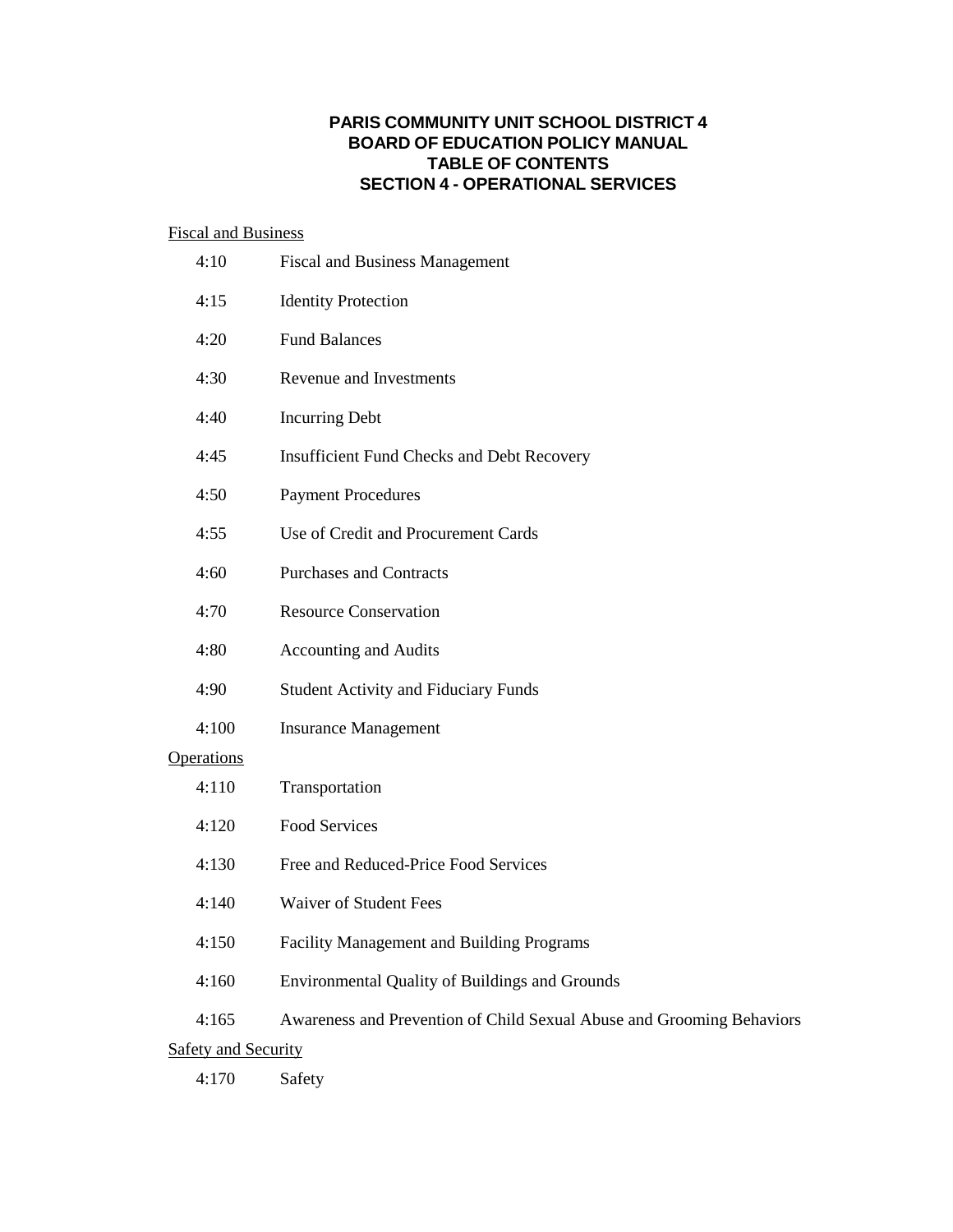- 4:175 Convicted Child Sex Offender; Screening; Notifications
- 4:180 Pandemic Preparedness; Management; and Recovery
- 4:190 Targeted School Violence Prevention Program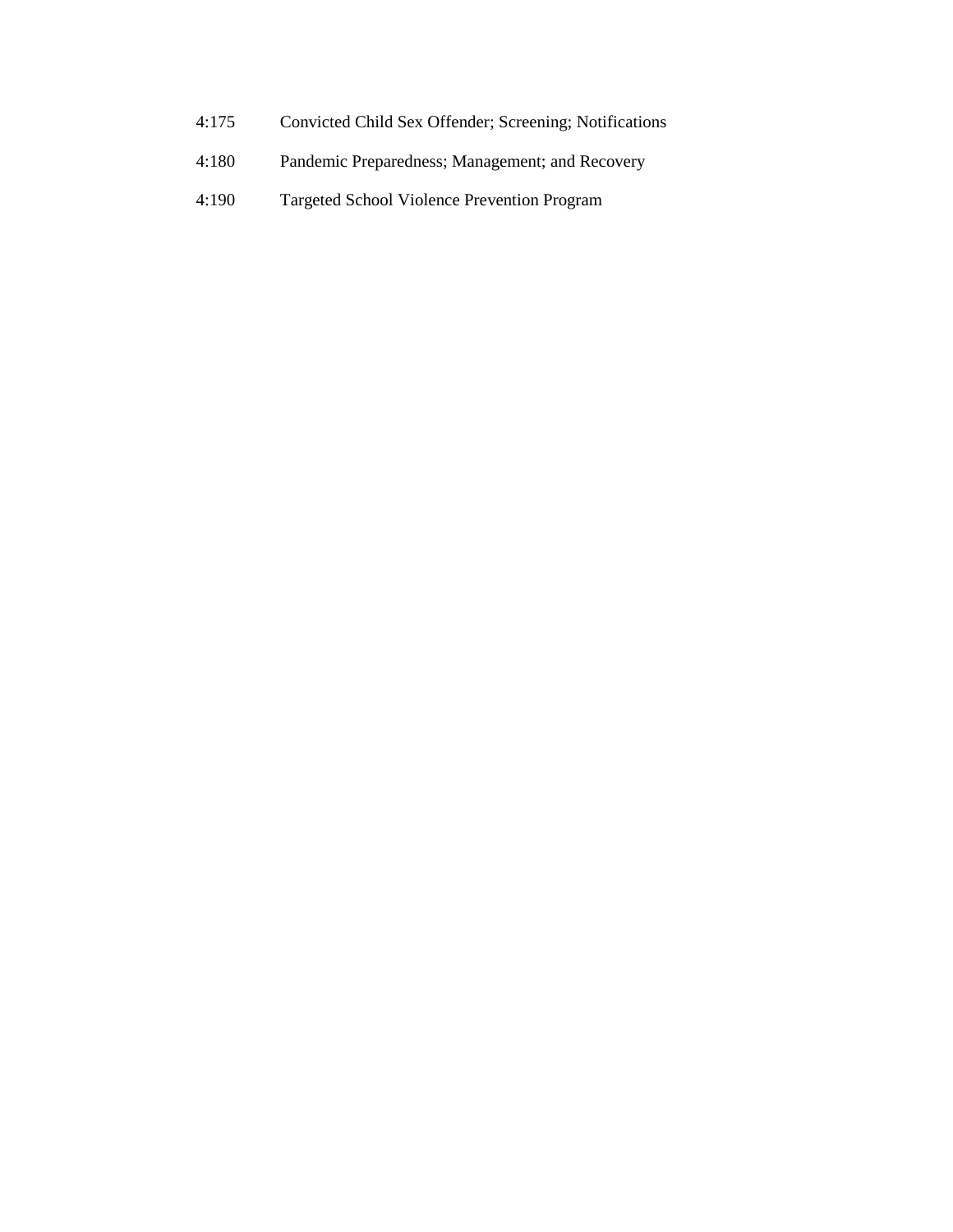### **Fiscal and Business Management**

The Superintendent is responsible for the School District's fiscal and business management. This responsibility includes annually preparing and presenting the District's statement of affairs to the School Board and publishing it before December 1, as required by State law.

The Superintendent shall ensure the efficient and cost-effective operation of the District's business management through the use of computers, computer software, data management, communication systems, and electronic networks, including electronic mail, the Internet, and security systems. Each person using the District's electronic network shall complete an *Authorization for Access to the District's Electronic Network*.

#### Budget Planning

The District's fiscal year is from July 1 until June 30. The Superintendent shall present to the Board, no later than the first regular meeting in August, a tentative budget with appropriate explanation. This budget shall represent the culmination of an ongoing process of planning for the fiscal support needed for the District's educational program. The District's budget shall be entered upon the Illinois State Board of Education's *School District Budget Form*. To the extent possible, the tentative budget shall be balanced as defined by the State Board of Education guidelines. The Superintendent shall complete a tentative deficit reduction plan if one is required by the State Board of Education guidelines.

#### Preliminary Adoption Procedures

After receiving the Superintendent's proposed budget, the Board sets the date, place, and time for:

- 1. A public hearing on the proposed budget, and
- 2. The proposed budget to be available to the public for inspection.

The Board Secretary shall make arrangements to publish a notice in a local newspaper stating the date, place, and time of the proposed budget's availability for public inspection and the public hearing. The proposed budget shall be available for public inspection at least 30 days before the time of the budget hearing.

At the public hearing, the proposed budget shall be reviewed and the public shall be invited to comment, question, or advise the School Board.

#### Final Adoption Procedures

The Board adopts a budget before the end of the first quarter of each fiscal year, September 30, or by such alternative procedure as State law may define. To the extent possible, the budget shall be balanced as defined by the State Board of Education; if not balanced, the Board will adopt a deficit reduction plan to balance the District's budget within three years according to State Board of Education requirements.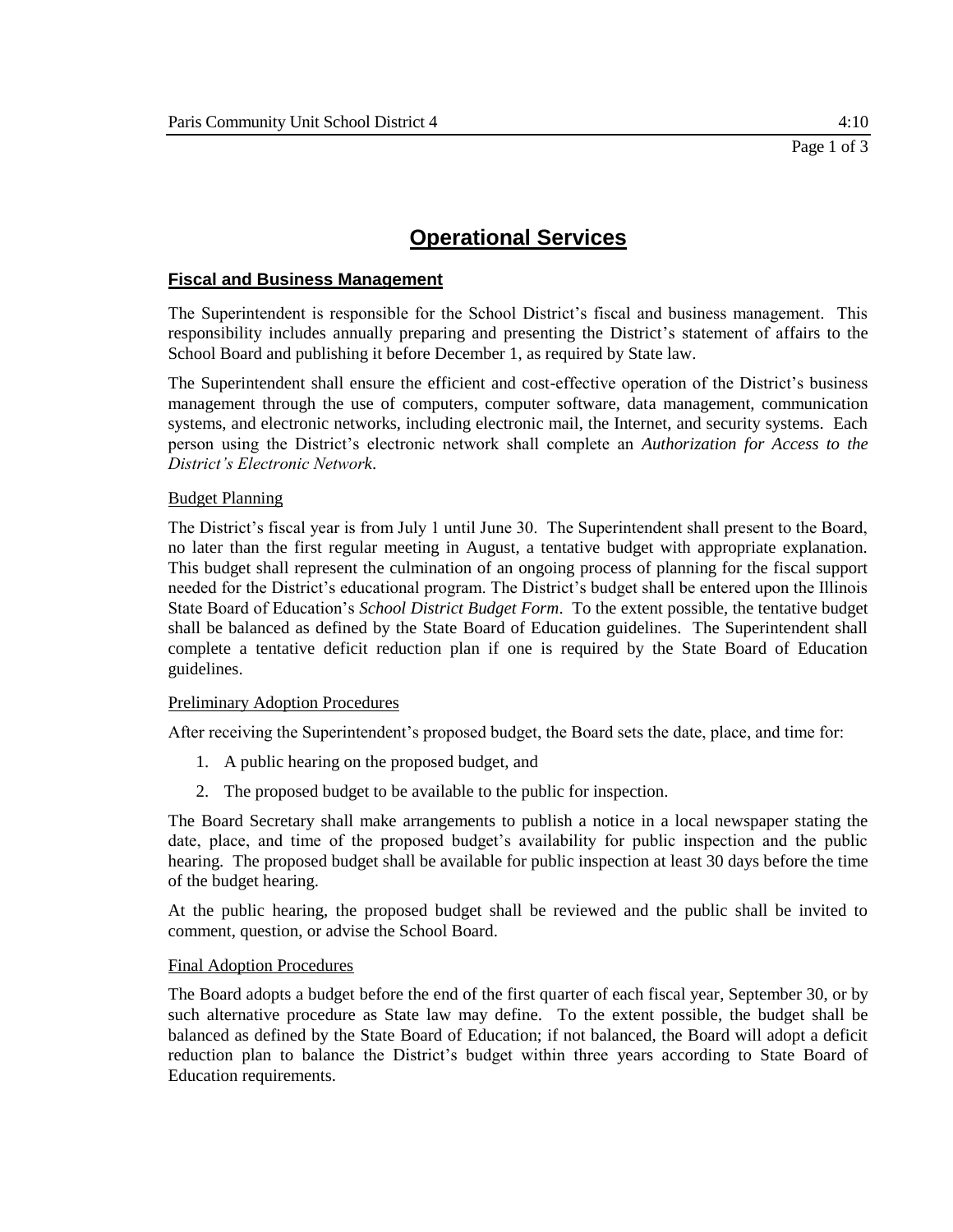The Board adopts the budget by roll call vote. The budget resolution shall be incorporated into the meeting's official minutes. School Board members' names voting *yea* and *nay* shall be recorded in the minutes.

The Superintendent or designee shall perform each of the following:

- 1. Post the District's final annual budget, itemized by receipts and expenditures, on the District's Internet website; notify parents/guardians that it is posted and provide the website's address.
- 2. File a certified copy of the budget resolution and an estimate of revenues by source anticipated to be received in the following fiscal year, certified by the District's Chief Fiscal Officer, with the County Clerk within 30 days of the budget's adoption.
- 3. Make all preparations necessary for the Board to timely file its Certificate of Tax Levy, including preparation to comply with the Truth in Taxation Act, file the Certificate of Tax Levy with the County Clerk on or before the last Tuesday in December. The Certificate lists the amount of property tax money to be provided for the various funds in the budget.
- 4. Submit the annual budget, a deficit reduction plan if one is required by State Board of Education guidelines, and other financial information to the State Board of Education according to its requirements.

Any amendments to the budget or certificate of tax levy shall be made as provided in the School Code and Truth in Taxation Act.

#### Budget Amendments

The Board may amend the budget by the same procedure as provided for in the original adoption.

#### Implementation

The Superintendent or designee shall implement the District's budget and provide the Board with a monthly financial report that includes all deficit fund balances. The amount budgeted as the expenditure in each fund is the maximum amount that may be expended for that category, except when a transfer of funds is authorized by the Board.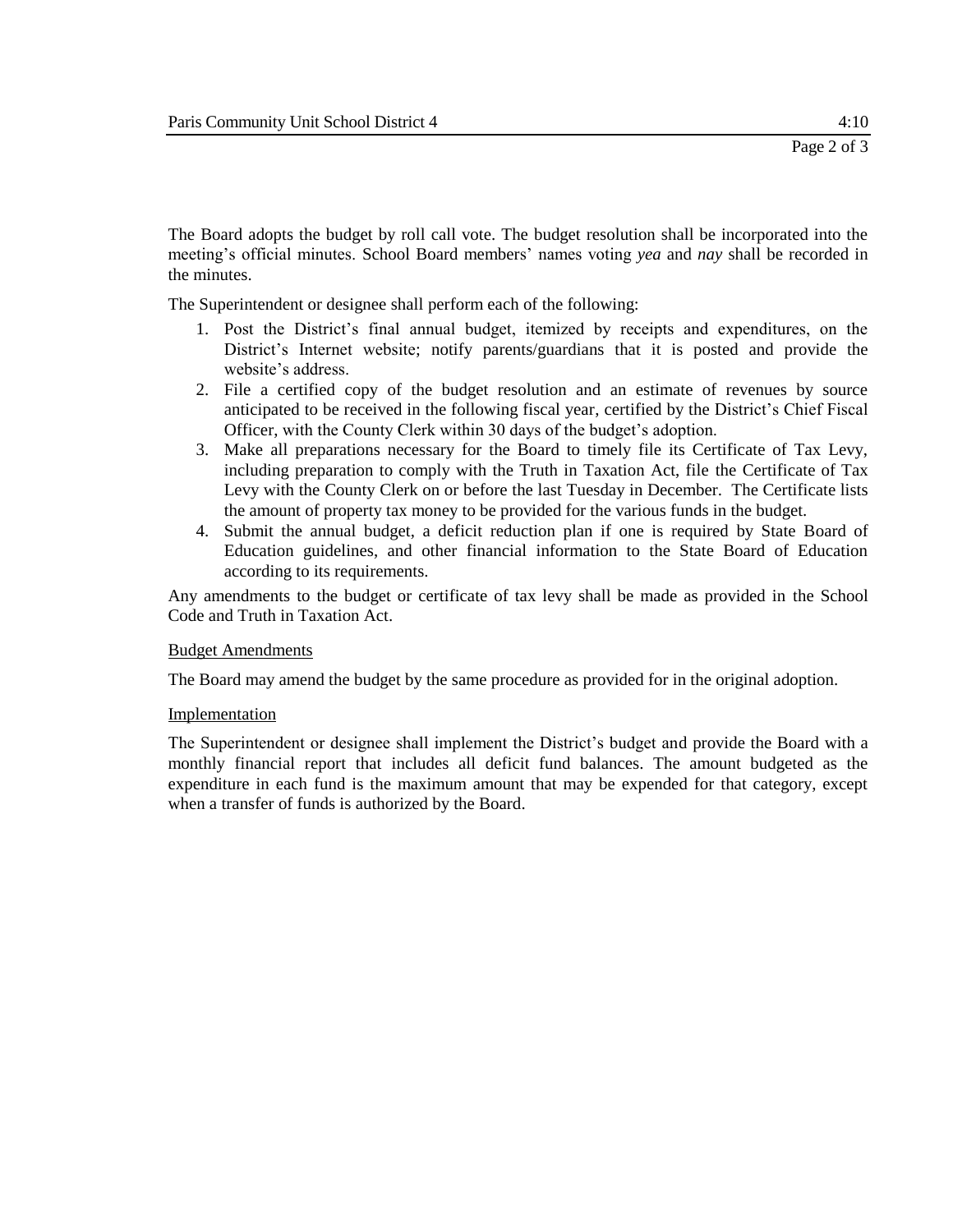The Board shall act on all interfund loans, interfund transfers, transfers within funds and transfers from the working cash fund or abatements of it, if one exists.

- LEGAL REF.: 35 ILCS 200/18-55 et seq. 105 ILCS 5/10-17, 5/19-22.33, 5/17-1, 5/17-1.2, 5/17-2A, 5/17-3.2, 5/17-11, 5/20- 5, 5/20-8, and 5/20-10.
- CROSS REF.: 4:40, 6:235
- ADMIN PROC.: 6:235-E2
- ADOPTED: April 12, 2000
- REVISED: February 13, 2002
- REVISED: January 11, 2006
- REVISED: February 14, 2007
- REVISED: January 9, 2008
- REVISED: February 9, 2011
- REVISED: February 11, 2015
- REVISED: January 11, 2017
- REVISED: January 10, 2018
- REVISED: January 13, 2021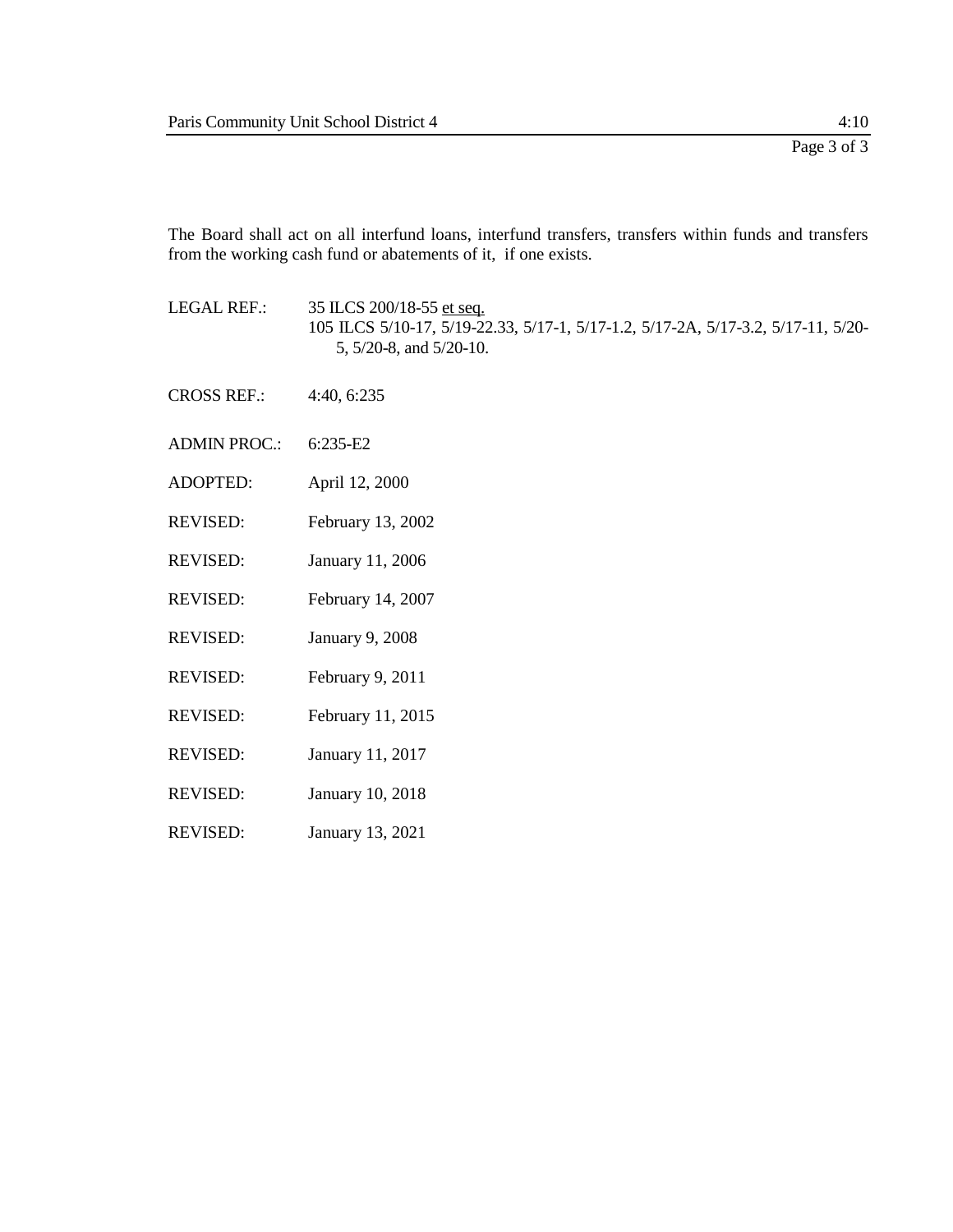### **Identity Protection**

The collection, storage, use, and disclosure of social security numbers by the School District shall be consistent with State and federal laws. The goals for managing the Districts collection, storage, use, and disclosure of social security numbers are to:

- 1. Limit all activities involving social security numbers to those circumstances that are authorized by State or federal law.
- 2. Protect each social security number collected or maintained by the District from unauthorized disclosure.

The Superintendent is responsible for ensuring that the District complies with the Identity Protection Act, 5 ILCS 179/. Compliance measures shall include each of the following:

- 1. All employees having access to social security numbers in the course of performing their duties shall be trained to protect the confidentiality of social security numbers. Training should include instructions on the proper handling of information containing social security numbers from the time of collection through the destruction of the information.
- 2. Only employees who are required to use or handle information or documents that contain social security numbers shall have access to such information or documents.
- 3. Social security numbers requested from an individual shall be provided in a manner that makes the social security number easily redacted if the record is required to be released as part of a public records request.
- 4. When collecting a social security number or upon request by an individual, a statement of the purpose(s) for which the District is collecting and using the social security number shall be provided. The stated reason for collection of the social security number must be relevant to the documented purpose.
- 5. All employees must be advised of this policy's existence and a copy of the policy must be made available to each employee. The policy must also be made available to any member of the public, upon request.
- 6. If this policy is amended, employees will be advised of the existence of the amended policy and a copy of the amended policy will be made available to each employee.

No District employee shall collect, store, use, or disclose an individual's social security number unless specifically authorized by the Superintendent. This policy shall not be interpreted as a guarantee of the confidentiality of social security numbers and/or other personal information. The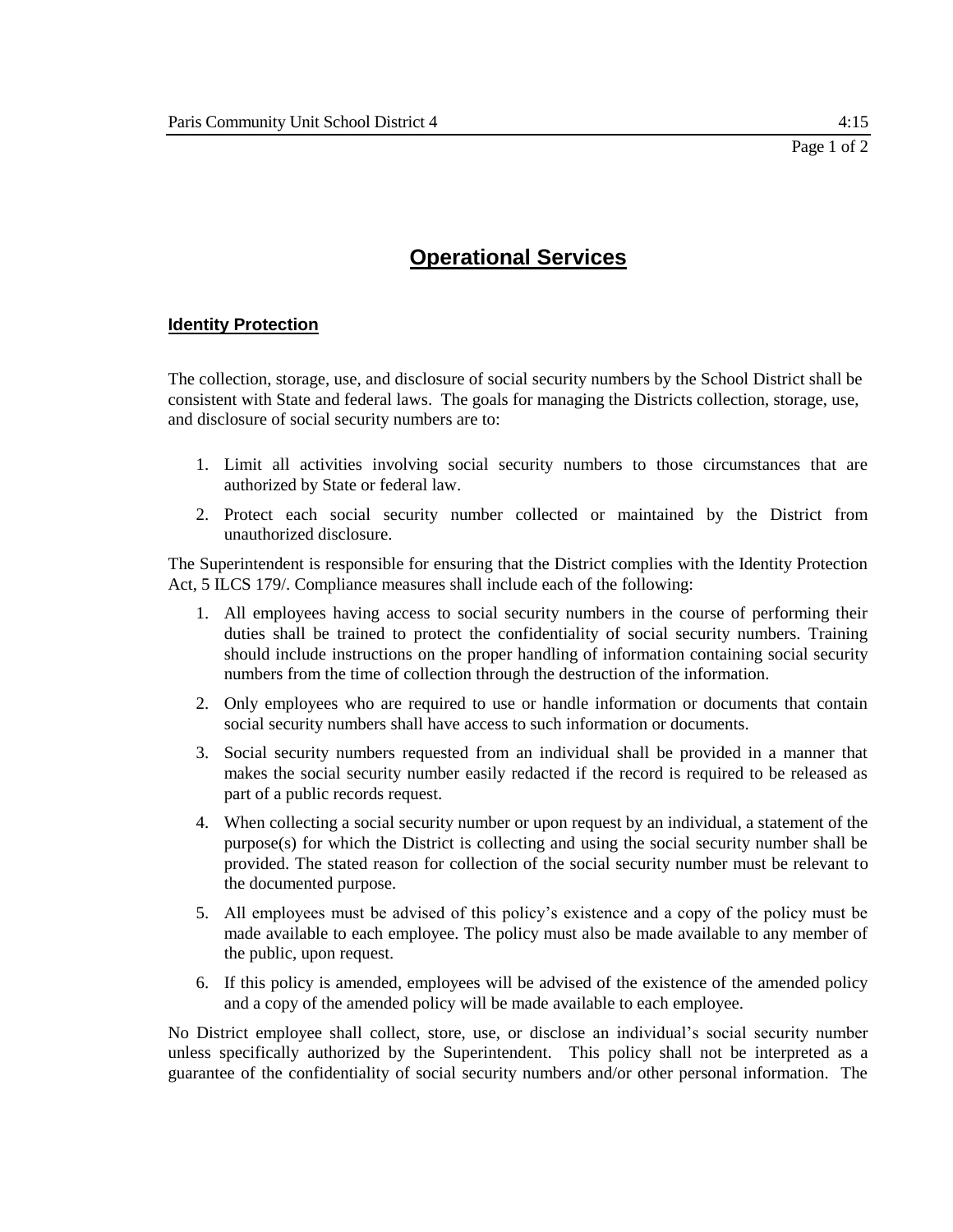REVISED: December 11, 2019

District will use best efforts to comply with this policy, but this policy should not be construed to convey any rights to protection of information not otherwise afforded by law.

Treatment of Personally Identifiable Information Under Grant Awards

The Superintendent ensures that the District takes reasonable measures to safeguard: (1) *protected personally identifiable information,* (2) other information that a federal awarding agency, passthrough agency or State awarding agency designates as sensitive, such as *personally identifiable information* (PII) and (3) information that the District considers to be sensitive consistent with applicable laws regarding privacy and confidentiality (collectively, *sensitive information*) , when administering federal grant awards and State grant awards governed by the Grant Accountability and Transparency Act (30 ILCS 708/).

The Superintendent shall establish procedures for the identification, handling, storage, access, disposal and overall confidentiality of sensitive information. The Superintendent shall ensure that employees and contractors responsible for the administration of a federal or State award for the District receive regular training in the safeguarding of sensitive information. Employees mishandling sensitive information are subject to discipline, up to and including dismissal.

| <b>LEGAL REF.:</b> | $2$ C.F.R. §200.303(e)<br>5 ILCS 179/, Identity Protection Act.<br>30 ILCS 708/, Grant Accountability and Transparency Act<br>50 ILCS 205/3, Local Records Act.<br>105 ILCS 10/, Illinois School Student Records Act. |
|--------------------|-----------------------------------------------------------------------------------------------------------------------------------------------------------------------------------------------------------------------|
| <b>CROSS REF:</b>  | 2:250, 5:150, 7:340                                                                                                                                                                                                   |
| <b>ADOPTED:</b>    | April 6, 2011                                                                                                                                                                                                         |
| <b>REVISED:</b>    | May 8, 2013                                                                                                                                                                                                           |
| <b>REVISED:</b>    | May 10, 2017                                                                                                                                                                                                          |
| <b>REVISED:</b>    | January 10, 2018                                                                                                                                                                                                      |
| <b>REVISED:</b>    | January 9, 2019                                                                                                                                                                                                       |
|                    |                                                                                                                                                                                                                       |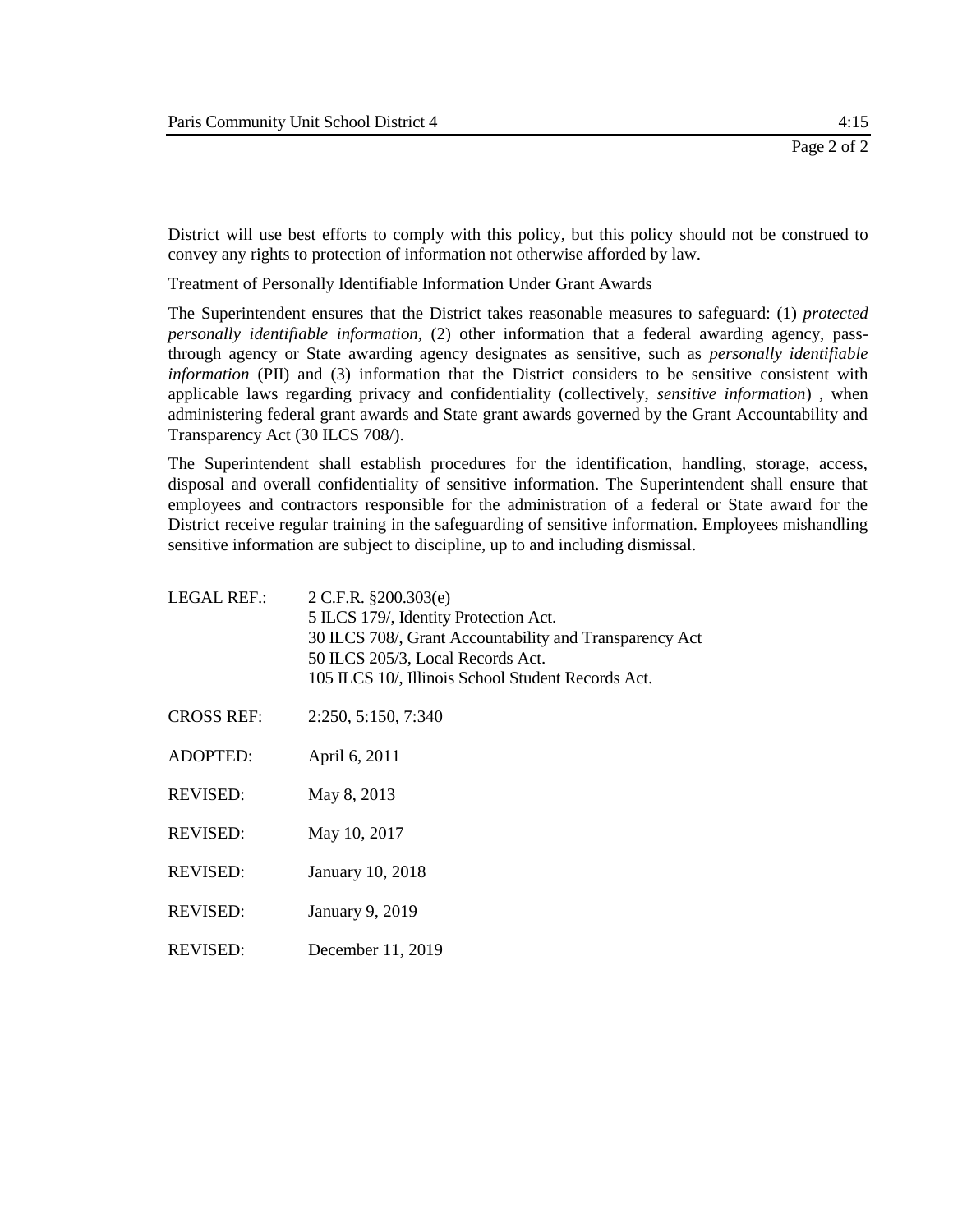# **Fund Balances**

The Superintendent or designee shall maintain fund balances adequate to ensure the District's ability to maintain levels of service and pay its obligations in a prompt manner in spite of unforeseen events or unexpected expenses. The Superintendent or designee shall inform the Board whenever it should discuss drawing upon its reserves or borrowing money.

The School District seeks to maintain year-end fund balances to the extent possible as financial conditions allow.

Inter-fund loans and transfers within funds shall be made only with Board of Education approval.

| <b>LEGAL REF.:</b> | 105 ILCS 5/10-22.33,5/17-1,5/17-2a,5/20-5, AND 5/20-8. |
|--------------------|--------------------------------------------------------|
| <b>CROSS REF.:</b> | 4:10; 4:80                                             |
| <b>ADOPTED:</b>    | April 12, 2000                                         |
| <b>REVISED:</b>    | July 9, 2008                                           |
| <b>REVISED:</b>    | October 8, 2013                                        |
| <b>REVISED:</b>    | July 11, 2018                                          |
| <b>REVISED:</b>    | August 14, 2019                                        |
|                    |                                                        |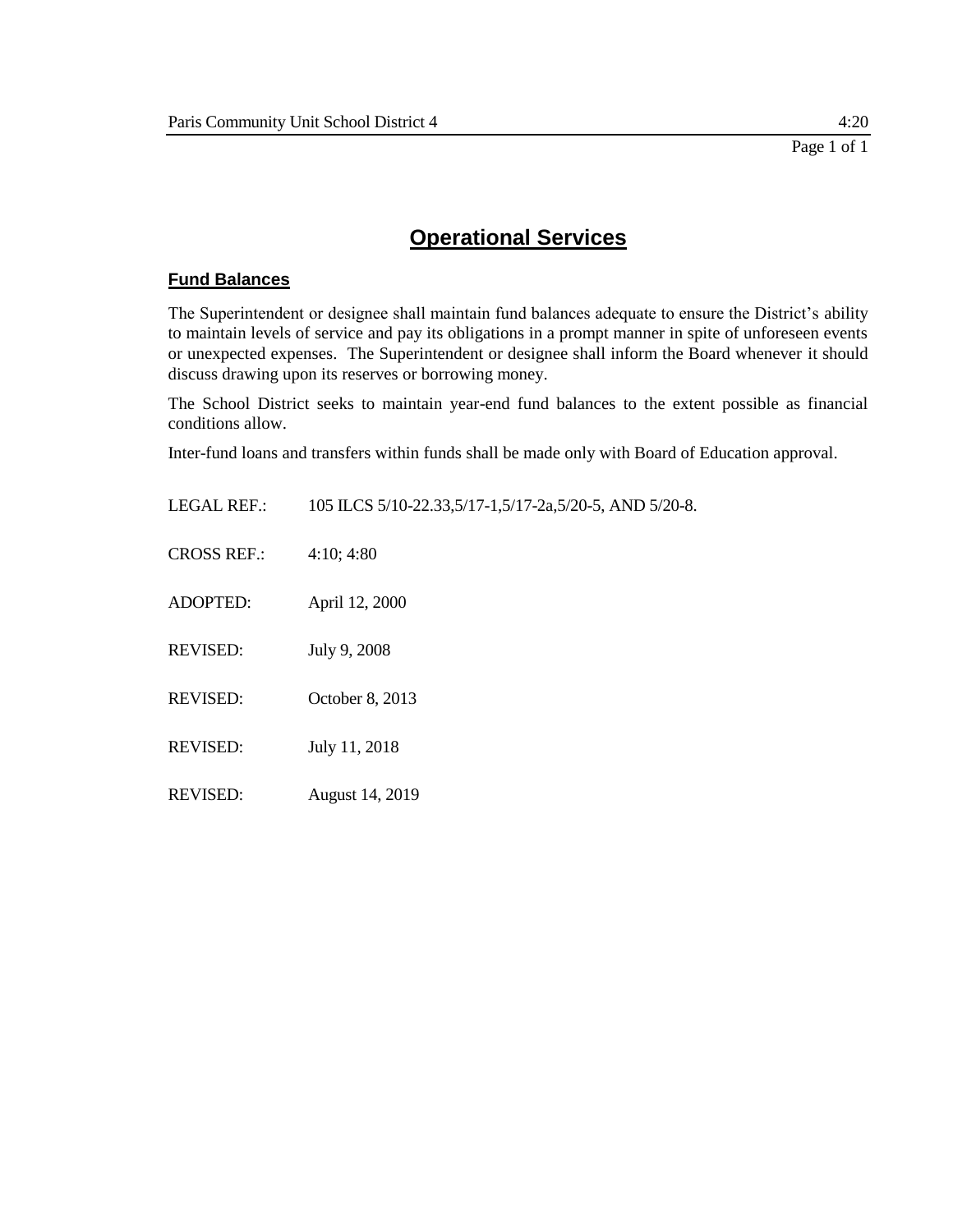## **Revenue and Investments**

### Revenue

The Superintendent or designee is responsible for making all claims for property tax revenue, State Aid, special State funds for specific programs, federal funds, and categorical grants.

#### Investments

The Superintendent shall either appoint a Chief Investment Officer or serve as one. The Chief Investment Officer shall invest money that is not required for current operations, in accordance with this policy and State law.

The Chief Investment Officer and Superintendent shall use the standard of prudence when making investment decisions. They shall use the judgment and care, under circumstances then prevailing, that persons of prudence, discretion, and intelligence exercise in the management of their own affairs, not for speculation, but for investment, considering the safety of their capital as well as its probable income.

#### Investment Objectives

The objectives for the School District's investment activities are:

- 1. Safety of Principal. Every investment is made with safety as the primary and over-riding concern. Each investment transaction shall ensure that capital loss, whether from credit or market risk, is avoided.
- 2. Liquidity. The investment portfolio shall provide sufficient liquidity to pay District obligations as they become due. In this regard, the maturity and marketability of investments shall be considered.
- 3. Rate of Return. The highest return on investments is sought, consistent with the preservation of principal and prudent investment principles.
- 4. Diversification. The investment portfolio is diversified as to materials and investments, as appropriate to the nature, purpose, and amount of the funds.

#### Authorized Investments

The Chief Investment Officer may invest any District funds in any investment as authorized in 30 ILCS 235/2, and Acts amendatory thereto.

Except as provided herein, investments may be made only in banks, savings banks, savings and loan associations, or credit unions that are insured by the Federal Deposit Insurance Corporation or other approved share insurer.

The Chief Investment Officer and Superintendent shall regularly consider material, relevant, and decision-useful sustainability factors in evaluating investment decisions, within the bounds of financial and fiduciary prudence. Such factors include, but are not limited to: (1) corporate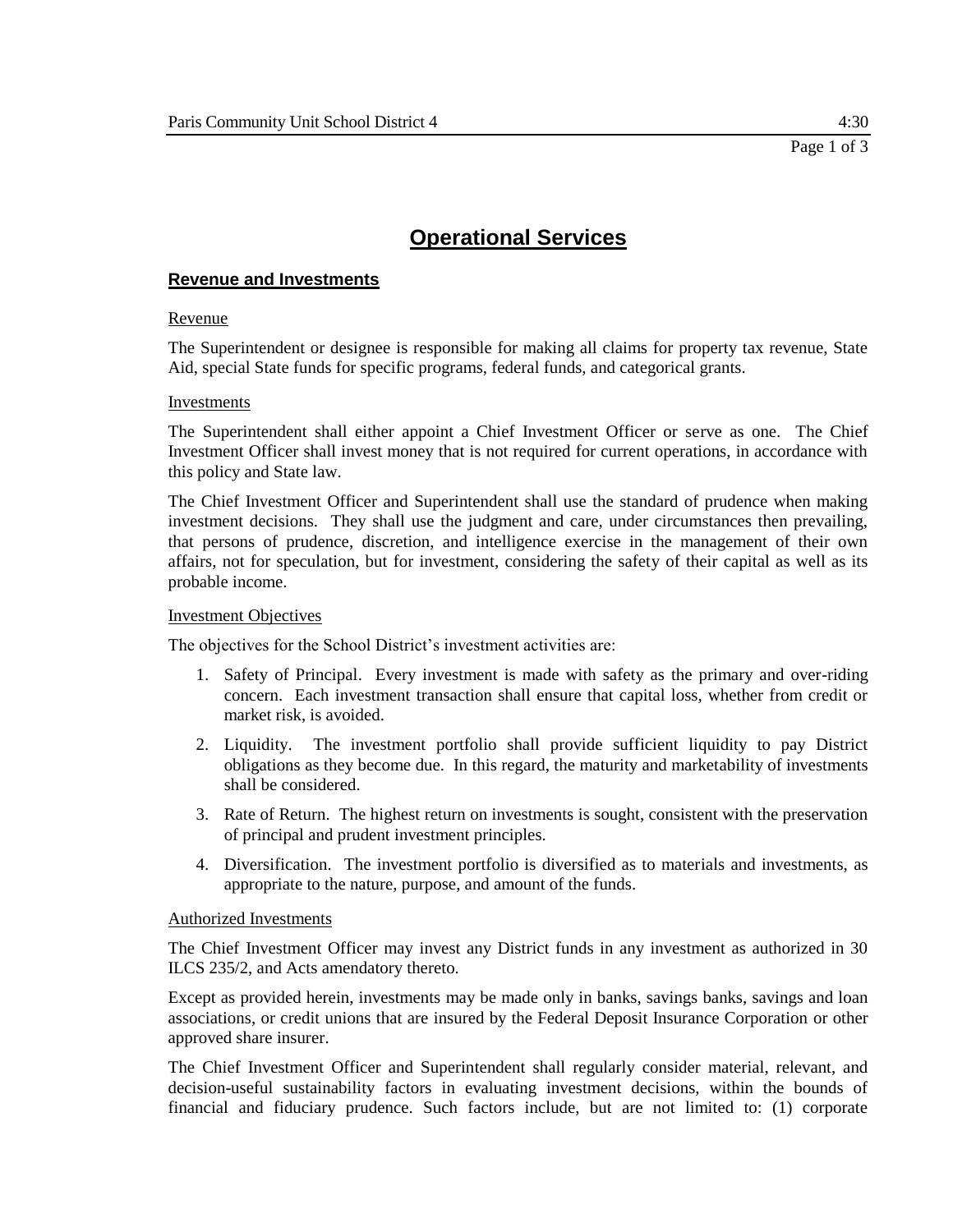governance and leadership factors, (2) environmental factors, (3) social capital factors, (4) human capital factors, and (5) business model and innovation factors, as provided under the Ill. Sustainable Investing Act, 30 ILCS 238/.

#### Selection of Depositories, Investment Managers, Dealers, and Brokers

The Chief Investment Officer shall establish a list of authorized depositories, investment managers, dealers and brokers based upon the creditworthiness, reputation, minimum capital requirements, qualifications under State law, as well as a long history of dealing with public fund entities. The Board will review and approve the list at least annually.

In order to be an authorized depository, each institution must submit copies of the last two sworn statements of resources and liabilities or reports of examination that the institution is required to furnish to the appropriate state or federal agency. Each institution designated as a depository shall, while acting as such depository, furnish the District with a copy of all statements of resources and liabilities or all reports of examination that it is required to furnish to the appropriate state or federal agency.

The above eligibility requirements of a bank to receive or hold public deposits do not apply to investments in an interest-bearing savings account, interest-bearing certificate of deposit, or interestbearing time deposit if: (1) the District initiates the investment at or through a bank located in Illinois, and (2) the invested public funds are at all times fully insured by an agency or instrumentality of the federal government.

#### Collateral Requirements

All amounts deposited or invested with financial institutions in excess of any insurance limit shall be collateralized in accordance with the Public Funds Investment Act, 30 ILCS 235/. The Superintendent or designee shall keep the Board informed of collateral agreements.

#### Safekeeping and Custody Arrangements

The preferred method for safekeeping is to have securities registered in the District's name and held by a third-party custodian. Safekeeping practices should qualify for the Governmental Accounting Standards Board (GASB) Statement No. 3. Deposits with Financial Institutions, Investments (including Repurchase Agreements), and Reverse Repurchase Agreements, Category I, the highest recognized safekeeping procedures.

#### Controls and Report

The Chief Investment Officer shall establish a system of internal controls and written operational procedures to prevent losses arising from fraud, employee error, misrepresentation by third parties, or imprudent employee action.

The Chief Investment Officer shall provide a quarterly investment report to the Board. The report will: (1) assess whether the investment portfolio is meeting the District's investment objectives, (2) identify each security by class or type, book value, income earned, and market value, (3) identify those institutions providing investment services to the District, and (4) include any other relevant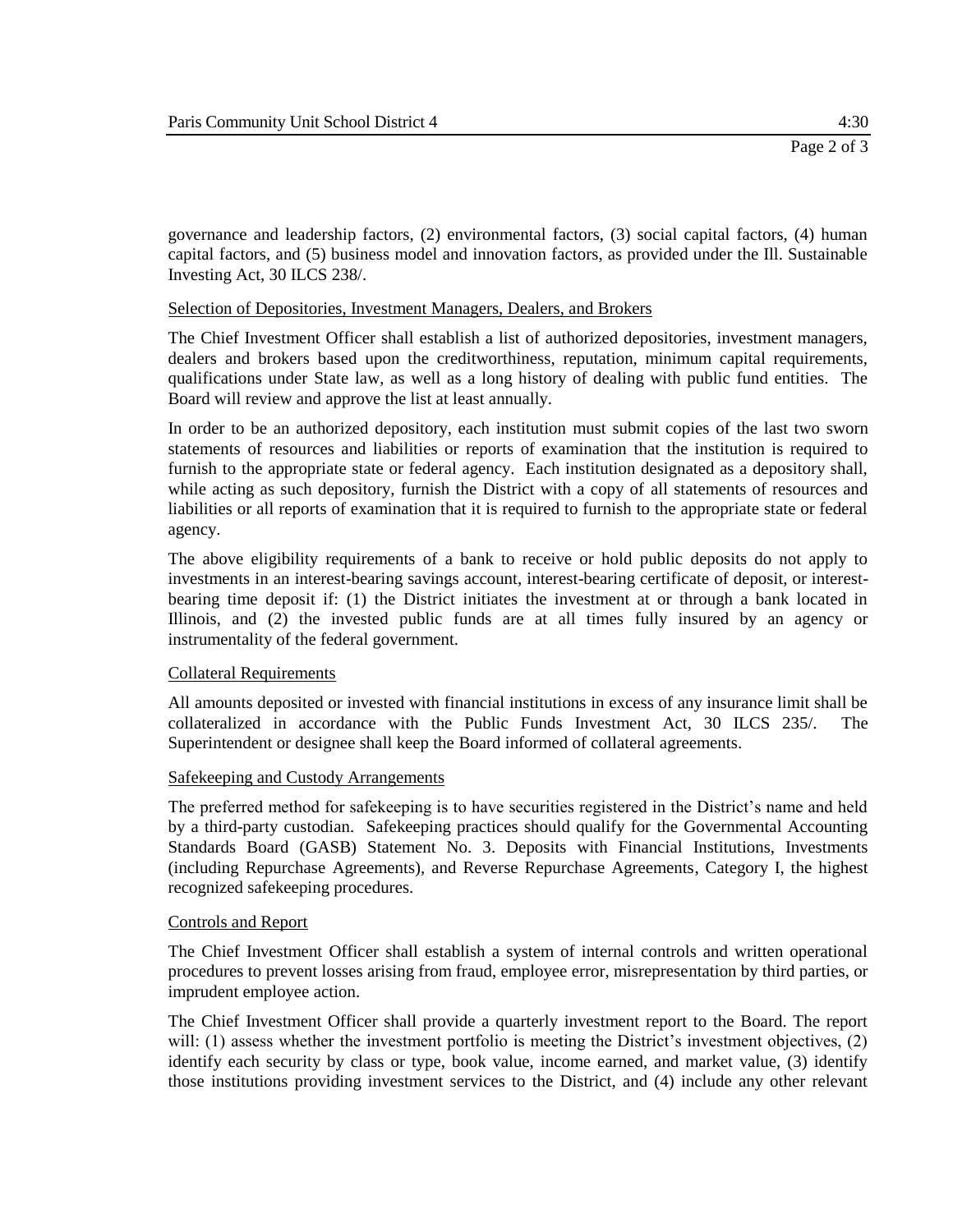information. The investment portfolio's performance shall be measured by appropriate and creditable industry standards for the investment type.

The Board of Education will determine, after receiving the Superintendent's recommendation, which fund is in most need of interest income and the Superintendent shall execute a transfer. This provision does not apply when the use of interest earned on a particular fund is restricted.

#### Ethics and Conflicts of Interest

The School Board and District officials will avoid any investment transaction or practice that in appearance or fact might impair public confidence. Board Members are bound by the Board policy 2:100, *Board Member Conflict of Interest*. No District employee having influence on the District's investment decisions shall:

- 1. Have any interest, directly or indirectly, in any investments in which the District is authorized to invest,
- 2. Have any interest, directly or indirectly, in the sellers, sponsors, or managers of those investments, or
- 3. Receive, in any manner, compensation of any kind from any investments in that the agency is authorized to invest.
- LEGAL REF.: 30 ILCS 235/, Public Funds Investment Act. 30 ILCS 235/, Ill. Sustainable Investing Act. 105 ILCS 5/8-7, 5/10-22.44, 5/17-1, and 5/17-11.
- CROSS REF.: 2:100, 4:10, 4:80
- ADOPTED: April 12, 2000
- REVISED: March 14, 2001
- REVISED: February 9, 2005
- REVISED: January 13, 2010
- REVISED: April 13, 2010
- REVISED: June 11, 2014
- REVISED: May 8, 2019
- REVISED: December 11, 2019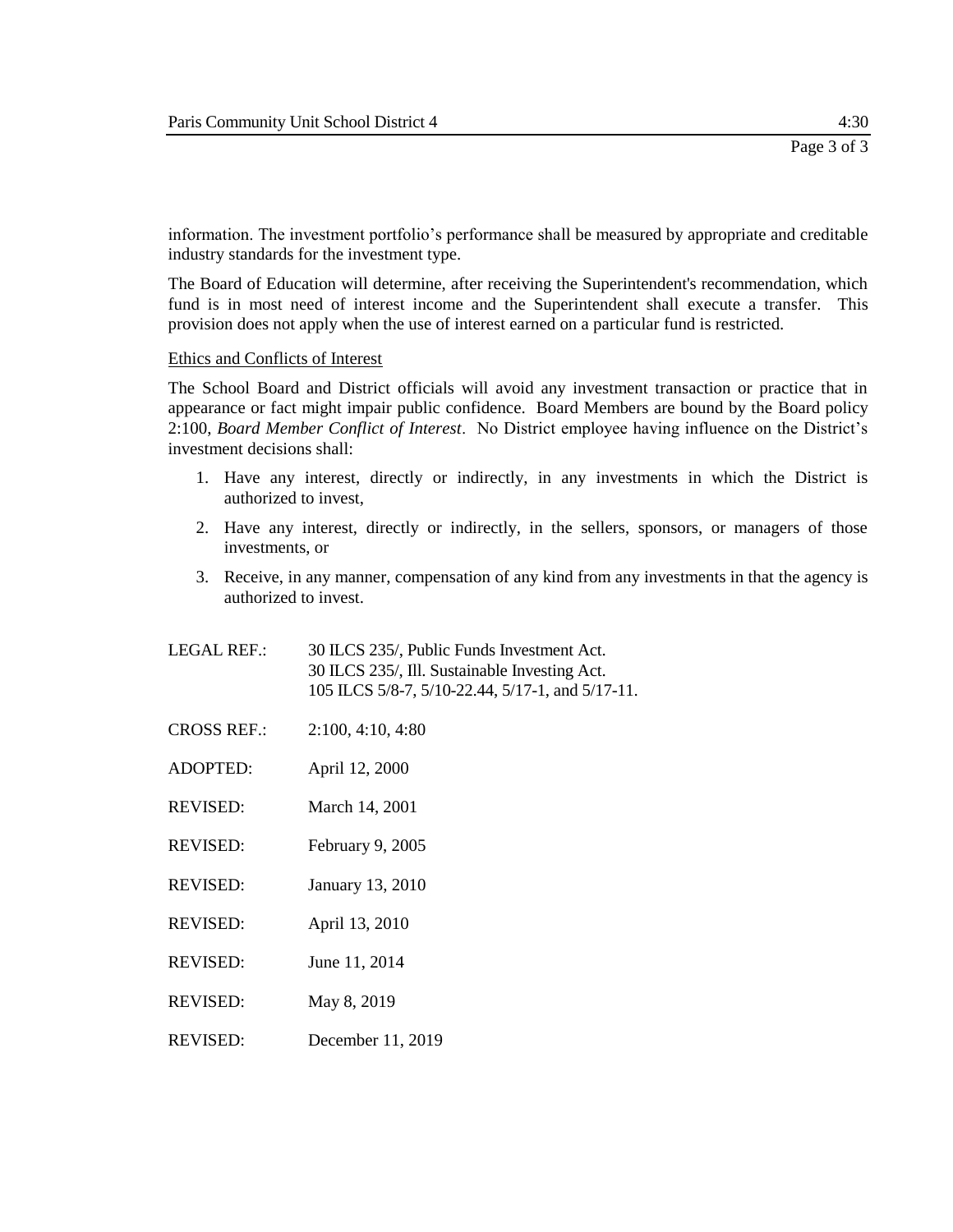## **Incurring Debt**

The Superintendent shall provide early notice to the School Board of the District's need to borrow money. The Superintendent or designee shall prepare all documents and notices necessary for the School Board, at its discretion, to: (1) issue State Aid Anticipation Certificates, tax anticipation warrants, working cash fund bonds, bonds, notes, and other evidence of indebtedness, or (2) establish a line of credit with a bank or other financial institution. The Superintendent shall notify the State Board of Education before the District issues any form of long-term or short-term debt that will result in outstanding debt that exceeds 75% of the debt limit specified in State law.

#### Bond Issue Obligations

In connection with the Board's issuance of bonds, the Superintendent shall be responsible for ensuring the District's compliance with federal securities laws, including the anti-fraud provisions of the Securities Act of 1933, as amended and, if applicable, the continuing disclosure obligations under Rule 15c2-12 of the Securities Exchange Act of 1934, as amended.

Additionally, in connection with the Board's issuance of bonds, the interest on which is excludable from *gross income* for federal income tax purposes, or which enable the District or bond holder to receive other federal tax benefits, the Board authorizes the Superintendent to establish written procedures for post-issuance compliance monitoring for such bonds to protect their tax-exempt (or tax-advantaged) status.

The Board may contract with outside professionals, such as bond counsel and/or a qualified financial consulting firm, to assist it in meeting the requirements of this subsection.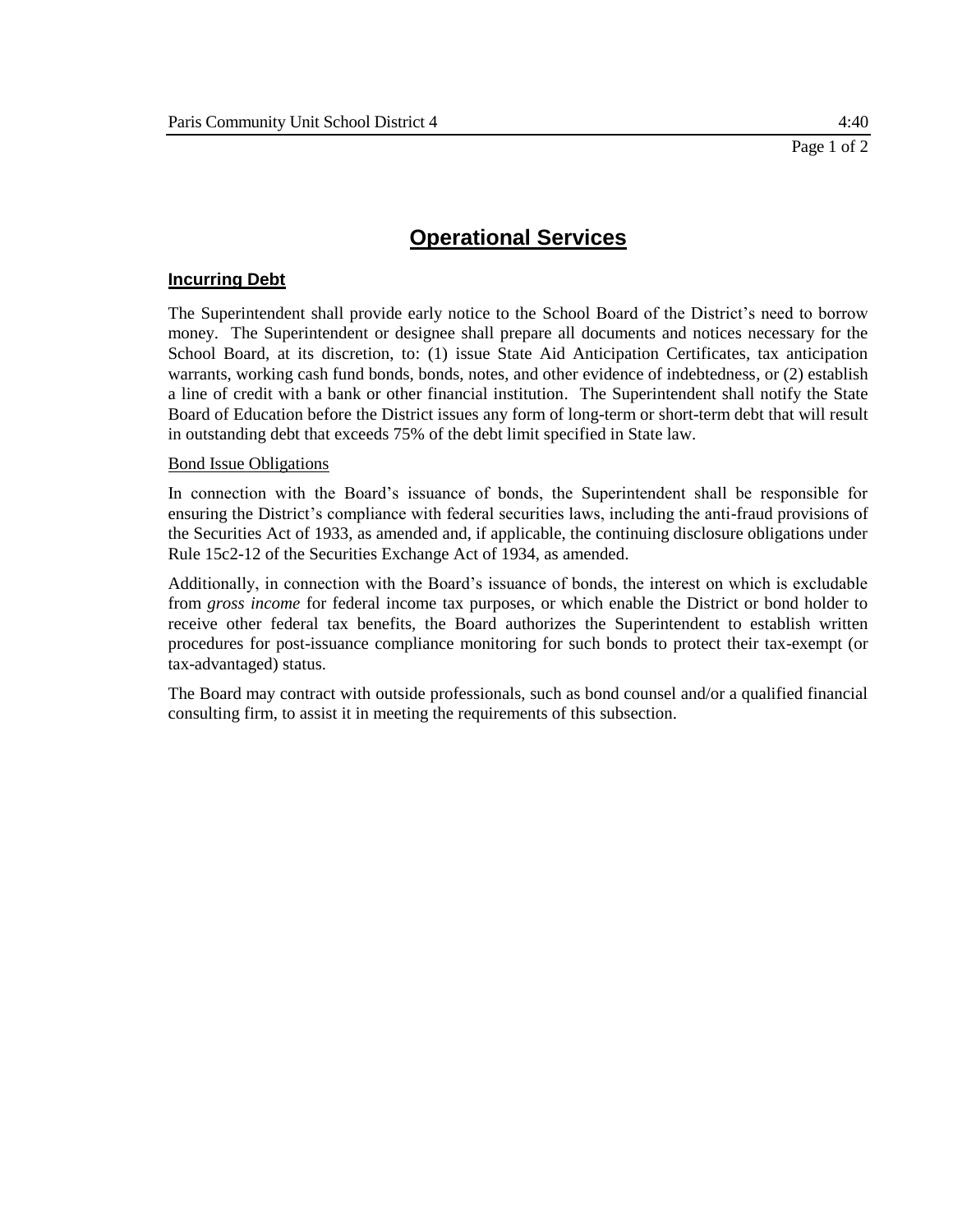$\frac{4:40}{\text{Page 2 of 2}}$ 

| <b>LEGAL REF.:</b> | Securities Act of 1933, 15 U.S.C. §77a et seq.<br>Securities Exchange Act of 1934, 15 U.S.C. §78a et seq.<br>17 C.F.R. §240.15c2-12.<br>Bond Authorization Act, 30 ILCS 305/2<br>Bond Issue Notification Act, 30 ILCS 352/1<br>Local Government Debt Reform Act, 30 ILCS 350/.<br>Tax Anticipation Note Act, 50 ILCS 420/<br>105 ILCS 5/17-16, 5/17-17, 5/18-18, 5/19-1 et seq. |
|--------------------|---------------------------------------------------------------------------------------------------------------------------------------------------------------------------------------------------------------------------------------------------------------------------------------------------------------------------------------------------------------------------------|
| <b>CROSS REF.:</b> | 4:10                                                                                                                                                                                                                                                                                                                                                                            |
| ADMIN. PROC.:      | $4:40-AP$                                                                                                                                                                                                                                                                                                                                                                       |
| <b>ADOPTED:</b>    | April 12, 2000                                                                                                                                                                                                                                                                                                                                                                  |
| <b>REVISED:</b>    | February 14, 2007                                                                                                                                                                                                                                                                                                                                                               |
| <b>REVISED:</b>    | January 13, 2010                                                                                                                                                                                                                                                                                                                                                                |
| <b>REVISED:</b>    | November 12, 2014                                                                                                                                                                                                                                                                                                                                                               |

- REVISED: April 11, 2018
- REVISED: December 11, 2019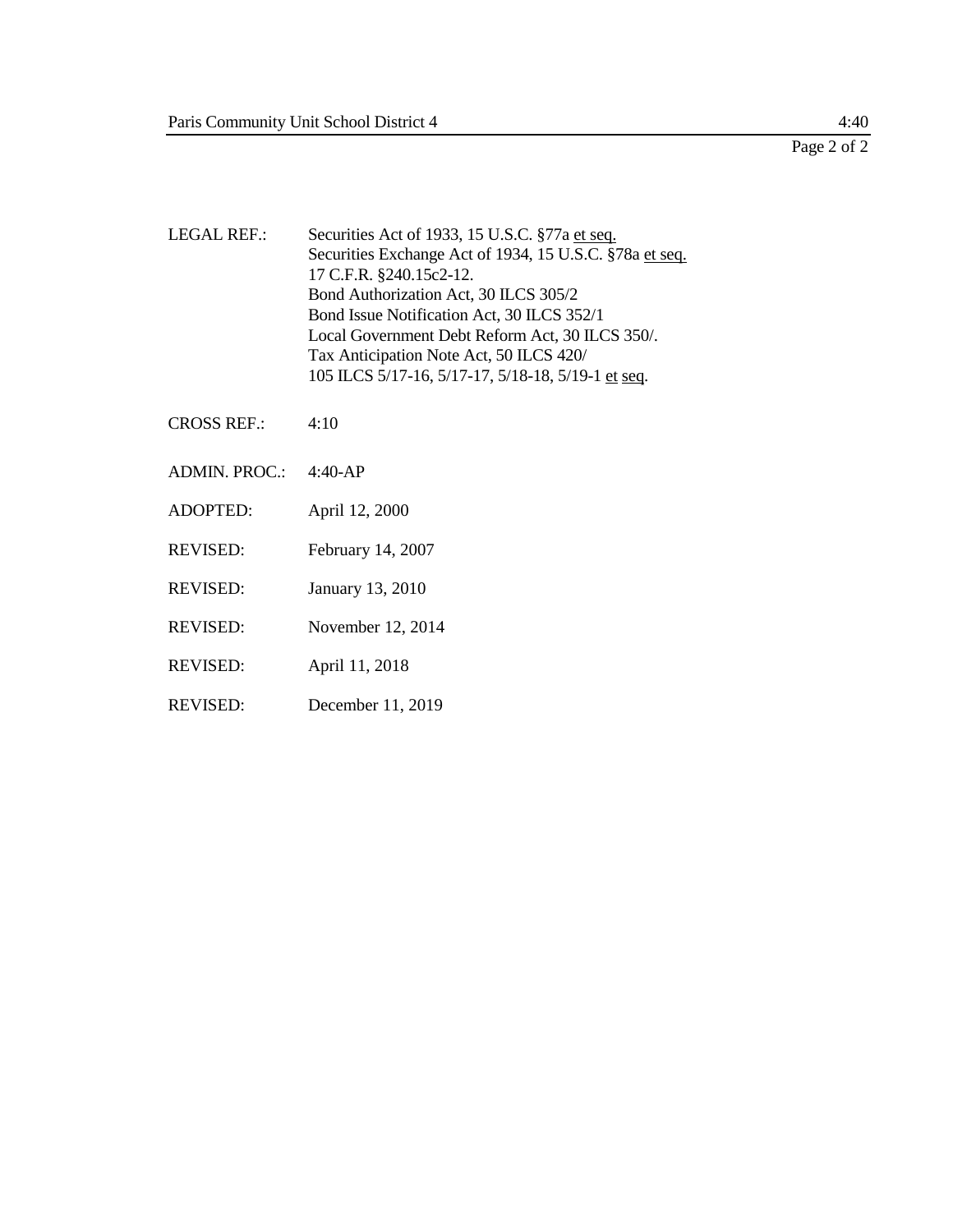## **Insufficient Fund Checks and Debt Recovery**

#### Insufficient Fund Checks

The Superintendent or designee is responsible for collecting the maximum fee authorized by State law for returned checks written to the District which are not honored upon presentation to the respective bank or other depository institution for any reason. The Superintendent or a designee is authorized to contact the Board attorney whenever necessary to collect the returned check amount, fee, collection costs and expenses, and interest.

#### Delinquent Debt Recovery

The Superintendent is authorized to seek collection of delinquent debt owed the District to the fullest extent of the law.

A Local Debt Recovery Program may be available through the Illinois Office of the Comptroller (IOC) in the future. To participate in it, an intergovernmental agreement (IGA) between the District and the IOC must be in existence, The IGA establishes the terms under which the District may refer a delinquent debt to the IOC for an offset (deduction). The IOC may execute an offset, in the amount of the delinquent debt owed to the District from a future payment that the State makes to an individual or entity responsible for paying the delinquent debt.

The Superintendent or designee shall execute the requirements of the IGA. While executing the IGA, the Superintendent or designee is responsible, without limitation, for each of the following:

- 1. Providing a District-wide, uniform, method of notice and due process to the individual or entity against whom a claim for delinquent debt payment (claim) is made. Written notice and an opportunity to be heard must be given to the individual or entity responsible for paying a delinquent debt before the claim is certified to the IOC for offset. The notice must state the claim's amount, the reason for the amount due, the claim's date or time period, and a description of the process to challenge the claim. If reimbursable meals or snacks provided under the Hunger-Free Students' Bill of Rights Act are the basis of the District's delinquent debt claim of no less than \$500, the notice must be sent to the student's parent(s)/guardian(s) only after; (a) the student owes the District more than five meals and/or snacks; (b) the Superintendent or designee made: (i) repeated contacts to collect the amounts owed, and (ii) reasonable efforts to collect the amount due for at least one year; and (c) the District requested the student's parent(s)/guardian(s) to apply for meal benefits pursuant to policy 4:130, *Free and Reduced-Price Food Services,* and they either: (i) did not qualify, or (ii) refused to apply.
- 2. An individual or entity challenging a claim shall be provided an informal proceeding to refute the claim's existence, amount, or current collectability; the decision following this proceeding shall be reviewable.
	- a. If a waiver of student fees is requested as a challenge to paying the claim, and the waiver of student fees is denied, an appeal of the denial of a fee waiver request shall be handled according to 4:140, *Waiver of Student Fees.* If no waiver of student fees is requested,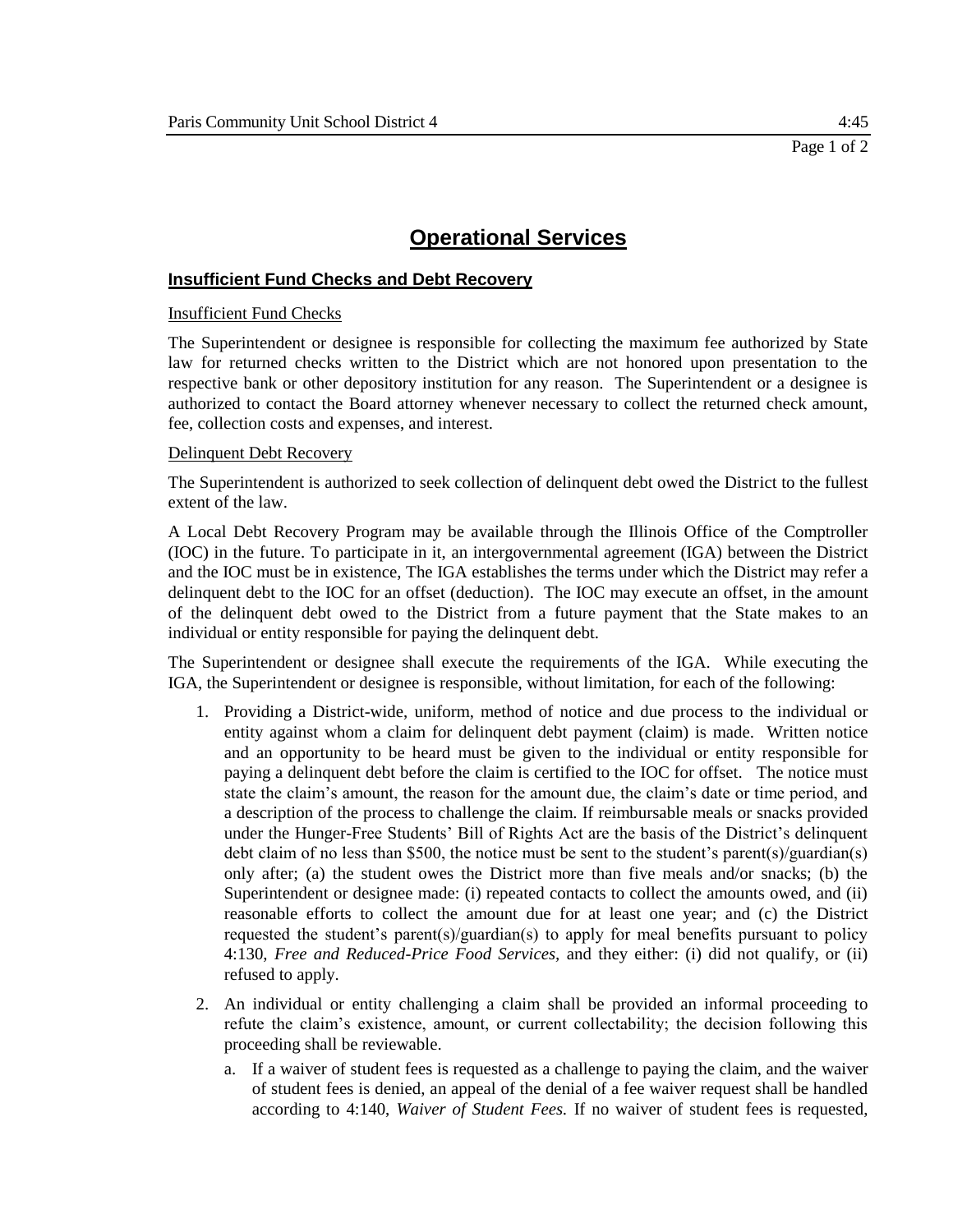reviews regarding payment of the claim shall be handled according to this policy before certification to the IOC for offset.

- b. If application for meal benefits pursuant to policy 4:130, *Free and Reduced-Price Food Services*, is requested as a challenge to paying the claim, and the request is denied, an appeal of the denial of the request shall be handled according to 4:130, *Free and Reduced-Price Food Services*. If no request for meal benefits is received, review of the claim's payment shall be handled according to this policy before certification to the IOC for offset.
- 3. Certifying to the IOC that the debt is past due and legally enforceable, and notifying the IOC of any change in the status of an offset claim for delinquent debt.
- 4. Responding to requests for information from the IOC to facilitate the prompt resolution of any administrative review requests received by the IOC.
- LEGAL REF.: 15 ILCS 405/10.05 and 10.05d. 105 ILCS 123/, Hunger-Free Students' Bill of Rights Act. 810 ILCS 5/3-806.
- ADOPTED: April 12, 2000
- REVISED: February 13, 2002
- REVISED: July 11, 2012
- REVISED: December 12, 2012
- REVISED: February 11, 2015
- REVISED: July 8, 2015
- REVISED: January 9, 2019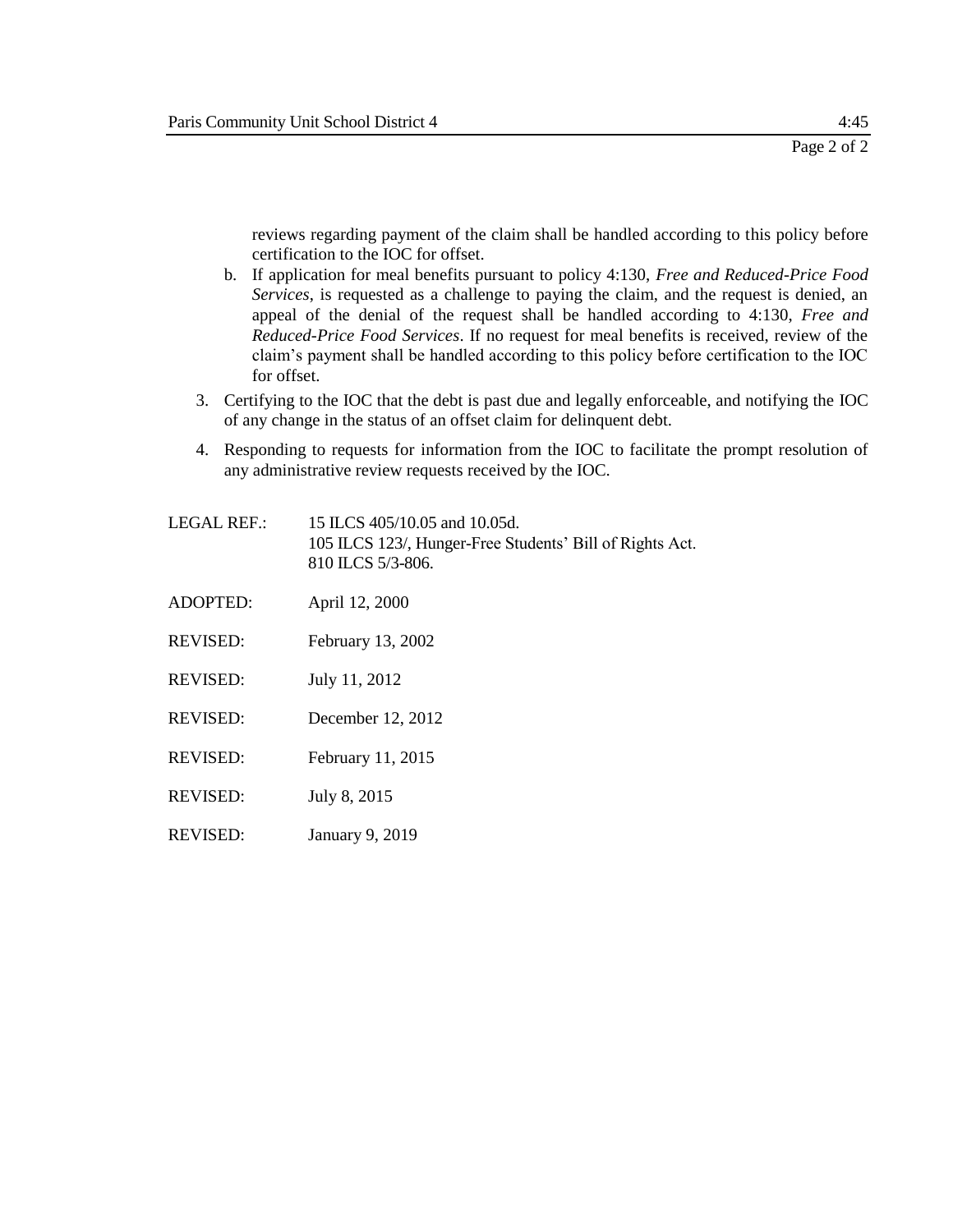# **Payment Procedures**

The Treasurer shall prepare a list of all due and payable bills, indicating vendor name and amount, and shall present it to the School Board in advance of the Board's first regular monthly meeting or, if necessary, a special meeting. These bills are reviewed by the Board, after which they may be approved for payment by Board order. Approval of all bills shall be given by a roll call vote and the votes shall be recorded in the minutes. The Treasurer shall pay the bills after receiving a Board of Education order or pertinent portions of the Board minutes, even if the minutes are unapproved, provided the order or minutes are signed by the Board President and Secretary, or a majority of the Board.

The Treasurer is authorized, without further Board approval, to pay Social Security taxes, wages, pension contributions, utility bills, and other recurring bills. These disbursements shall be included in the listing of bills presented to the Board.

The Board authorizes the Superintendent or designee to establish revolving funds and a petty cash fund system for school cafeterias, lunchrooms, athletics, or similar purposes, provided such funds are maintained in accordance with Board policy 4:80, *Accounting and Audits,* and remain in the custody of an employee who is properly bonded according to State law.

| LEGAL REF.:        | 105 ILCS 5/8-16, 5/10-7, and 5/10-20.19.<br>23 Ill.Admin.Code §100.70. |
|--------------------|------------------------------------------------------------------------|
| <b>CROSS REF.:</b> | 4:55, 4:60, 4:80                                                       |
| <b>ADOPTED:</b>    | April 12, 2000                                                         |
| <b>REVISED:</b>    | February 13, 2002                                                      |
| <b>REVISED:</b>    | July 9, 2008                                                           |
| <b>REVISED:</b>    | December 8, 2010                                                       |
| <b>REVISED:</b>    | October 14, 2015                                                       |
| <b>REVISED:</b>    | May 13, 2020                                                           |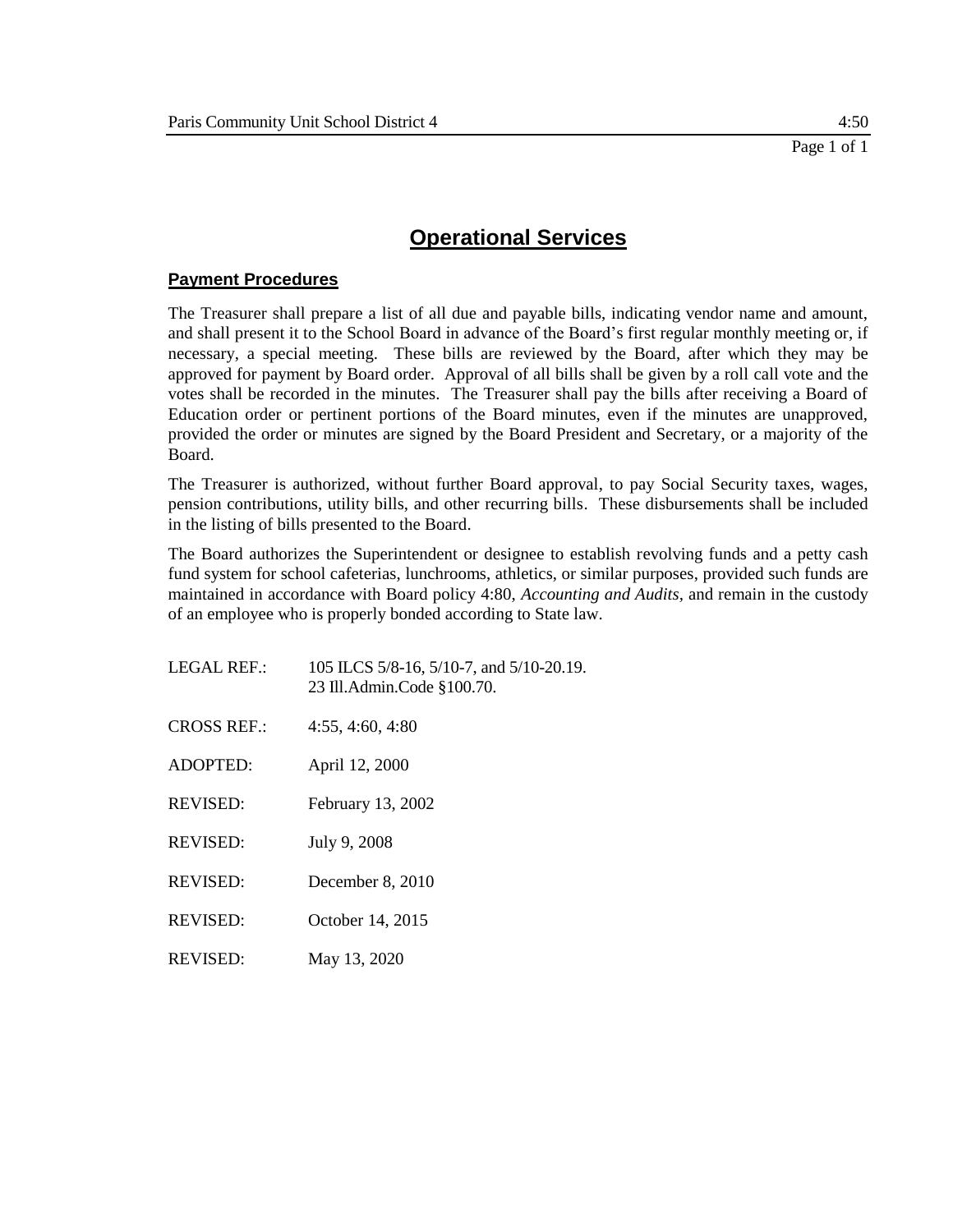## **Use of Credit and Procurement Cards**

The Superintendent and employees designated by the Superintendent are authorized to use District credit and procurement cards to simplify the acquisition, receipt, and payment of purchases and travel expenses incurred on the District's behalf. Credit and procurement cards shall only be used for those expenses that are for the District's benefit and serve a valid and proper public purpose; they shall not be used for personal purchases. Cardholders are responsible for exercising due care and judgment and for acting in the District's best interests.

The Superintendent or designee shall manage the use of District credit and procurement cards by employees. It is the Board's responsibility, through the audit and approval process, to determine whether District credit and procurement card use by the Superintendent is appropriate.

In addition to the other limitations contained in this and other Board policies, District credit and procurement cards are governed by the following restrictions:

- 1. Credit and/or procurement cards may only be used to pay certain job-related expenses or to make purchases on behalf of the Board or District or any student activity fund, or for purposes that would otherwise be addressed through a conventional revolving fund.
- 2. The Superintendent or designee shall instruct the issuing bank to block the cards' use at unapproved merchants.
- 3. Each cardholder, other than the Superintendent, may charge no more than \$500 in a single purchase and no more than \$1000 within a given month without prior authorization from the Superintendent.
- 4. The Superintendent or designee must approve the use of a District credit or procurement card whenever such use is by telephone, fax, and the Internet. Permission shall be withheld when the use violates any Board policy, is from a vendor whose reputation has not been verified, or would be more expensive than if another available payment method were used.
- 5. The consequences for unauthorized purchases include, but are not limited to, reimbursing the District for the purchase amount, loss of cardholding privileges, and, if made by an employee, discipline up to and including discharge.
- 6. All cardholders must sign a statement affirming that they are familiar with this policy.
- 7. The Superintendent shall implement a process whereby all purchases using a District credit or procurement card are reviewed and approved by someone other than the cardholder or someone under the cardholder's supervision.
- 8. Cardholders must submit the original, itemized receipt to document all purchases.
- 9. No individual may use a District credit or procurement card to make purchases in a manner contrary to State law, including, but not limited to, the bidding and other purchasing requirements in 105 ILCS 5/10-20.21, or any Board policy.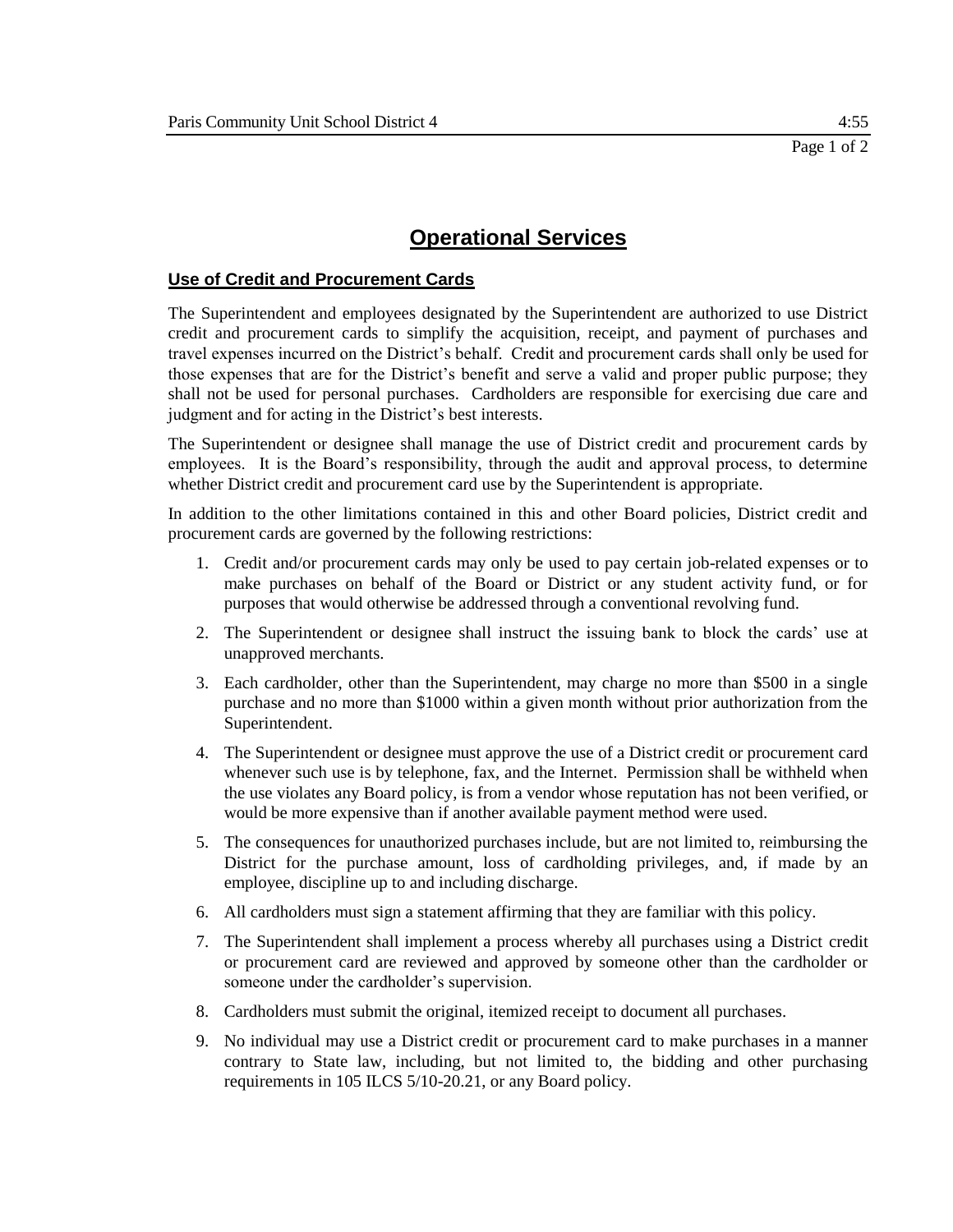- 10. The Superintendent or designee shall account for any financial or material reward or rebate offered by the company or institution issuing the District credit or procurement card and shall ensure that it is used for the District's benefit.
- LEGAL REF.: 105 ILCS 5/10-20.21. 23 Ill.Admin.Code §100.70(d). CROSS REF.: 4:50, 4:60, 4:80, 4:90, 5:60 ADOPTED: July 9, 2008 REVISED: April 8, 2009 REVISED: November 12, 2014 REVISED: January 11, 2017 REVISED: January 13, 2021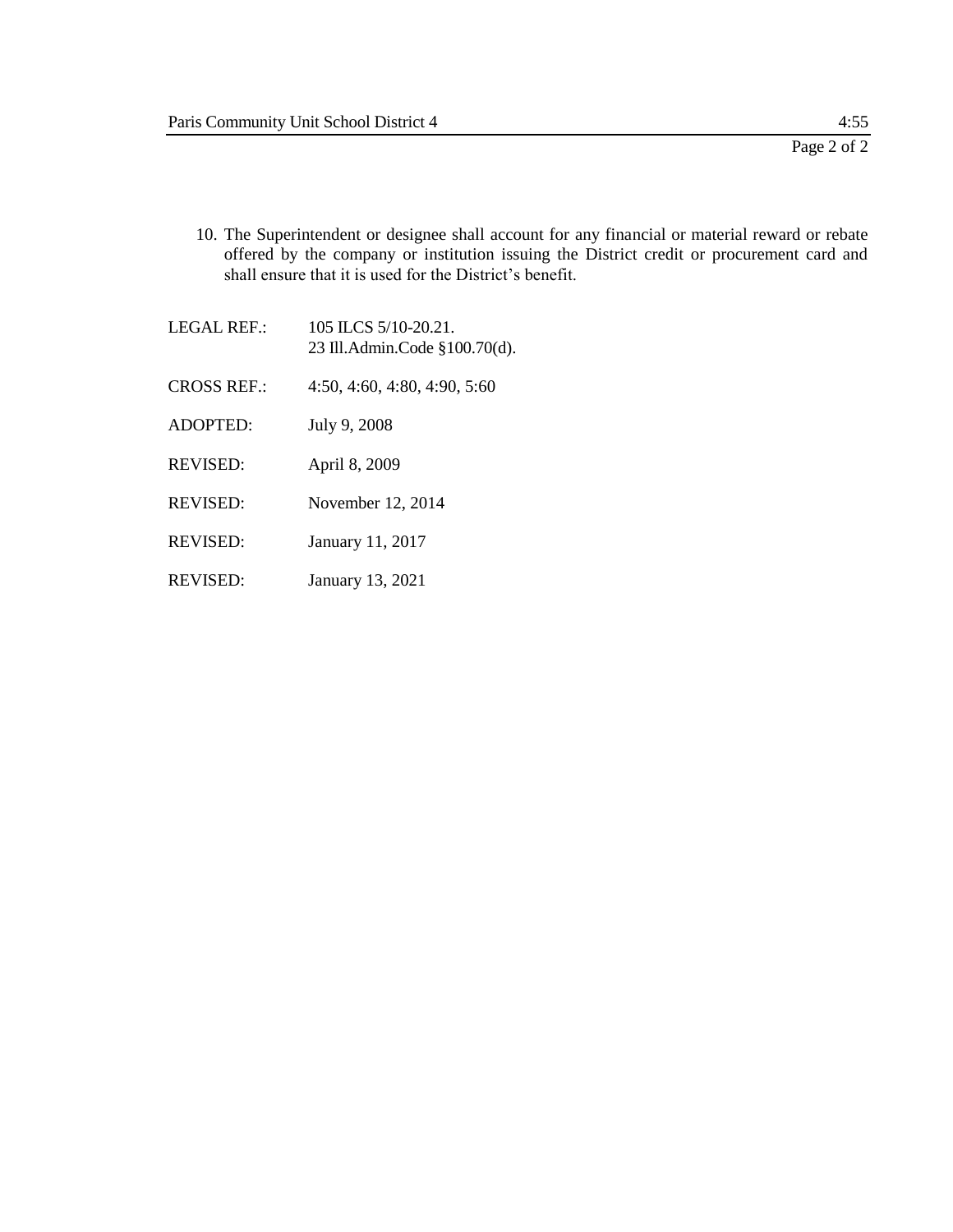# **Purchases and Contracts**

The Superintendent shall manage the District's purchases and contracts in accordance with State law, the standards set forth in this policy, and other applicable Board policies.

## Standard for Purchasing and Contracting

All purchases and contracts shall be entered into in accordance with applicable federal and State law. The Board Attorney shall be consulted as needed regarding the legal requirements for purchases or contracts. All contracts shall be approved or authorized by the Board of Education.

All purchases and contracts should support a recognized District function or purpose as well as provide for good quality products and services at the lowest cost, with consideration for service, reliability, and delivery promptness, and in compliance with State law. No purchase or contract shall be made or entered into as a result of favoritism, extravagance, fraud, or corruption.

Adoption of the annual budget authorizes the Superintendent or designee to purchase budgeted supplies, equipment, and services, provided that State law is followed. Purchases of items outside budget parameters require prior Board of Education approval, except in an emergency. An optional addition follows: "The Superintendent shall not commit to any single, non-customary purchase or expenditure, excluding personnel, of greater than \$10,000 without prior Board approval."

When presenting a contract or purchase for Board approval, the Superintendent or designee shall ensure that it complies with applicable federal and State law, including but not limited to, those specified below:

- 1. Supplies, materials, or work involving an expenditure in excess of \$25,000 must comply with the State law bidding procedure, 105 ILCS 5/10-20.21, unless specifically exempted.
- 2. Construction, lease, or purchase of school buildings must comply with State law and Board policy 4:150, *Facility Management and Building Programs*.
- 3. Guaranteed energy savings must comply with 105 ILCS 5/19b-1 et seq.
- 4. Third party non-instructional services must comply with 105 ILCS 5/10-22.34c.
- 5. Goods and services that are intended to generate revenue and other remunerations for the District in excess of \$1,000, including without limitation vending machine contracts, sports and other attire, class rings, and photographic services, must comply with 105 ILCS 5/10- 20.21 (b-5). The Superintendent or designee shall keep a record of: (1) each vendor, product, or service provided. (2) the actual net revenue and non-monetary remuneration from each contract or agreement, and (3) how the revenue was used and to whom the non-monetary remuneration was distributed. The Superintendent or designee shall report this information to the Board by completing the necessary forms that must be attached to the District's annual budget.
- 6. Any contract to purchase food with a bidder or offeror must comply with 105 ILCS 5/10- 10.21(b-10).
- 7. The purchase of paper and paper products must comply with 105 ILCS 5/10-10.19c and Board policy 4:70, *Resource Conservation.*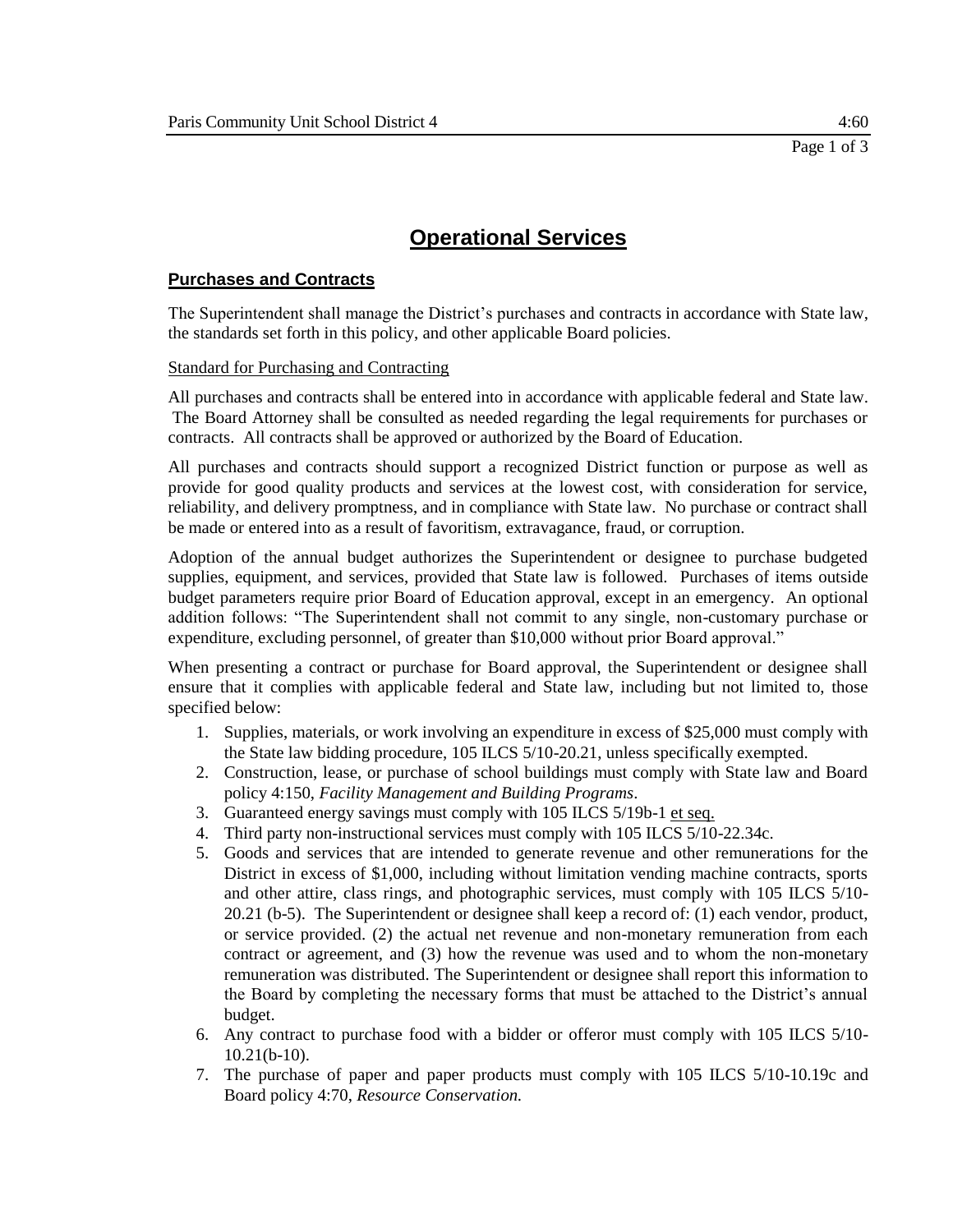- 8. Each contractor with the District is bound by each of the following:
	- a. In accordance with 105 ILCS 5/10-21.9(f): (1) prohibit any of its employees who is or was found guilty of a criminal offense listed in 105 ILCS 5/10-21.9(c) and 5/21B-80(c)9 to have direct, daily contact at a District school or school-related activity with one or more student(s); (2) prohibits any of the contractor's employees from having direct daily contact with one or more students if the employee was found guilty of any offense in 5/21B-80(b) (certain drug offenses) until seven years following the end of the employee's sentence for the criminal offense and (3) require each of its employees who will have direct, daily contact with student(s) to cooperate during the District's fingerprint-based criminal history records check on him or her.
	- b. In accordance with 105 ILCS 5/24-5: (1) concerning each new employee of a contractor that provides services to students or in schools, provide the District with evidence of physical fitness to perform the duties assigned and freedom from communicable disease if the employee will have direct, daily contact with one or more student(s); and (2) require any new or existing employee who has and will have direct, daily contact with one or more student(s) to complete additional health examinations as required by the District and be subject to additional health examinations, including tuberculosis screening, as required by the Ill. Department of Public Health rules or order of a local health official.
- 9 After 1-1-23, any pavement engineering project using a coal tar-based sealant product or high polycyclic aromatic hydrocarbon sealant product for pavement engineering-related use must comply with the Coal Tar Sealant Disclosure Act.
- 10 Purchases made with federal or State awards must comply with 2 C.F.R. Part 200 and 30 ILCS 708/, as applicable, and any terms of the award.

The Superintendent or designee shall (1) execute the reporting and website posting mandates in State law concerning District contracts, and (2) monitor the discharge of contracts, contractors' performances, and the quality and value of services or products being provided.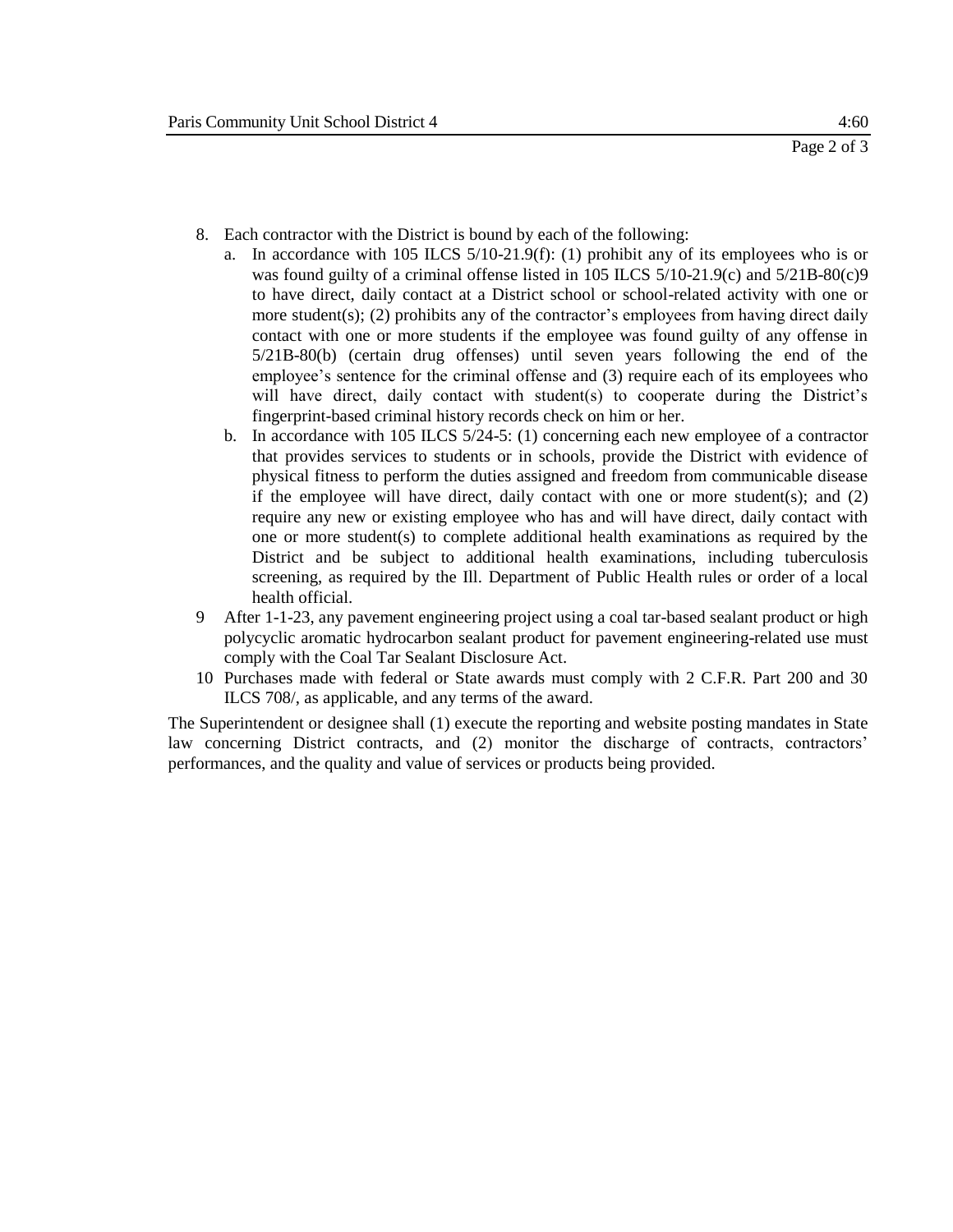- LEGAL REF.: 2 C.F.R. Part 200 105 ILCS 5/10-20.19c, 105 ILCS 5/10-20.21, 5/10-21.9, 5/10-22.34c, 5/19b-1 et seq., and 5/24-5. 30 ILCS 708/, Grant Accountability and Transparency Act. 410 ILCS 170/, Coal Tar Sealant Disclosure Act. 820 ILCS 130/, Prevailing Wage Act.
- CROSS REF.: 2:100, 4:70, 4:150, 4:175
- ADOPTED: April 12, 2000
- REVISED: July 12, 2006
- REVISED: January 9, 2008
- REVISED: January 14, 2009
- REVISED: April 13, 2010
- REVISED: July 11, 2012
- REVISED: December 12, 2012
- REVISED: November 12, 2014
- REVISED: January 11, 2017
- REVISED: December 11, 2019
- REVISED: February 9, 2022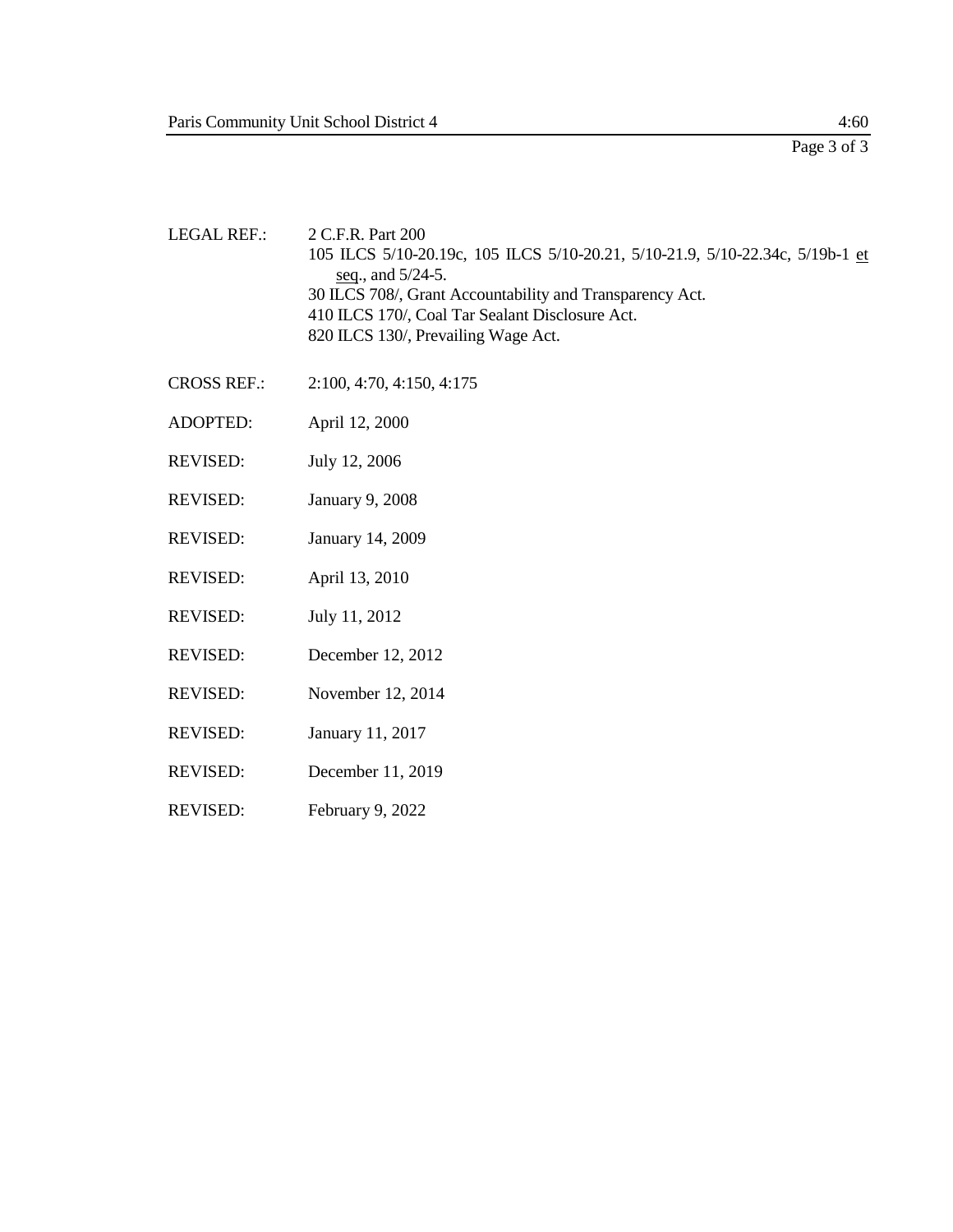# **Resource Conservation**

The Superintendent or designee shall manage a program of energy and resource conservation for the District that includes:

- 1. Periodic review of procurement procedures and specifications to ensure that purchased products and supplies are reusable, durable, or made from recycled materials, if economically and practically feasible.
- 2. Purchasing recycled paper and paper products in amounts that will, at a minimum, meet the specifications in The School Code, if economically and practically feasible.
- 3. Periodic review of procedures on the reduction of solid waste generated by academic, administrative, and other institutional functions. These procedures shall (a) require recycling the District's waste stream, including landscape waste, computer paper, and white office paper, if economically and practically feasible; (b) include investigation of the feasibly of potential markets for other recyclable materials that are present in the District's waste stream; and (c) be designed to achieve, before July 1, 20020, at least a 50% reduction in the amount of solid waste that is generated by the District.
- 4. Adherence to energy conservation measures.

LEGAL REF.: 105 ILCS 5/10-20.19c.

- CROSS REF.: 4:60, 4:150
- ADOPTED: April 12, 2000
- REVISED: January 14, 2009
- REVISED: December 12, 2012
- REVISED: October 11, 2017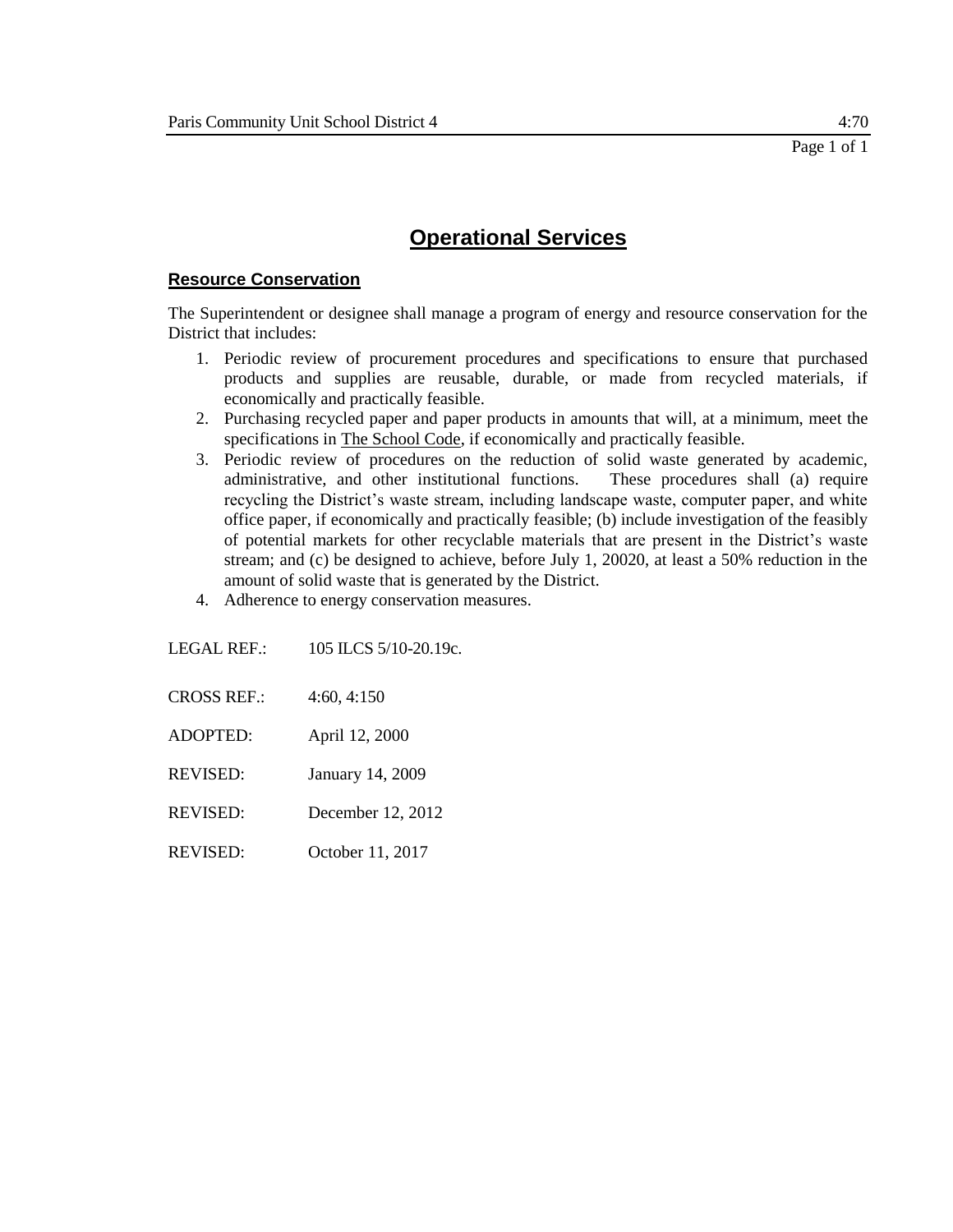# **Accounting and Audits**

The School District's accounting and audit services shall comply with the *Requirements for Account Budgeting, Financial Reporting, and Auditing,* as adopted by the Ill. State Board of Education (ISBE), State and federal laws and regulations, and generally accepted accounting principles. Determination of liabilities and assets, prioritization of expenditures of governmental funds, and provisions for accounting disclosures shall be made in accordance with government accounting standards as directed by the auditor designated by the Board. The Superintendent, in addition to other assigned financial responsibilities, shall report monthly on the District's financial performance, both income and expense, in relation to the financial plan represented in the budget.

### Annual Audit

At the close of each fiscal year, the Superintendent shall arrange an audit of the District funds, accounts, statements, and other financial matters. The audit shall be performed by an independent certified public accountant designated by the Board and be conducted in conformance with prescribed standards and legal requirements. A complete and detailed written audit report shall be provided to each Board member and to the Superintendent.

The Superintendent shall annually, on or before October 15, submit an original and one copy of the audit to the Regional Superintendent of Schools.

#### Annual Financial Report

The Superintendent or designee shall annually prepare and submit the Annual Financial Report on a timely basis using the form adopted by the ISBE. The Superintendent shall review and discuss the Annual Financial Report with the Board before it is submitted.

#### **Inventories**

The Superintendent or designee is responsible for establishing and maintaining accurate inventory records. The inventory record of supplies and equipment shall include a description of each item, quantity, location, purchase date, and cost or estimated replacement cost, unless the supplies and equipment are acquired by the District pursuant to a federal or State grant award, in which case the inventory record shall also include the information required by 2 C.F.R. §200.1313, if applicable. The Superintendent shall establish procedures for the management of property acquired by the District under grant awards that comply with federal and State law.

#### Disposition of District Property

The Superintendent or designee shall notify the Board, as necessary, of the following so that the Board may consider its disposition: (1) District personal property (property other than buildings and land) that is no longer needed for school purposes, and (2) school sites, buildings, or other real estate that is unnecessary, unsuitable, or inconvenient. Notwithstanding the above, the Superintendent or designee may unilaterally dispose of personal property of a diminutive value. The Superintendent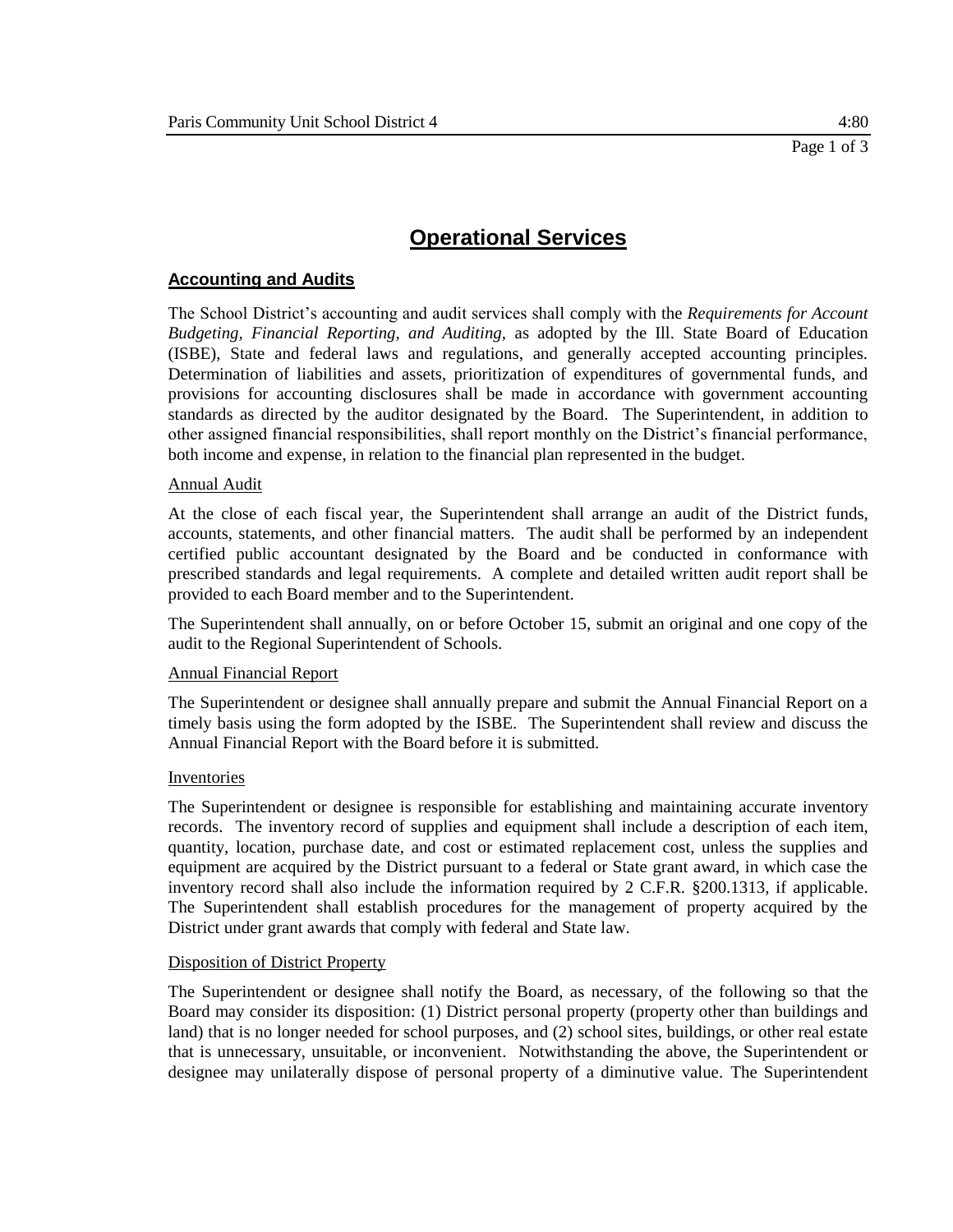shall establish procedures for the disposition of property acquired by the District under grant awards that comply with federal and State law.

### Taxable Fringe Benefits

The Superintendent or designee shall: (1) require that all use of District property or equipment by employees is for the District's convenience and best interests unless it is a Board-approved fringe benefit, and (2) ensure compliance with the Internal Revenue Service regulations regarding when to report an employee's personal use of District property or equipment as taxable compensation.

#### Controls for Revolving Funds and Petty Cash

Revolving funds and the petty cash system are established in Board policy 4:50, *Payment Procedures.* The Superintendent shall: (1) designate a custodian for each revolving fund and petty cash fund, (2) obtain a bond for each fund custodian, and (3) maintain the funds in compliance with this policy, State law, and ISBE rules. A check for the petty cash fund may be drawn payable to the designated petty cash custodian. Each revolving fund shall be maintained in a bank that has been approved by the Board and established in an amount approved by the Superintendent consistent with the annual budget. All expenditures from these bank accounts must be directly related to the purpose for which the account was established and supported with documentation, including signed invoices or receipts. All deposits into these bank accounts must be accompanied with a clear description of their intended purpose. The Superintendent or designee shall include checks written to reimburse revolving funds on the Board's monthly listing of bills indicating the recipient and including an explanation.

### Control Requirements for Checks

The Board must approve all bank accounts opened or established in the District's or a District school's name or with the District's Federal Employer Identification Number. All checks issued by the School District must be signed by either the Treasurer or Board President, except that checks from an account containing student activity funds or fiduciary funds and checks from revolving accounts may be signed by the respective account custodian.

#### Internal Controls

The Superintendent is primarily responsible for establishing and implementing a system of internal controls for safeguarding the District's financial condition; the Board, however, will oversee these safeguards. The control objectives are to ensure efficient business and financial practices, reliable financial reporting, and compliance with State law and Board policies, and to prevent losses from fraud, waste, and abuse, as well as employee error, misrepresentation by third parties, or other imprudent employee action.

The Superintendent or designee shall annually audit the District's financial and business operations for compliance with established internal controls and provide the results to the Board. The Board may from time-to-time engage a third-party to audit internal controls in addition to the annual audit.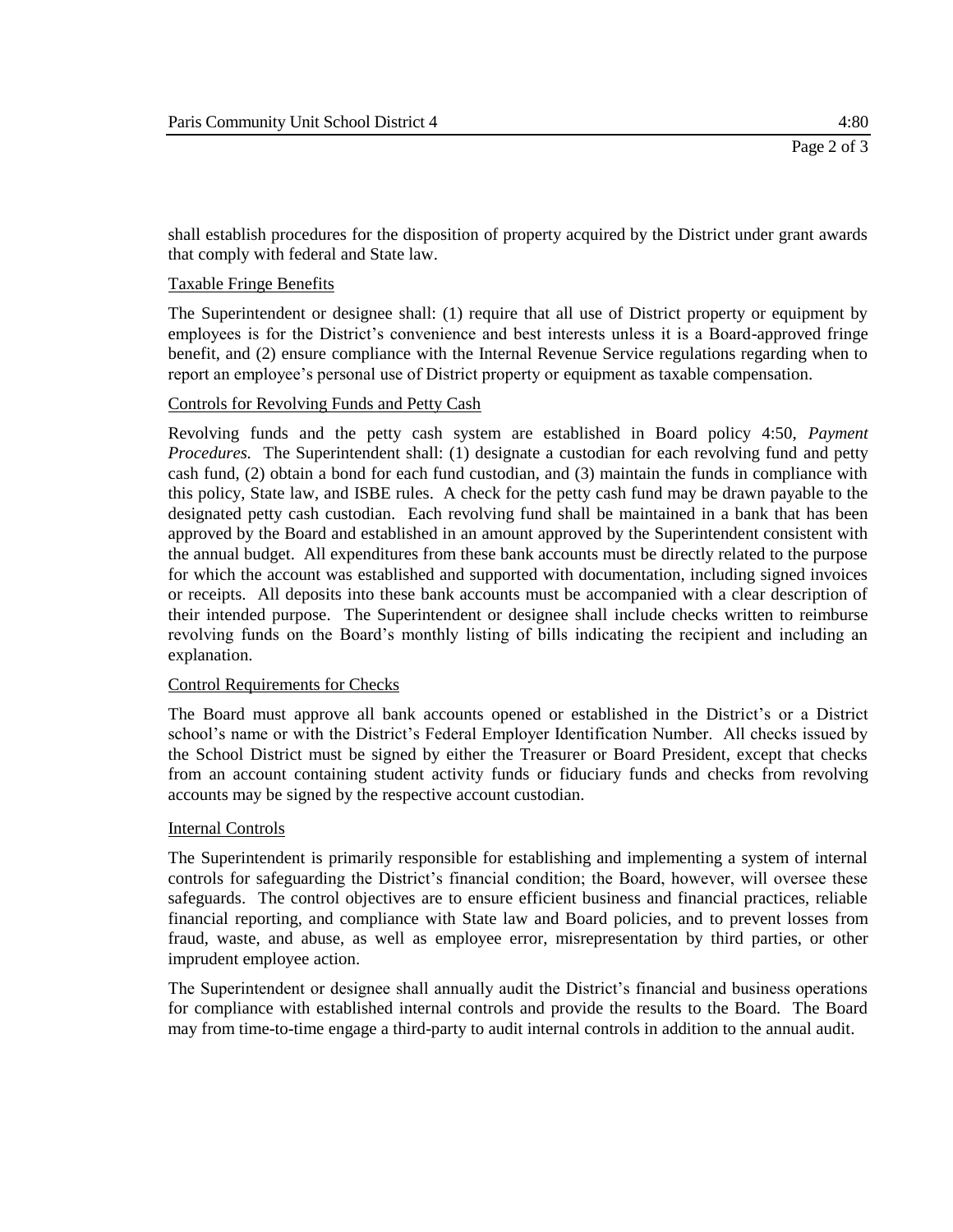- LEGAL REF.: 2 C.F.R. §200 et seq. 30 ILCS 708/, Grant Accountability and Transparency Act, implemented by 44 Ill.Adm.Code 7000 et seq. 105 ILCS 5/2-3.27, 5/2-3.28, 5/3-7, 5/3-15.1, 5/5-22, 5/10-21.4, 5/10-20.19, 5/10- 22.8 and 5/17-1 et seq. 23 Ill. Admin. Code 110.
- CROSS REF.: 4:10, 4:50, 4:55, 4:90
- ADOPTED: April 12, 2000
- REVISED: July 9, 2008
- REVISED: February 9, 2011
- REVISED: December 14, 2011
- REVISED: October 12, 2016
- REVISED: January 11, 2017
- REVISED: January 10, 2018
- REVISED: July 11, 2018
- REVISED: December 11, 2019
- REVISED: January 13, 2021
- REVISED: February 9, 2022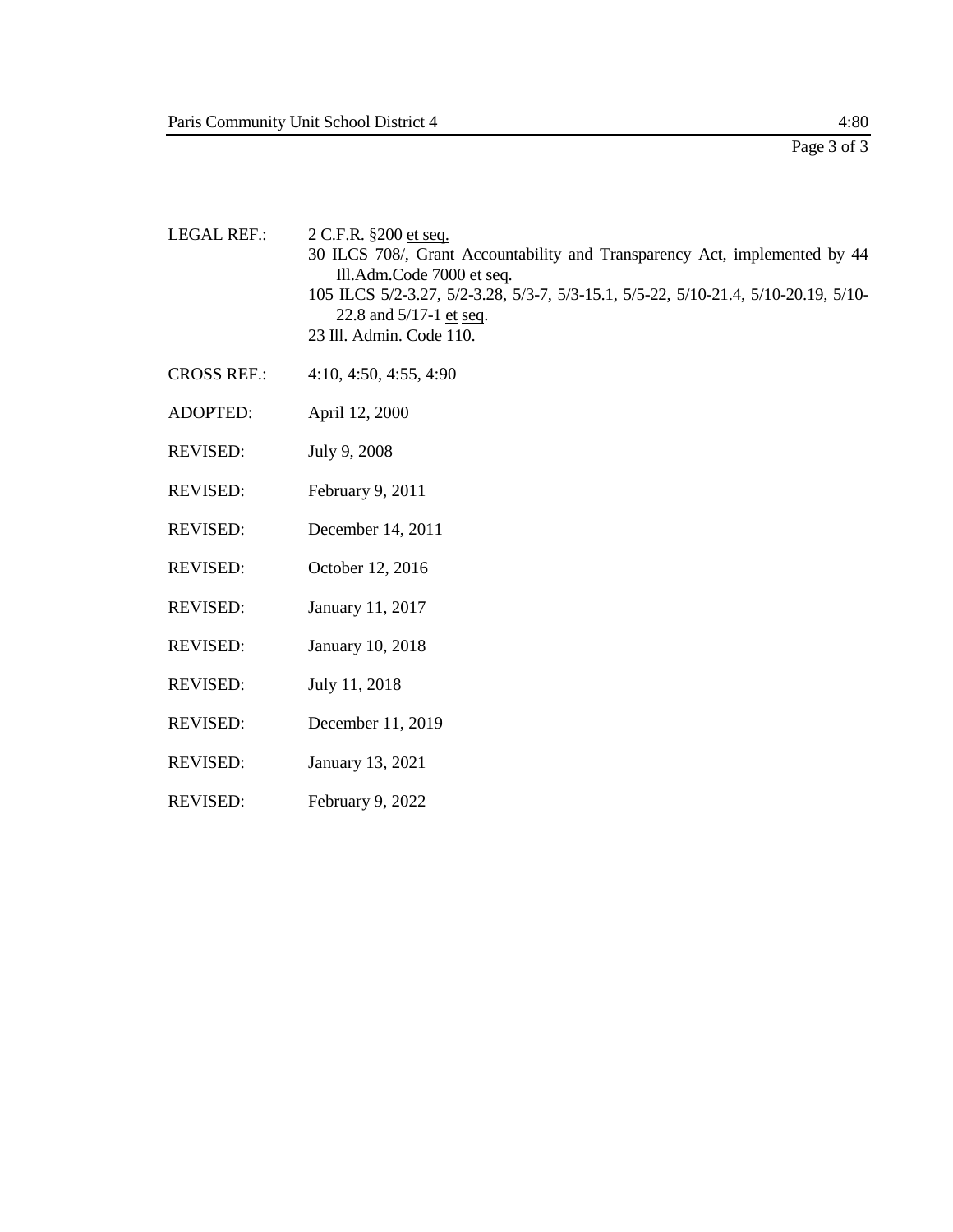# **Student Activity and Fiduciary Funds**

The School Board, upon the Superintendent or designee's recommendation, establishes student activity funds to be managed by student organizations under the guidance and direction of a staff member for educational, recreational, or cultural purposes. The Board, upon the Superintendent or designee's recommendation, also establishes fiduciary funds to be supervised by the Superintendent or designee. The District has custodial responsibilities for fiduciary funds but no direct involvement in the management of such funds.

#### Student Activity Funds

The Superintendent or designee shall be responsible for supervising student activity funds in accordance with Board policy, 4:80, *Accounting and Audits;* State law; and the Ill. State Board of Education (ISBE) rules for student activity funds. The Board will appoint a treasurer for each fund to serve as the fund's sole custodian and be bonded in accordance with The School Code. The treasurer shall have all of the responsibilities specific to the treasurer listed in ISBE rules for school activity funds, including the authority to make loans between activity funds.

Unless otherwise instructed by the Board, a student activity fund's balance will carry over to the next fiscal year. An account containing student activity funds that is inactive for 12 consecutive months shall be closed and its funds transferred to another student activity fund or authorized fund with a similar purpose.

### Fiduciary Funds

The Superintendent or designee shall be responsible for supervising fiduciary funds in accordance with Board policy 4:80, *Accounting and Audits*; State law; and ISBE rules for fiduciary funds. The Board will appoint a treasurer for each fund to serve as the fund's sole custodian and be bonded in accordance with the School Code. The treasurer shall have all of the responsibilities specific to the treasurer listed in the ISBE rules for fiduciary funds.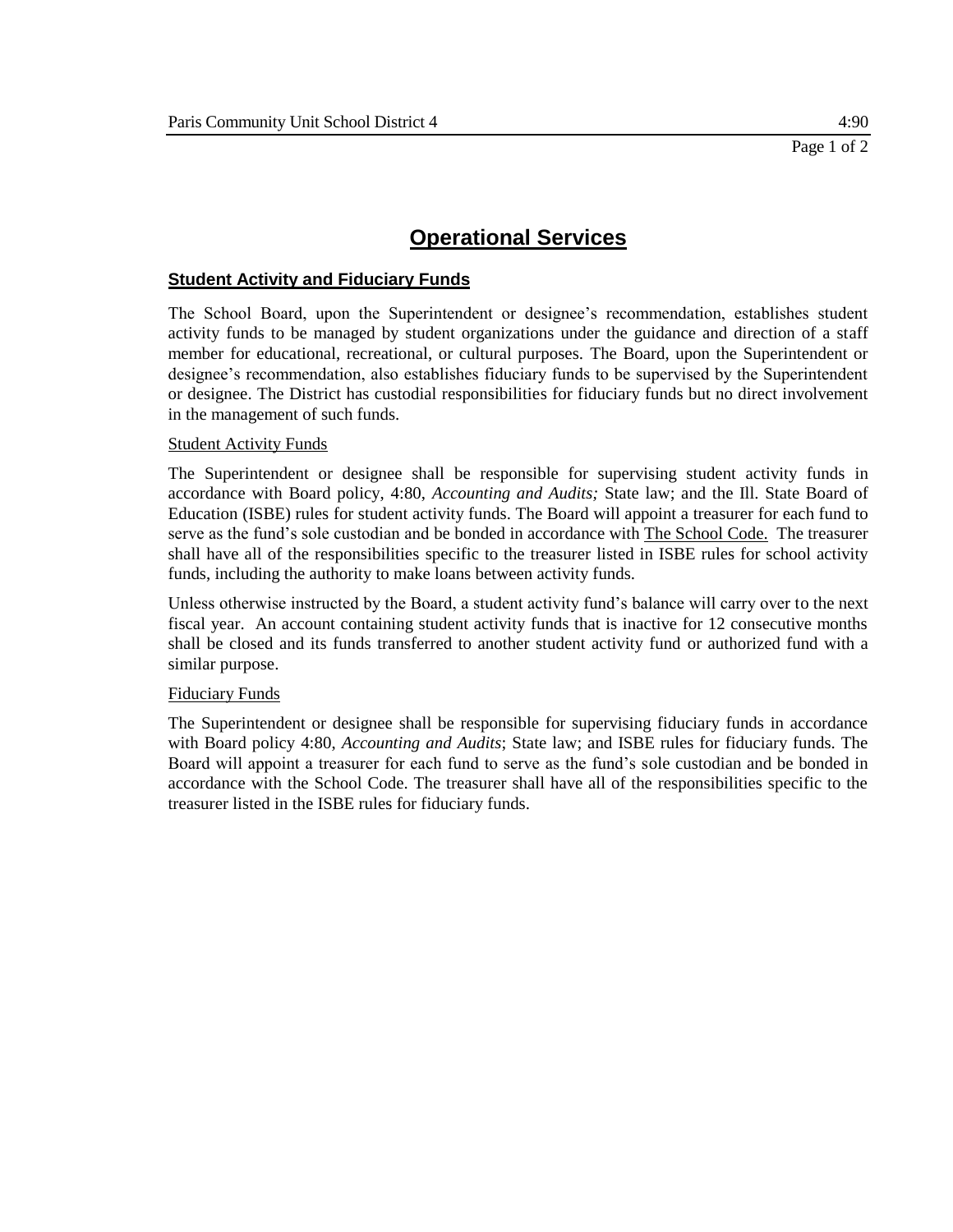# Page 2 of 2

- LEGAL REF.: 105 ILCS 5/8-2 and 5/10-20.19. 23 Ill.Admin.Code § §100.20, 100.80, and 100.85. CROSS REF.: 4:80, 7:325 ADOPTED: April 12, 2000 REVISED: February 14, 2007 REVISED: July 9, 2008 REVISED: April 13, 2010 REVISED: November 12, 2014 REVISED: August 14, 2019
- REVISED: January 13, 2021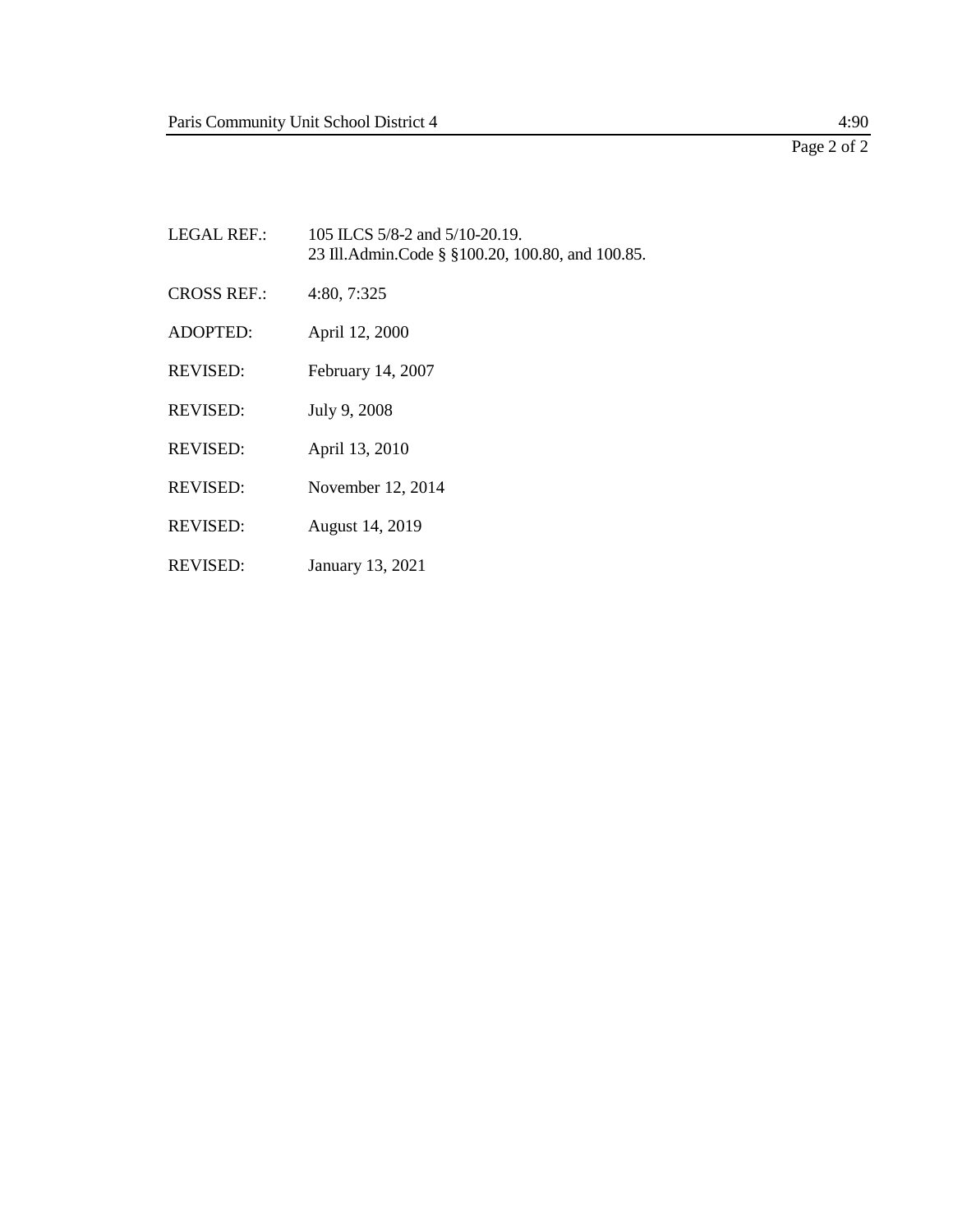## **Insurance Management**

The Superintendent shall recommend and maintain all insurance programs which provide the broadest and most complete coverage available at the most economical cost, consistent with sound insurance principles.

The insurance program shall include each of the following:

- 1. Liability coverage to insure against any loss or liability of the School District, and the listed individuals against civil rights damage claims and suits, constitutional rights damage claims and suits, and death and bodily injury and property damage claims and suits, including defense costs, when damages are sought for negligent or wrongful acts allegedly committed in the scope of employment or under the Board's direction or related to any mentoring services provided to the District's certified staff members: School Board members; employees; volunteer personnel authorized by 105 ILCS 5/10-22.34, 5/10-22.34a, and 5/10- 22.34b; mentors of certified staff members authorized in 105 ILCS 5/21A-5 et seq. (new teacher), 105 ILCS 5/2-3.53a (new principal), and 2-3.53b (new superintendents); and student teachers.
- 2. Comprehensive property insurance covering a broad range of causes of loss involving building and personal property. The coverage amount shall normally be for the replacement cost or the insurable value.
- 3. Workers' Compensation to protect the individual employees against financial loss in case of a work-related injury, certain types of disease, or death incurred in an employee-related situation.
- 4. Employee insurance programs.

### Student Insurance

The Board shall annually designate a company to offer student accident insurance coverage. The Board does not endorse the plan nor recommend that parents/guardians secure the coverage, and any contract is between the parent(s)/guardian(s) and the company.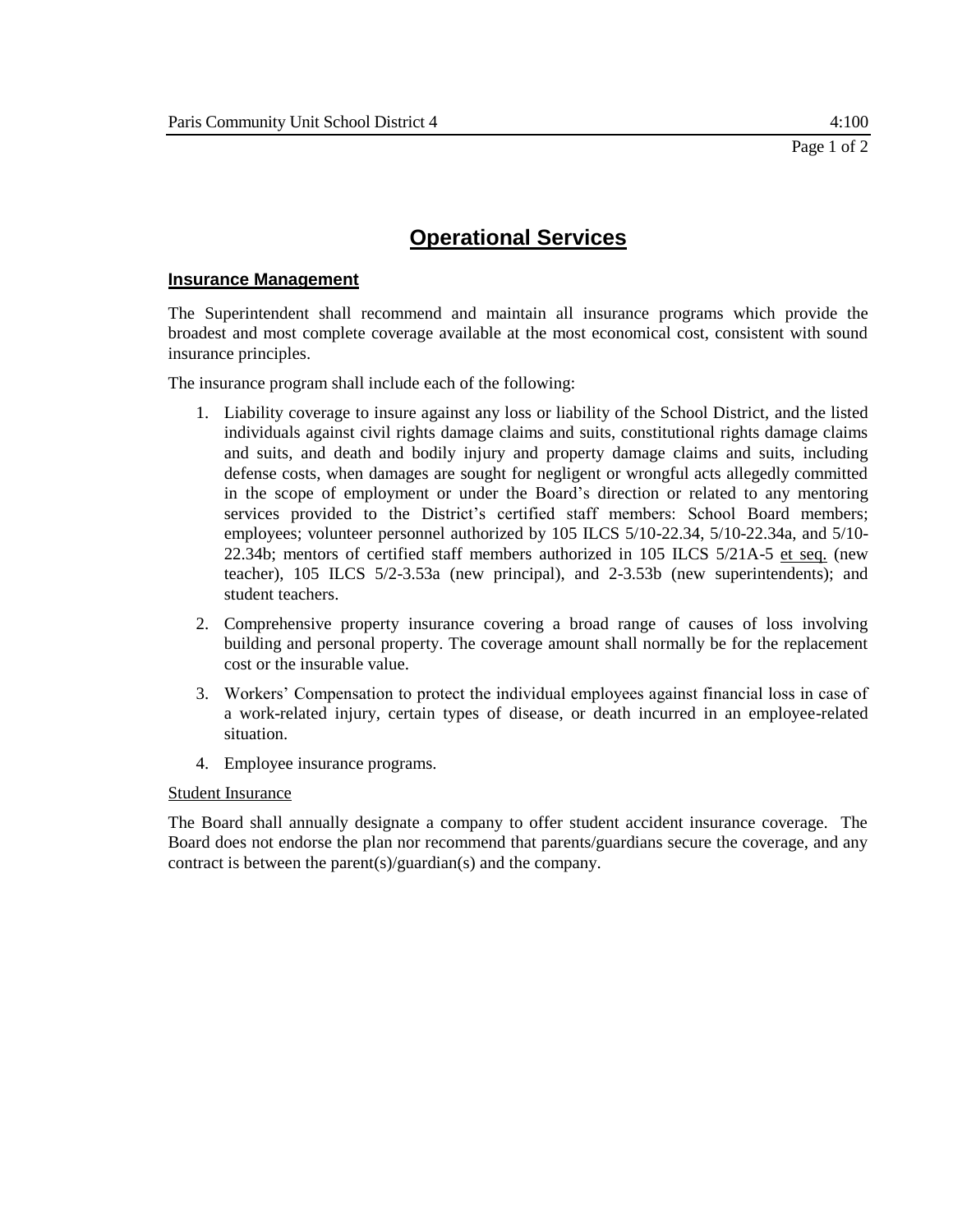Page 2 of 2

| <b>LEGAL REF.:</b> | Consolidated Omnibus Budget Reconciliation Act, Pub. L. 99-272, §10001, 100<br>Stat. 222, 498OB(f) of the I.R.S. Code, 42 U.S.C. §300bb-1 et seq.<br>105 ILCS 5/10-20.20, 5/10-22.3, 5/10-22.3a, 5/10-22.3b, 5/10-22.3f, 5/10-22.34,<br>$5/10-22.34a$ , $5/10-22.34b$ , and $5/22-15$ .<br>215 ILCS 5/, Ill. Insurance Code.<br>750 ILCS 75/, Ill. Religious Freedom Protection and Civil Union Act.<br>820 ILCS 305/, Workers' Compensation Act. |
|--------------------|---------------------------------------------------------------------------------------------------------------------------------------------------------------------------------------------------------------------------------------------------------------------------------------------------------------------------------------------------------------------------------------------------------------------------------------------------|
| <b>ADOPTED:</b>    | April 12, 2000                                                                                                                                                                                                                                                                                                                                                                                                                                    |
| <b>REVISED:</b>    | January 13, 2010                                                                                                                                                                                                                                                                                                                                                                                                                                  |
| <b>REVISED:</b>    | December 12, 2012                                                                                                                                                                                                                                                                                                                                                                                                                                 |
| <b>REVISED:</b>    | January 15, 2014                                                                                                                                                                                                                                                                                                                                                                                                                                  |
| <b>REVISED:</b>    | September 10, 2014                                                                                                                                                                                                                                                                                                                                                                                                                                |
| <b>REVISED:</b>    | May 8, 2019                                                                                                                                                                                                                                                                                                                                                                                                                                       |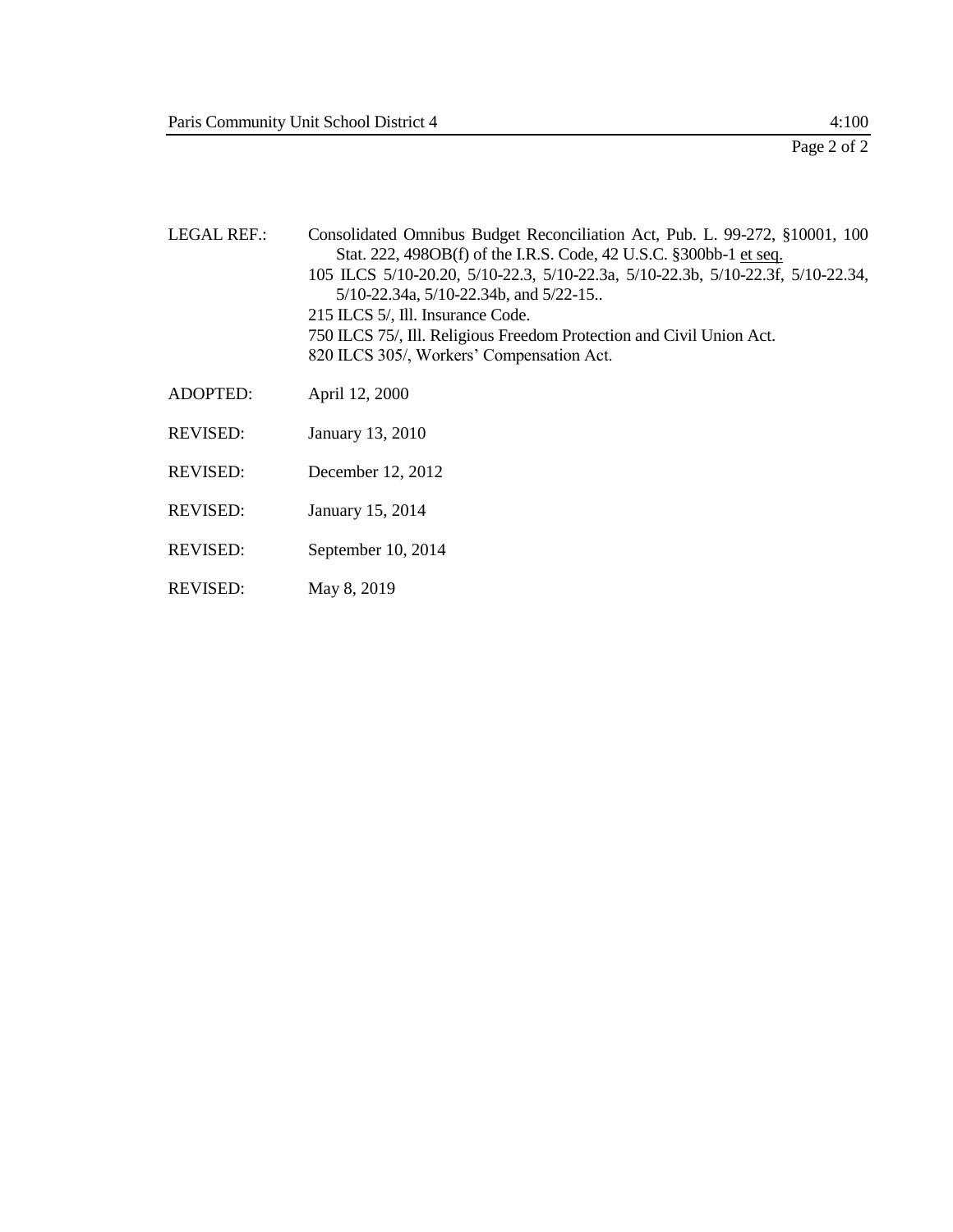## **Transportation**

The District shall provide free transportation for any student in the District who resides: (1) at a distance of one and one-half miles or more from his or her assigned schools, unless the School Board has certified to the Ill. State Board of Education that adequate public transportation is available, or (2) if adequate public transportation is not available, within one and one-half miles from his or her assigned school where walking to or from school or to or from a pick-up point or bus stop would constitute a *serious safety hazard* due to either (a) vehicular traffic or rail crossing or (b) *a course or pattern of criminal activity*, as defined in the Ill. Streetgang Terrorism Omnibus, Prevention Act, 740 ILCS 147/. The District may provide transportation for other students residing within one and onehalf miles from their assigned school. A student's parent(s)/guardian(s) may file a petition with the Board requesting transportation due to the existence of a serious safety hazard. Free transportation services and vehicle adaptation is provided for a special education student if included in the student's individualized educational programs. The District may provide transportation to and from schoolsponsored activities. Non-public school students shall be transported in accordance with State law. Homeless students shall be transported in accordance with Section 45/1-15 of the Education for Homeless Children Act. Foster care students shall be transported in accordance with Section 6312(c)(5)(B) of the Elementary and Secondary Education Act.

If a student is at a location within the District, other than his or her residence, for child care purposes at the time for transportation to and/or from school, that location may be considered for purposes of determining the one and one-half miles from the school attended. Unless the Superintendent or designee establishes new routes, pick-up and drop-off locations for students in day care must be along the District's regular routes. The District will not discriminate among types of locations where day care is provided, which may include the premises of licensed providers, relatives' homes, or neighbors' homes.

Bus schedules and routes shall be determined by the Superintendent or designee and shall be altered only with the Superintendent or designee's approval and direction. In setting the routes, the pick-up and discharge points should be as safe for students as possible.

No school employee may transport students in school or private vehicles unless authorized by the administration.

Every vehicle regularly used for the transportation of students must pass safety inspections in accordance with State law and Ill. Dept. of Transportation regulations. The strobe light on a school bus may be illuminated only when the bus is actually being used as a school bus and (1) is stopping or stopped for loading or discharging students on a highway outside an urban area, or (2) is bearing one or more students. The Superintendent shall implement procedures in accordance with State law for accepting comment calls about school bus driving.

All contracts for charter bus services must contain the clause prescribed by State law regarding criminal background checks for bus drivers.

Pre-Trip and Post-Trip Vehicle Inspection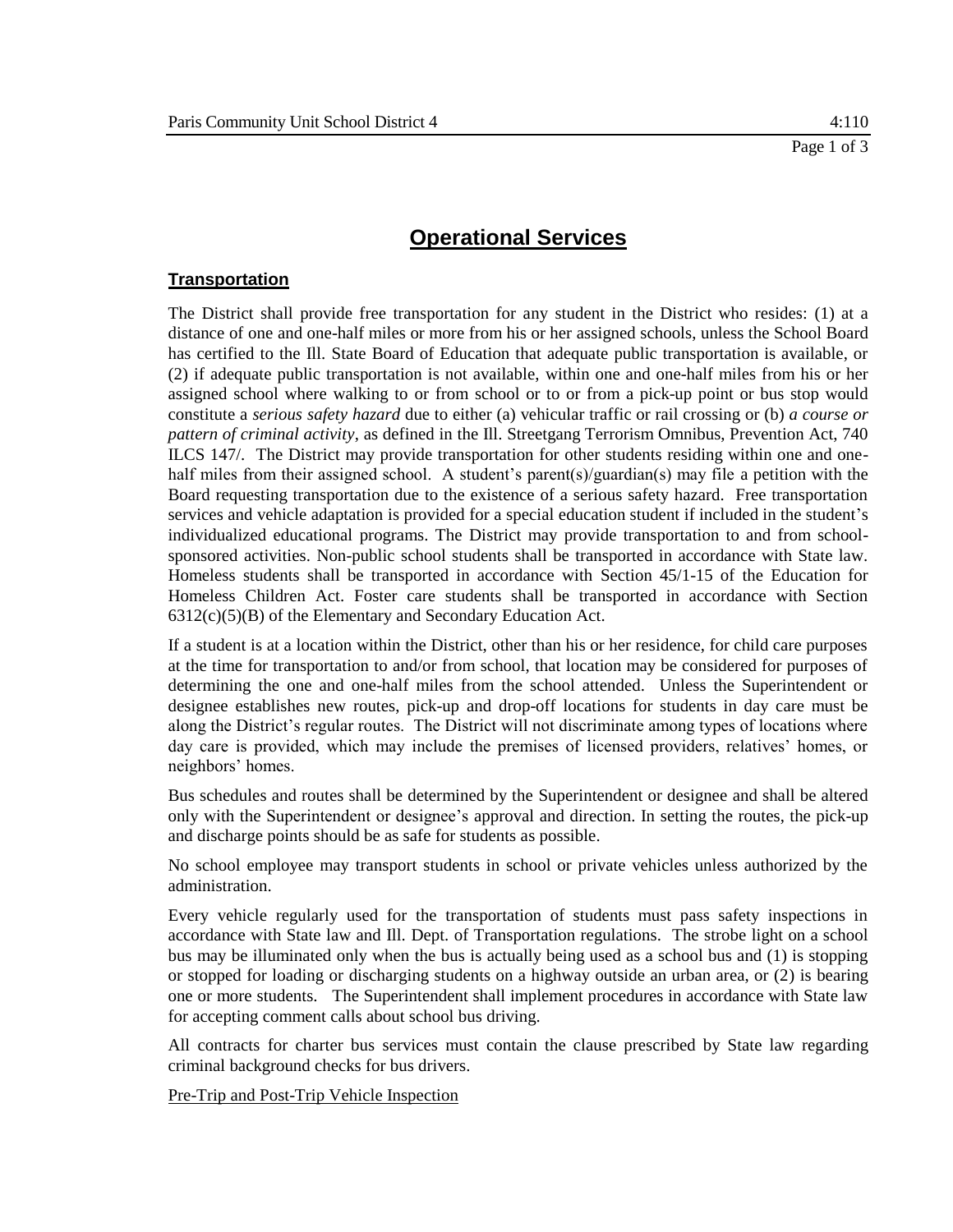The Superintendent or designee shall develop and implement a pre-trip and post-trip inspection procedure to ensure that the school bus driver: (1) tests the two-way radio or cellular radio telecommunication device and ensures that it is functioning properly before the bus is operated, and (2) walks to the rear of the bus before leaving the bus at the end of each route, work shift, or work day, to check the bus for children or other passengers in the bus.

LEGAL REF.: 20 U.S.C. §6312(c)(5)(B0), Elementary and Secondary Education Act. 42 U.S.C. §11431 et seq., McKinney Homeless Assistance Act. 105 ILCS 5/10-22.22 and 5/29-1 et seq. 105 ILCS 45/1-15 and /1-17. 625 ILCS 5/1-148.31-5, 5/1-182, 5/11-1414.1, 5/12-813.1, 5/12-815, 5/12-816, 5/12-821, and 5/13-109. 23 Ill.Admin.Code §§1.510a and 226.750; Part 120. 92 Ill.Admin.Code Part 440.

- CROSS REF.: 4:170, 5:100, 5:120, 5:280, 6:140, 6:170, 7:220
- ADMIN. PROC.: 4:110-AP2, 4:170-AP3, 4:170-E3, 6:140-AP
- ADOPTED: April 12, 2000
- REVISED: April 7, 2003
- REVISED: July 14, 2004
- REVISED: January 9, 2008
- REVISED: July 9, 2008
- REVISED: January 13, 2010
- REVISED: February 10, 2010
- REVISED: April 13, 2010
- REVISED: December 8, 2010
- REVISED: April 11, 2012
- REVISED: December 12, 2012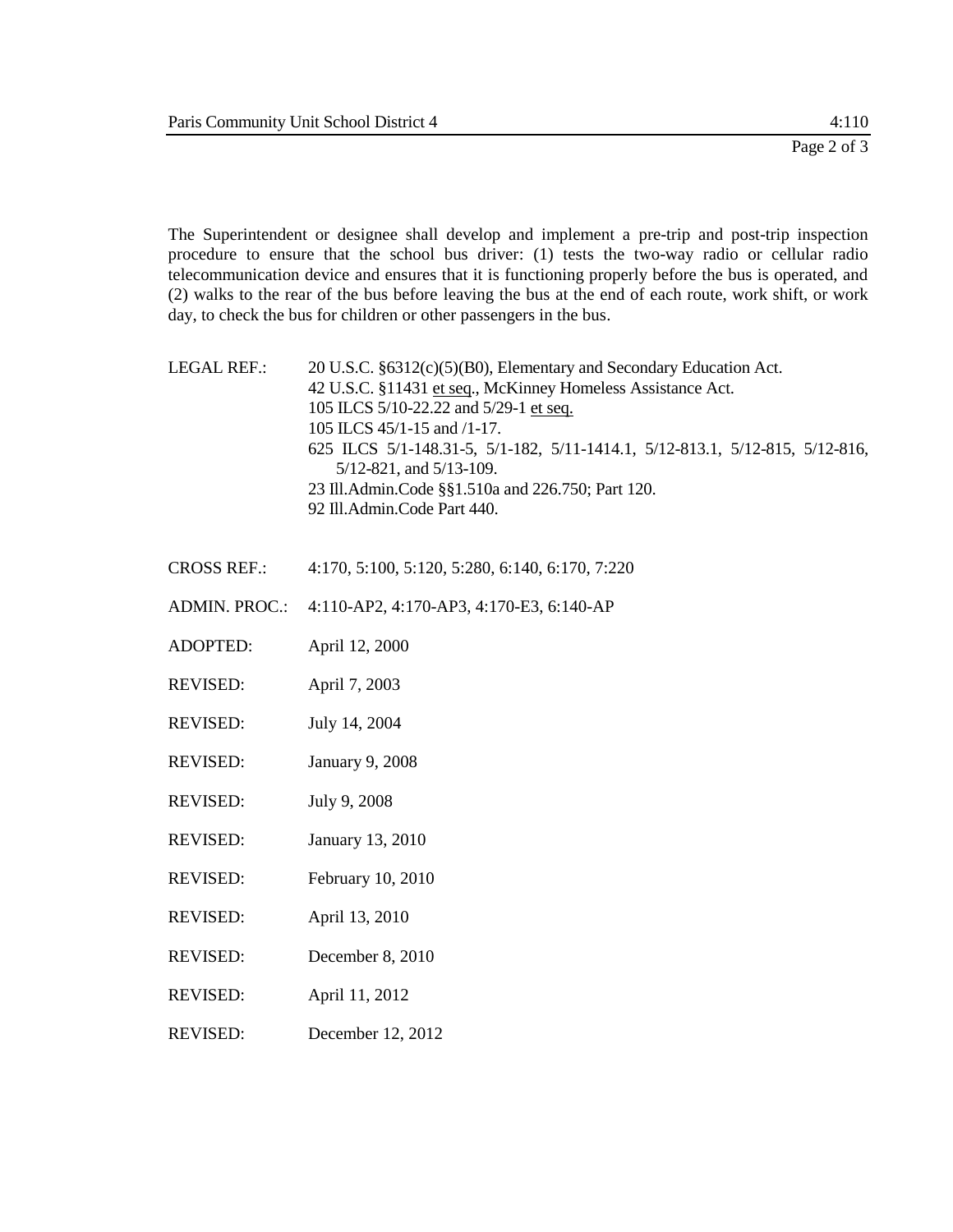Page 3 of 3

REVISED: January 15, 2014 REVISED: February 11, 2015 REVISED: January 11, 2017 REVISED: January 10, 2018 REVISED: May 8, 2019 REVISED: December 11, 2019

REVISED: February 9, 2022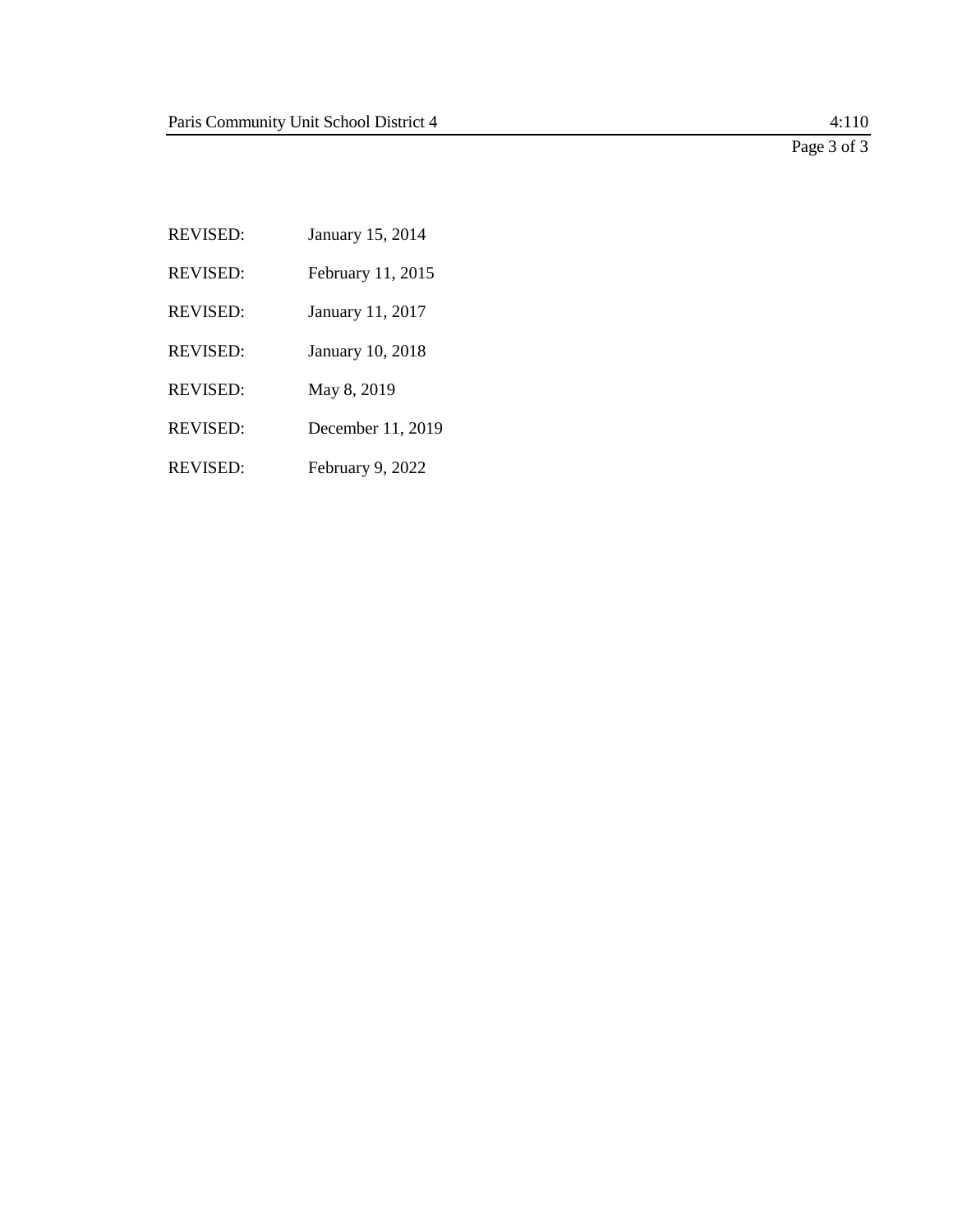# **Food Services**

Good nutrition shall be promoted in the District's meal programs and in other food and beverages that are sold to students during the school day. The Superintendent shall manage a food service program that complies with this policy and is in alignment with Board policy 6:50, *School Wellness.*

Food or beverage items sold to students as part of a reimbursable meal under federal law must follow the nutrition standards specified in the U.S. Dept. of Agriculture rules that implement the National School Lunch and Child Nutrition Acts. Schools being reimbursed for meals under these laws are *participating schools.*

The food service program in participating schools shall comply with the nutrition standards specified in the U.S. Dept. of Agriculture's *Smart Snacks rules* when it offers competitive foods to students on the school campus during the school day. Competitive foods are all food and beverages that are offered by any person, organization or entity for sale to students on the school campus during the school day that are not reimbursed under programs authorized by federal law. The food service programs in participating schools shall also comply with any applicable mandates in the Illinois State Board of Education's School Food Service rules implementing these federal laws and the Ill. School Breakfast and Lunch Act.

All revenue from the sale of any food or beverages sold in competition with the School Breakfast Program or National School Lunch Program to students in food service areas during the meal period shall accrue to the nonprofit school lunch program account.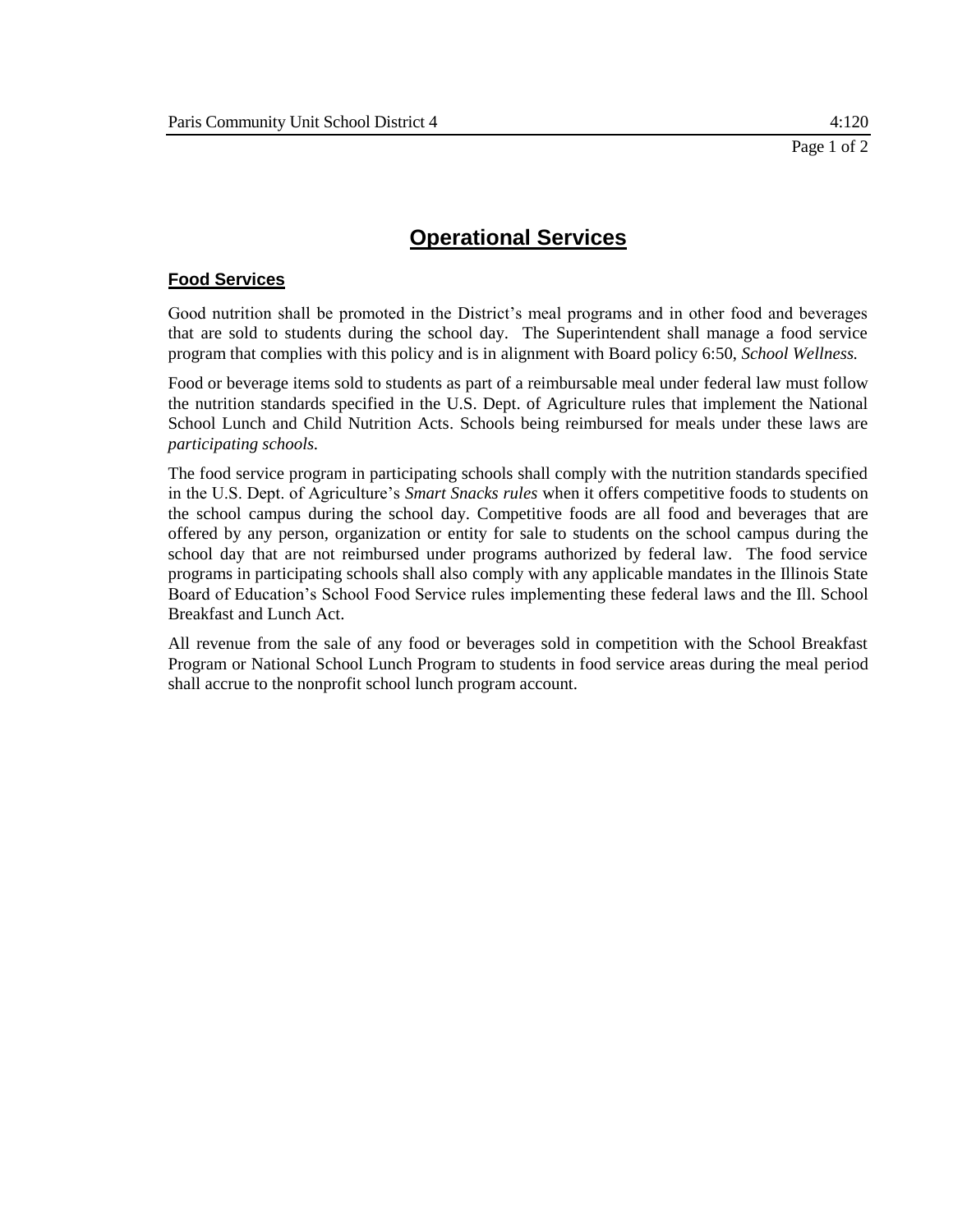| <b>LEGAL REF.:</b> | 42 U.S.C. §1751 et seq., Russell B. National School Lunch Act1<br>42 U.S.C. §1771 et seq., Child Nutrition Act of 1966.<br>7 C.F.R. Parts 210 and 220, Food and Nutrition Service.<br>105 ILCS 125/.<br>23 Ill. Admin. Code Part 305, School Food Service. |
|--------------------|------------------------------------------------------------------------------------------------------------------------------------------------------------------------------------------------------------------------------------------------------------|
| <b>CROSS REF.:</b> | 4:130, 6:50                                                                                                                                                                                                                                                |
| ADOPTED:           | April 12, 2000                                                                                                                                                                                                                                             |
| <b>REVISED:</b>    | July 11, 2007                                                                                                                                                                                                                                              |
| <b>REVISED:</b>    | April 8, 2009                                                                                                                                                                                                                                              |
| <b>REVISED:</b>    | January 13, 2010                                                                                                                                                                                                                                           |
| <b>REVISED:</b>    | July 11, 2012                                                                                                                                                                                                                                              |
| <b>REVISED:</b>    | February 11, 2015                                                                                                                                                                                                                                          |
| <b>REVISED:</b>    | February 9, 2022                                                                                                                                                                                                                                           |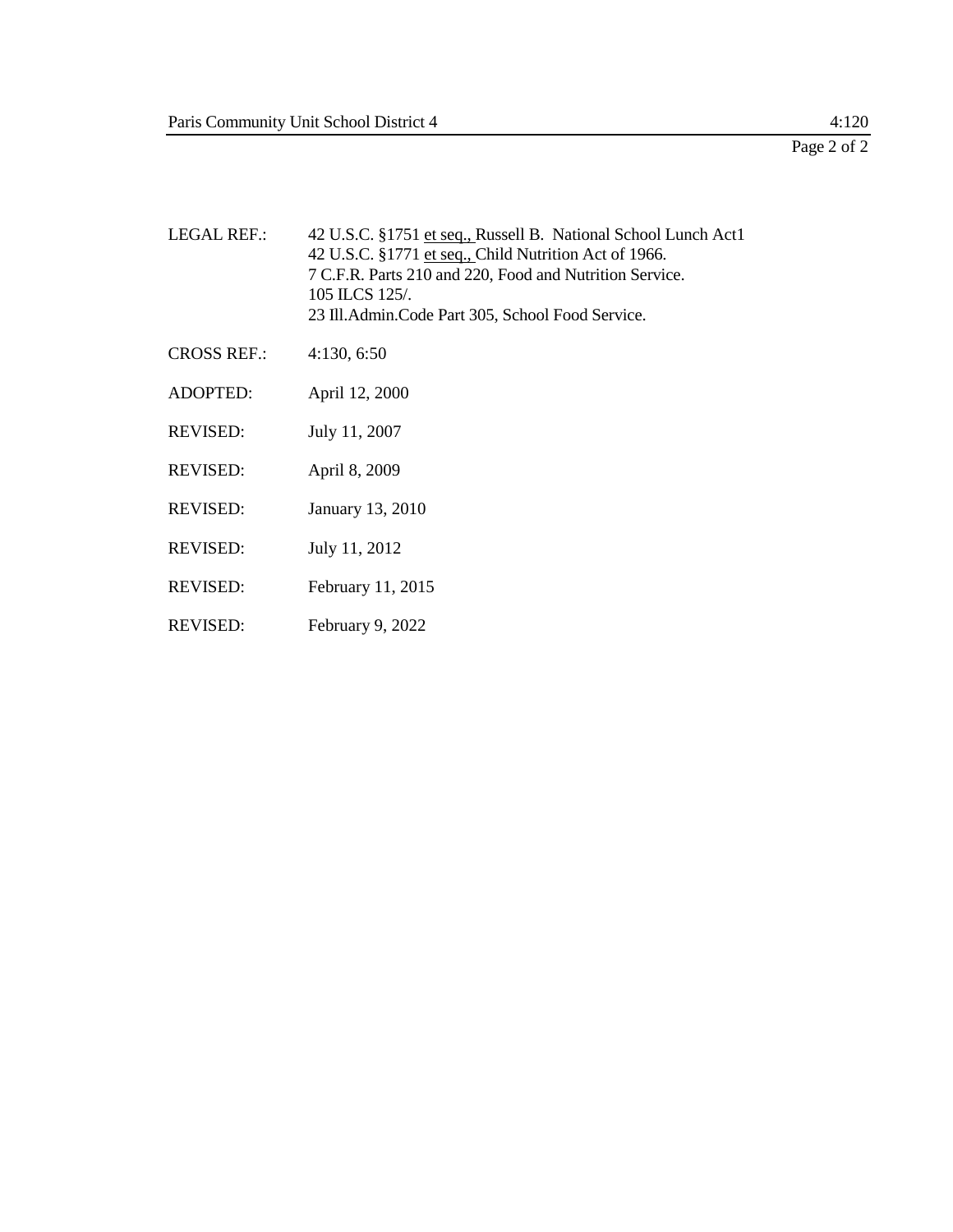# **Free and Reduced-Price Food Services**

### **Notice**

The Superintendent shall be responsible for implementing the District's free and reduced-price food services policy and all applicable programs.

### Eligibility Criteria and Selection of Children

A student's eligibility for free and reduced-price food services shall be determined by the income eligibility guidelines, family-size income standards, set annually by the U.S. Dept. of Agriculture and distributed by the Ill. State Board of Education.

### Notification

At the beginning of each school year, by letter, the District shall notify students and their parents/guardians of: (1) eligibility requirements for free and reduced-price food service; (2) the application process; (3) the name and telephone number of a contact person for the program; and (4) other information required by federal law. The Superintendent shall provide the same information to: (1) informational media, the local unemployment office, and any major area employers contemplating layoffs; and students' registration materials. Parents/guardians enrolling a child in the District for the first time, any time during the school year, shall receive the eligibility information.

### Nondiscrimination Assurance

The District shall avoid publicly identifying students receiving free or reduced-price meals and shall use methods for collecting meal payments that prevent identification of children receiving assistance.

### Appeal

A family may appeal the District's decision to deny an application for free and reduced-price food services or to terminate such services as outlined by the U.S. Dept. of Agriculture in 7 C.F.R. § 245.7, Determining Eligibility for Free and Reduced-Price Meals and Free Milk in Schools. The Superintendent shall establish a hearing procedure for adverse eligibility decisions and provide by mail a copy of them to the family. The District may also use these procedures to challenge a child's continued eligibility for free or reduced-price meals or milk.

During an appeal, students previously receiving food service benefits shall not have their benefits terminated. Students who were denied benefits shall not receive benefits during the appeal.

The Superintendent shall keep on file for a period of three years a record of any appeals made and the hearing record. The District shall also maintain accurate and complete records showing the data and method used to determine the number of eligible students served free and reduced-price food services. These records shall be maintained for three years.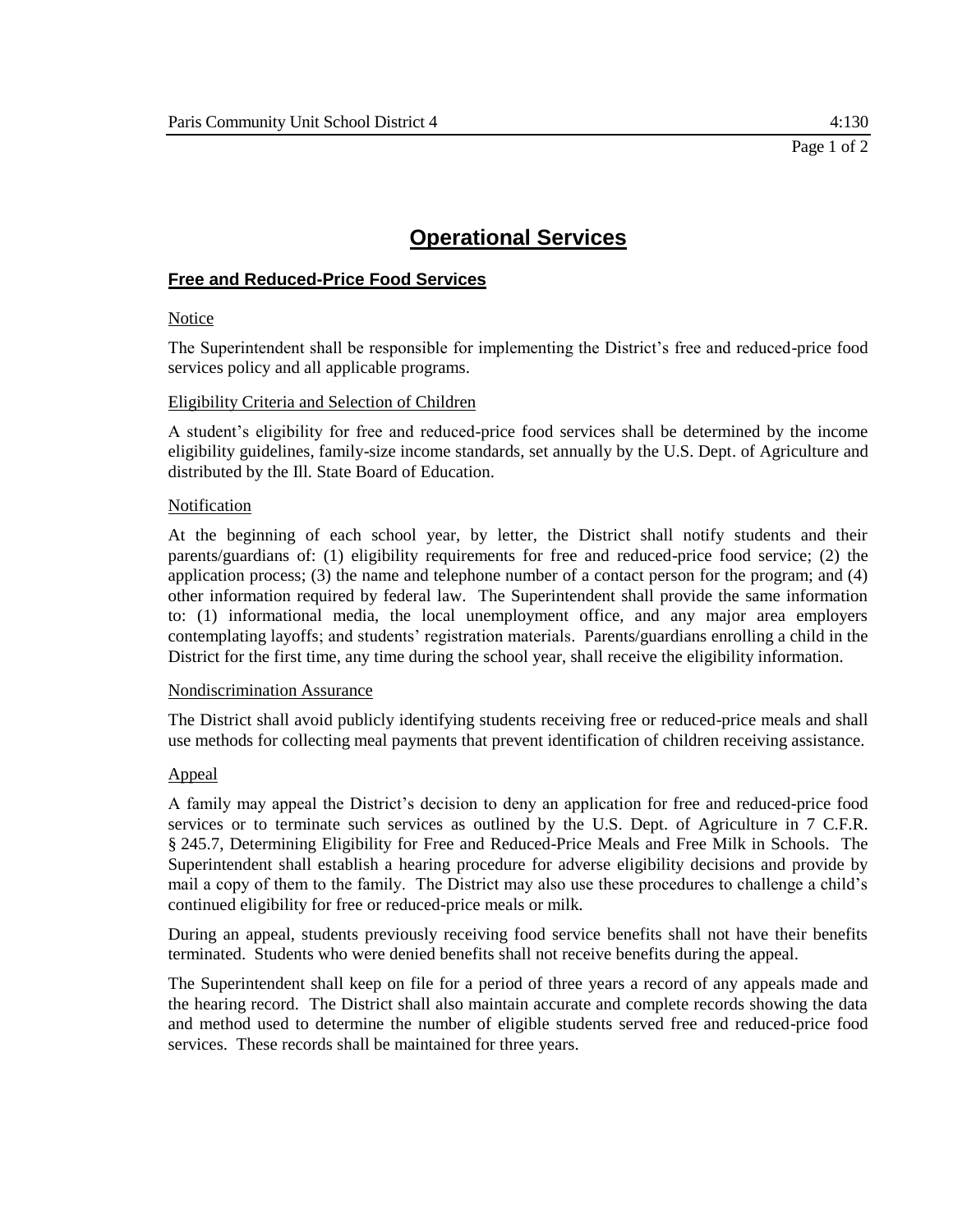| <b>LEGAL REF.:</b> | U.S. Dept. of Agriculture, Food and Nutrition Service, National School Lunch<br>Program, 7 C.F.R. Part 210.<br>U.S. Dept. of Agriculture, Food and Nutrition Service, Determining Eligibility for<br>Free and Reduced-Price Meals and Free Milk in Schools, 7 C.F.R. Part 245.<br>105 ILCS 125/ and 126/1.<br>23 Ill. Admin. Code §§ 1.520 and 305.10 et seq. |
|--------------------|---------------------------------------------------------------------------------------------------------------------------------------------------------------------------------------------------------------------------------------------------------------------------------------------------------------------------------------------------------------|
| <b>ADOPTED:</b>    | April 12, 2000                                                                                                                                                                                                                                                                                                                                                |
| <b>REVISED:</b>    | July 13, 2005                                                                                                                                                                                                                                                                                                                                                 |
| <b>REVISED:</b>    | April 8, 2009                                                                                                                                                                                                                                                                                                                                                 |
| <b>REVISED:</b>    | January 13, 2010                                                                                                                                                                                                                                                                                                                                              |
| <b>REVISED:</b>    | February 11, 2015                                                                                                                                                                                                                                                                                                                                             |
| <b>REVISED:</b>    | January 11, 2017                                                                                                                                                                                                                                                                                                                                              |
| <b>REVISED:</b>    | January 9, 2019                                                                                                                                                                                                                                                                                                                                               |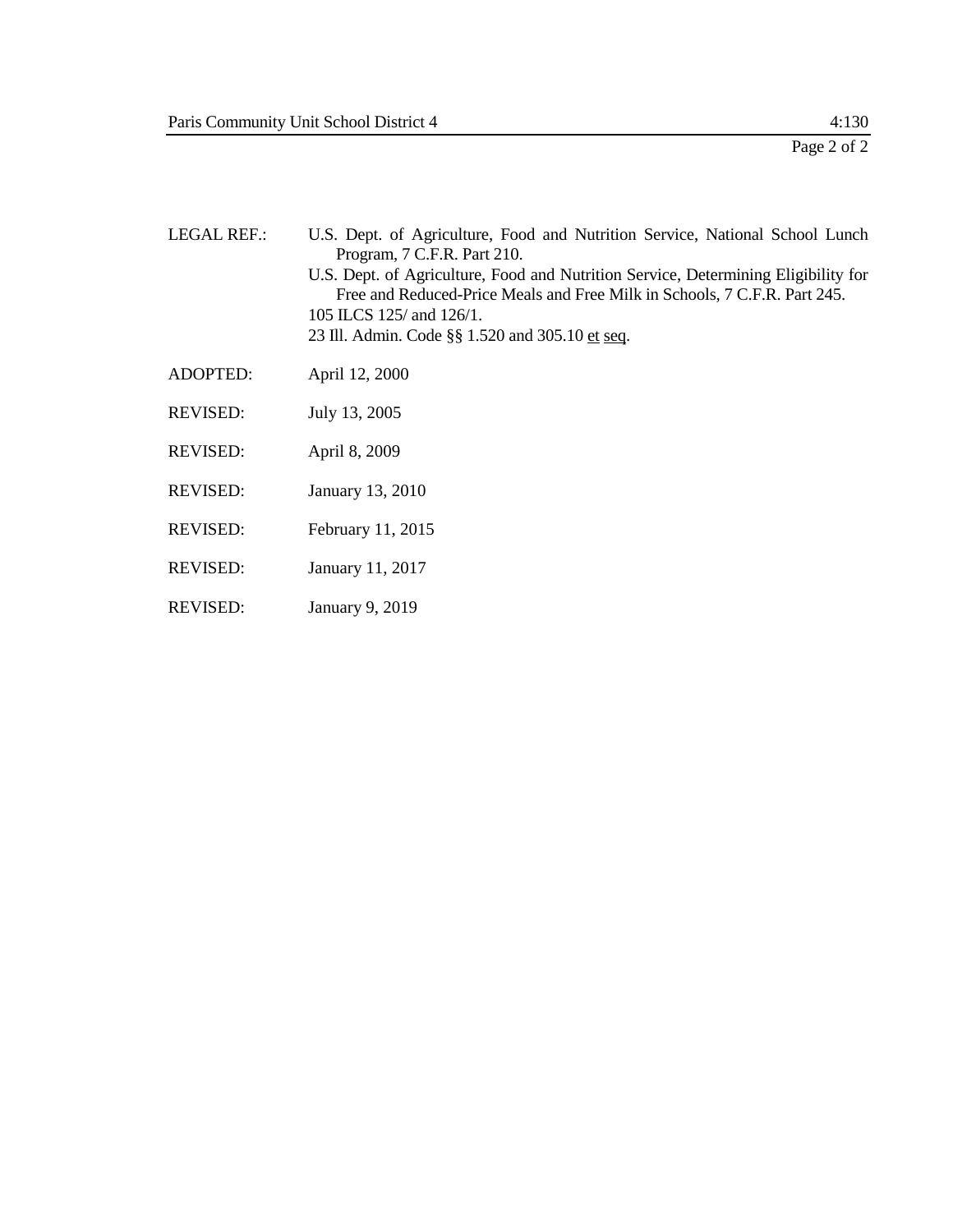# **Waiver of Student Fees**

The Superintendent will recommend to the School Board for adoption what a schedule of fees, if any, will be charged students for the use of textbooks, consumable materials, extracurricular activities, and other school student fees. Students must also pay for the loss of or damage to school books or other school-owned materials.

Fees for textbooks, other instructional materials, and driver education are waived for students who meet the eligibility criteria for a fee waiver as described in this policy. In order that no student is denied educational services or academic credit due to the inability of parent(s)/guardian(s) to pay student fees, the Superintendent will recommend to the Board which additional fees, if any, the District will waive for students who meet the eligibility criteria for fee waiver. Students receiving a fee waiver are not exempt from charges for lost and damaged books, locks, materials, supplies, and equipment.

#### Notification

The Superintendent shall ensure that applications for fee waivers and widely available and distributed according to State law and Ill. State Board of Education (ISBE) rule and that provisions for assisting parents/guardians in completing in the application are available.

### Eligibility Criteria

A student shall be eligible for a fee waiver when the student currently lives in a household that meets the same income guidelines, with the same limits based on household size, that are used for the federal free meals program.

The Superintendent or designee will give additional consideration where one or more of the following factors are present:

- Illness in the family;
- Unusual expenses such as fire, flood, storm damage, etc.;
- Unemployment;
- Emergency situations;
- When one of more of the parents/guardians are involved in a work stoppage.

#### Verification

The Superintendent or designee shall establish a process for determining a student's eligibility for a waiver of fees in accordance with State law requirements. The Superintendent or designee may require family income verification at the time an individual applies for a fee waiver and anytime thereafter but not more often than once every 60 calendar days. The Superintendent or designee shall not use any information from this or any independent verification process to determine free or reduced-price meal eligibility.

If a student receiving a fee waiver is found to be no longer eligible during the school year, the Superintendent or designee shall notify the student's parent/guardian and charge the student a prorated amount based upon the number of school days remaining in the school year.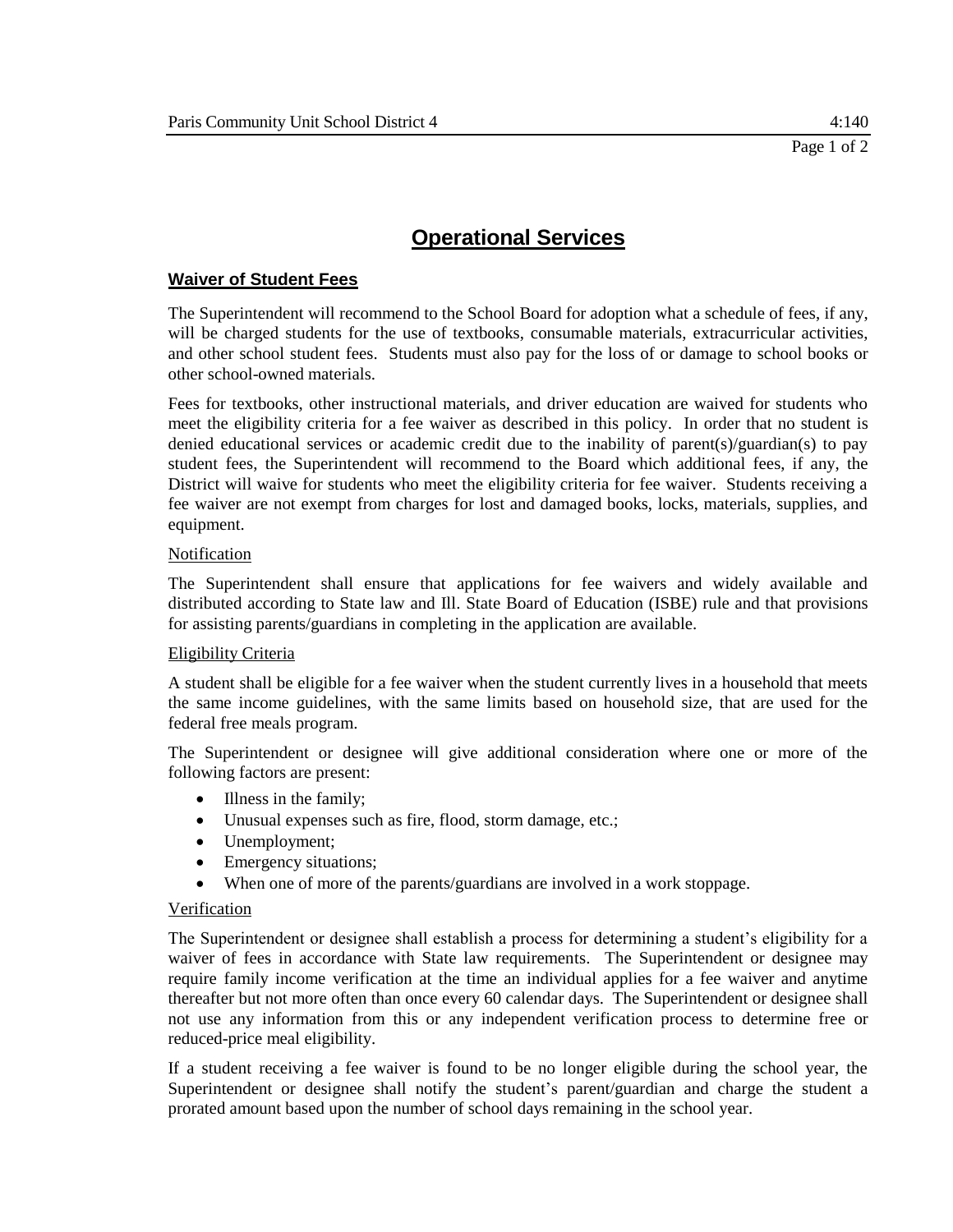### Determination and Appeal

Within 30 calendar days after the receipt of a waiver request, the Superintendent or designee shall mail a notice to the parent/guardian whenever a waiver request is denied. The denial notice shall include: (1) the reason for the denial, (2) the process and timelines for making an appeal, and (3) a statement that the parent/guardian may reapply for a waiver any time during the school year if circumstances change. If the denial is appealed, the District shall follow the procedures for the resolution of appeals as provided in the ISBE rule on waiver of fees.

| <b>LEGAL REF.:</b> | 105 ILCS 5/10-20.13, 5/10-22.25, 5/27-24.2, and 5/28-19.2.<br>23 Ill. Admin. Code §1.245 [may contain unenforceable provisions]. |
|--------------------|----------------------------------------------------------------------------------------------------------------------------------|
| <b>CROSS REF.:</b> | 4:130, 6:220                                                                                                                     |
| <b>ADOPTED:</b>    | April 12, 2000                                                                                                                   |
| <b>REVISED:</b>    | July 14, 2004                                                                                                                    |
| <b>REVISED:</b>    | July 13, 2005                                                                                                                    |
| <b>REVISED:</b>    | January 13, 2010                                                                                                                 |
| <b>REVISED:</b>    | October 13, 2010                                                                                                                 |
| <b>REVISED:</b>    | May 8, 2013                                                                                                                      |
| <b>REVISED:</b>    | July 11, 2018                                                                                                                    |
| <b>REVISED:</b>    | December 11, 2019                                                                                                                |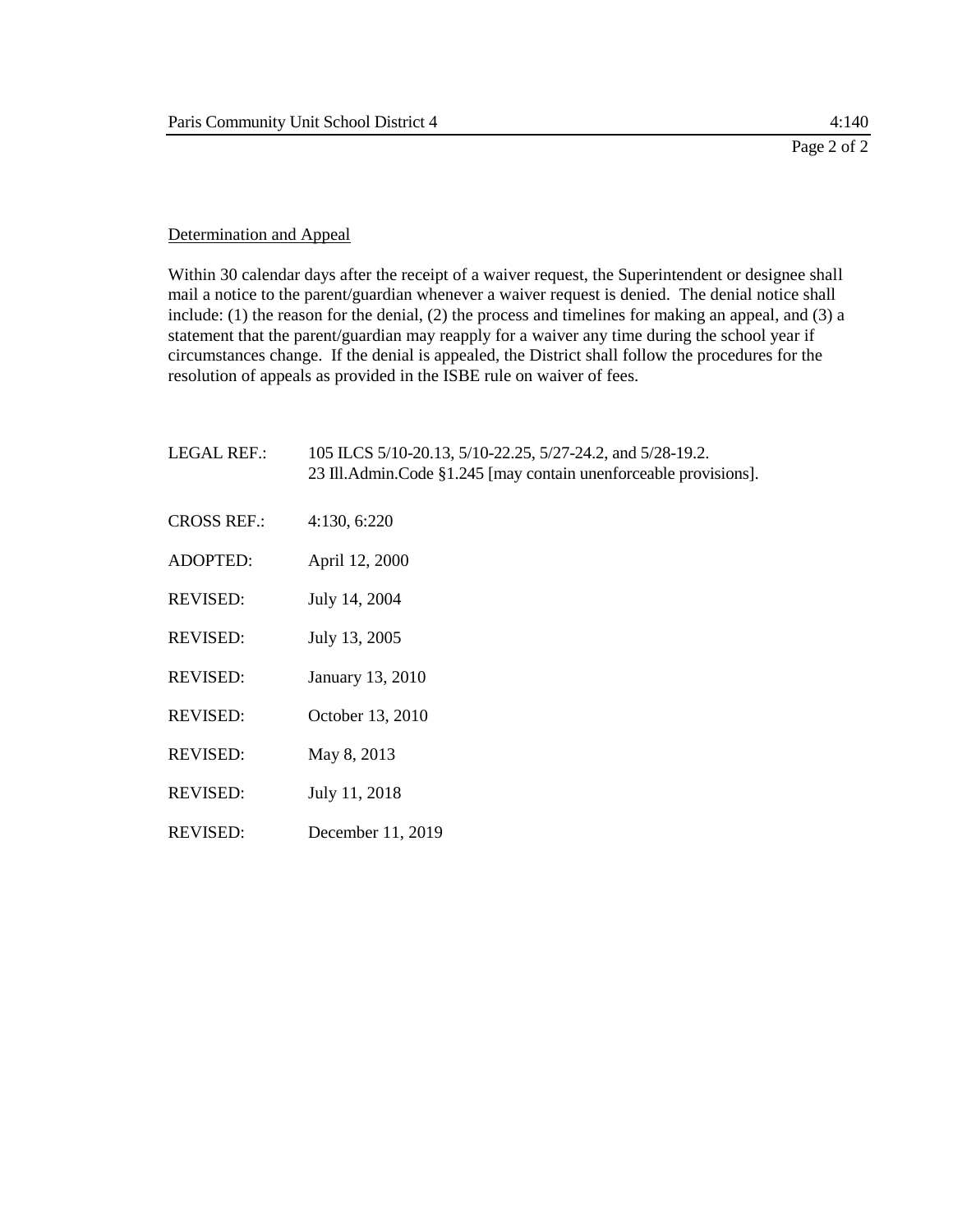## **Facility Management and Building Programs**

The Superintendent shall manage the District's facilities and grounds as well as facility construction and building programs in accordance with the law, the standards set forth in this policy, and other applicable School Board policies. The Superintendent or designee shall facilitate: (1) inspections of schools by the Regional Superintendent and State Fire Marshal or designee, (2) review of plans and specifications for future construction or alterations of a school if requested by the relevant municipality, county (if applicable), or fire protection district and (3) compliance with the 10-year safety survey process required by the School Code.

#### Standards for Managing Buildings and Grounds

All District buildings and grounds shall be adequately maintained in order to provide an appropriate, safe, and energy efficient physical environment for learning and teaching. The Superintendent or designee shall provide the Board with periodic reports on maintenance data and projected maintenance needs that include cost analysis. Prior Board approval is needed for all renovations or permanent alterations to buildings or grounds when the total cost will exceed \$12,500, including the cost equivalent of staff time. This policy is not intended to discourage efforts to improve the appearance of buildings or grounds that are consistent with the designated use of those buildings and grounds.

#### Standards for Green Cleaning

For each District school with 50 or more students, the Superintendent or designee shall establish and supervise a green cleaning program that complies with the guidelines established by the Illinois Green Government Coordinating Council.

#### Standards for Facility Construction and Building Programs

As appropriate, the Board will authorize a comprehensive study to determine the need for facility construction and expansion. On an annual basis, the Superintendent or designee shall provide the Board with projected facility needs, enrollment trends, and other data impacting facility use. Board approval is needed for all new facility construction and expansion.

When making decisions pertaining to design and construction of school facilities, the School Board will confer with members of the staff and community, the Ill. State Board of Education, and educational and architectural consultants, as it deems appropriate. The Board's facility goals are to:

- 1. Integrate facilities planning with other aspects of planning and goal-setting.
- 2. Base educational specifications for school buildings on identifiable student needs.
- 3. Design buildings for sufficient flexibility to permit new or modified programs.
- 4. Design buildings for maximum potential for community use.
- 5. Meet or exceed all safety requirements.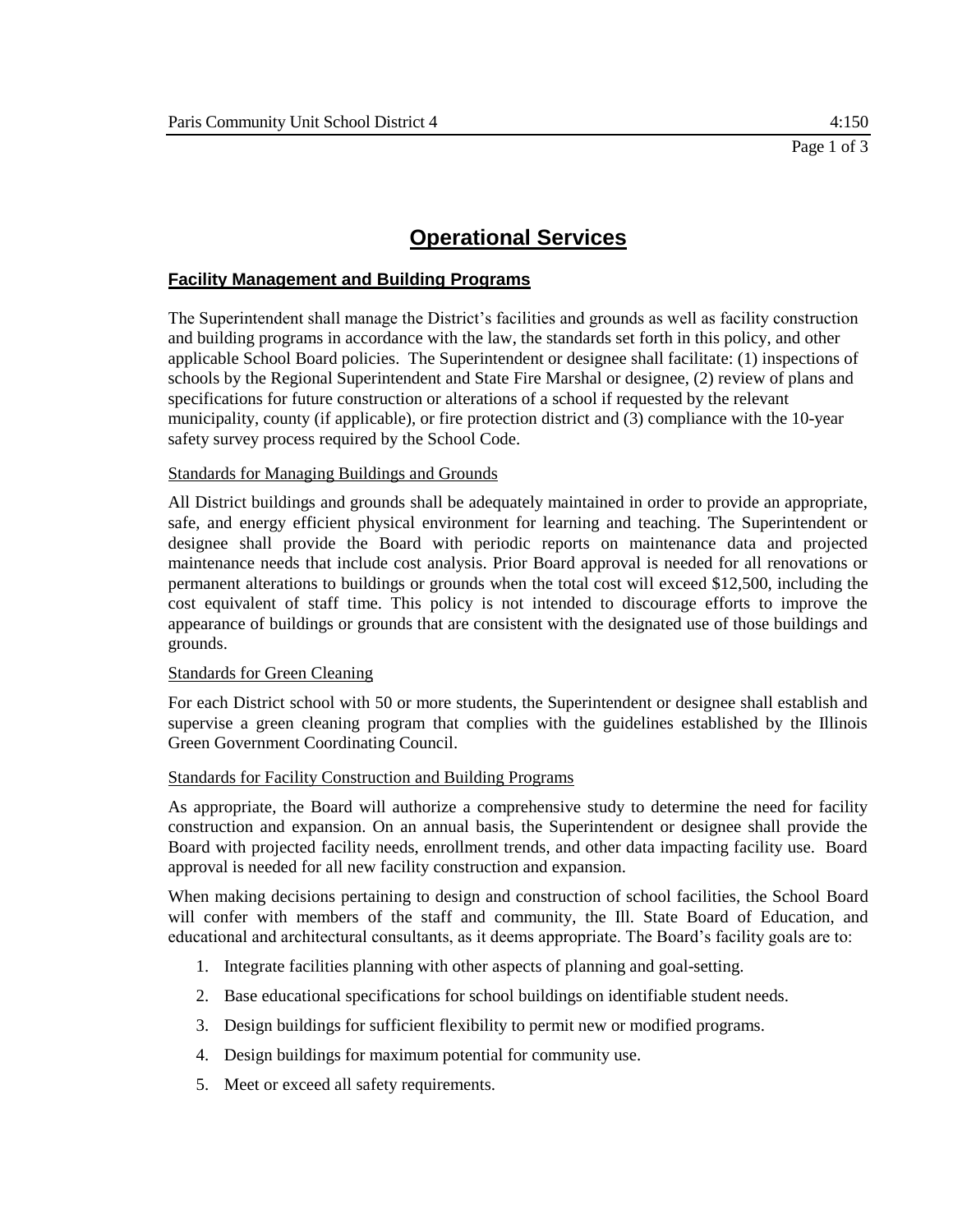- 6. Meet requirements on the accessibility of school facilities to disabled persons as specified in State and federal law.
- 7. Provide for low maintenance costs, energy efficiency, and minimal environmental impact.

#### Naming Buildings and Facilities

Recognizing that the name for a school building, facility, or ground or field reflects on its public image, the Board's primary consideration will be to select a name that enhances the credibility and stature of the school or facility. Any request to name or rename an existing facility should be submitted to the Board. When a facility is to be named or renamed, the Board President will appoint a special committee to consider nominations and make a recommendation, along with supporting rationale, to the Board. The Board will make the final selection. The Superintendent or designee may name a room or designate some area on a school's property in honor of an individual or group that has performed outstanding service to the school without using the process in this policy.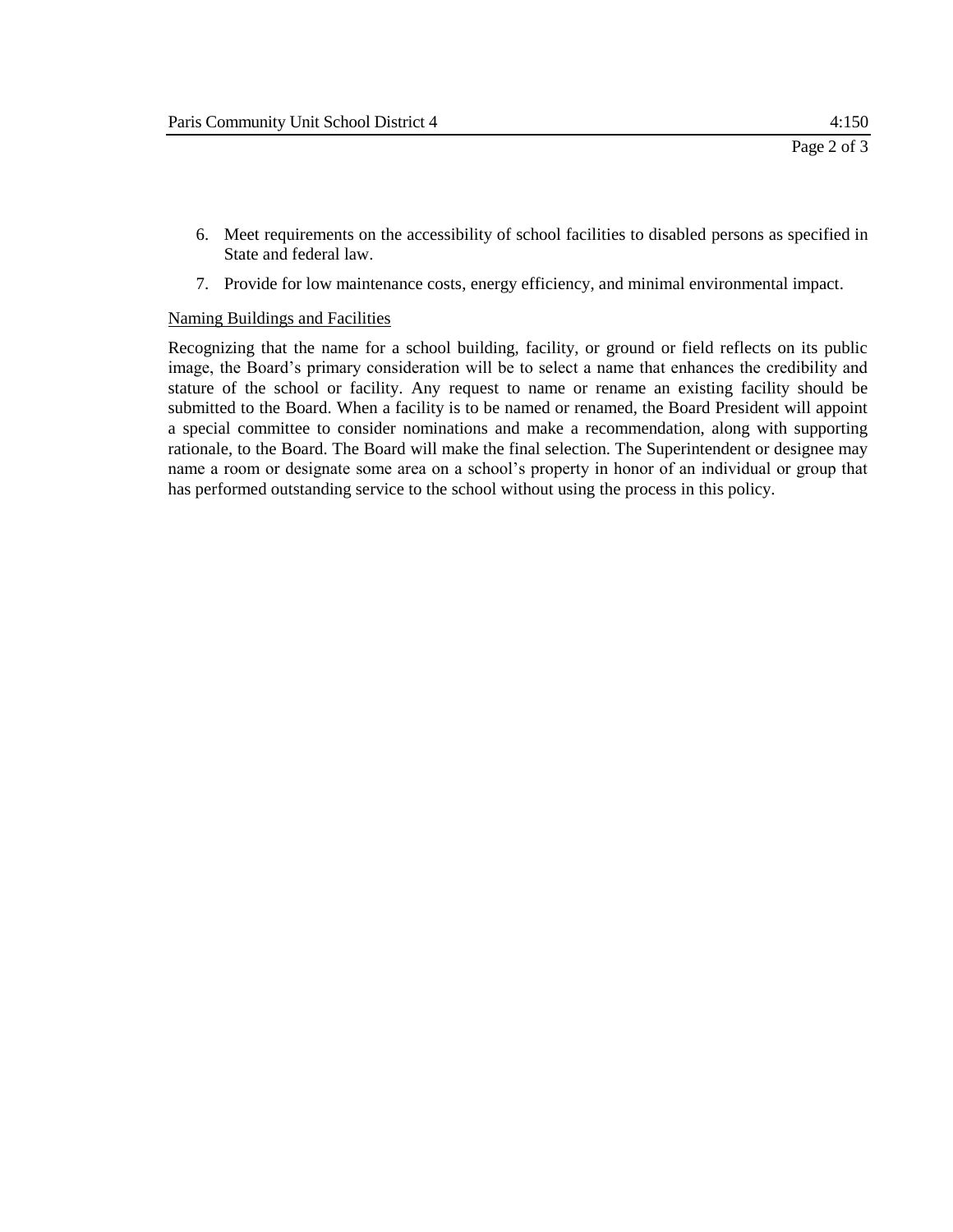Page 3 of 3

| <b>LEGAL REF.:</b> | 42 U.S.C. §12101 et seq., Americans with Disabilities Act of 1990, implemented<br>by 28 C.F.R. Parts 35 and 36<br>20 ILCS 3130/, Green Buildings Act.<br>105 ILCS 5/2-3.12, 5/10-20.49, 5/10-22.36, 5/10-20.63, and 5/17-2.11.<br>105 ILCS 140/, Green Cleaning Schools Act.<br>105 ILCS 230/, School Contruction Law.<br>410 ILCS 25/, Environmental Barriers Act.<br>410 ILCS 35/25, Equitable Restrooms Act.<br>820 ILCS 130/, Prevailing Wage Act.<br>23 Ill.Admin.Code Part 151, School Construction Program; Part 180, Health/Life<br>Safety Code for Public Schools; and Part 2800, Green Cleaning for Elementary<br>and Secondary Schools.<br>71 Ill.Admin.Code Part 400, Illinois Accessibility Code. |
|--------------------|----------------------------------------------------------------------------------------------------------------------------------------------------------------------------------------------------------------------------------------------------------------------------------------------------------------------------------------------------------------------------------------------------------------------------------------------------------------------------------------------------------------------------------------------------------------------------------------------------------------------------------------------------------------------------------------------------------------|
| <b>CROSS REF.:</b> | 2:150, 2:170, 4:60, 8:70                                                                                                                                                                                                                                                                                                                                                                                                                                                                                                                                                                                                                                                                                       |
| <b>REVISED:</b>    | July 12, 2006                                                                                                                                                                                                                                                                                                                                                                                                                                                                                                                                                                                                                                                                                                  |
| <b>REVISED:</b>    | July 9, 2008                                                                                                                                                                                                                                                                                                                                                                                                                                                                                                                                                                                                                                                                                                   |
| <b>REVISED:</b>    | January 13, 2010                                                                                                                                                                                                                                                                                                                                                                                                                                                                                                                                                                                                                                                                                               |
| <b>REVISED:</b>    | February 9, 2011                                                                                                                                                                                                                                                                                                                                                                                                                                                                                                                                                                                                                                                                                               |
| <b>REVISED:</b>    | January 15, 2014                                                                                                                                                                                                                                                                                                                                                                                                                                                                                                                                                                                                                                                                                               |
| <b>REVISED:</b>    | February 11, 2015                                                                                                                                                                                                                                                                                                                                                                                                                                                                                                                                                                                                                                                                                              |
| <b>REVISED:</b>    | January 11, 2017                                                                                                                                                                                                                                                                                                                                                                                                                                                                                                                                                                                                                                                                                               |
| <b>REVISED:</b>    | January 10, 2018                                                                                                                                                                                                                                                                                                                                                                                                                                                                                                                                                                                                                                                                                               |
| <b>REVISED:</b>    | May 8, 2019                                                                                                                                                                                                                                                                                                                                                                                                                                                                                                                                                                                                                                                                                                    |
| <b>REVISED:</b>    | December 11, 2019                                                                                                                                                                                                                                                                                                                                                                                                                                                                                                                                                                                                                                                                                              |
| <b>REVISED:</b>    | January 13, 2021                                                                                                                                                                                                                                                                                                                                                                                                                                                                                                                                                                                                                                                                                               |
| <b>REVISED:</b>    | February 9, 2022                                                                                                                                                                                                                                                                                                                                                                                                                                                                                                                                                                                                                                                                                               |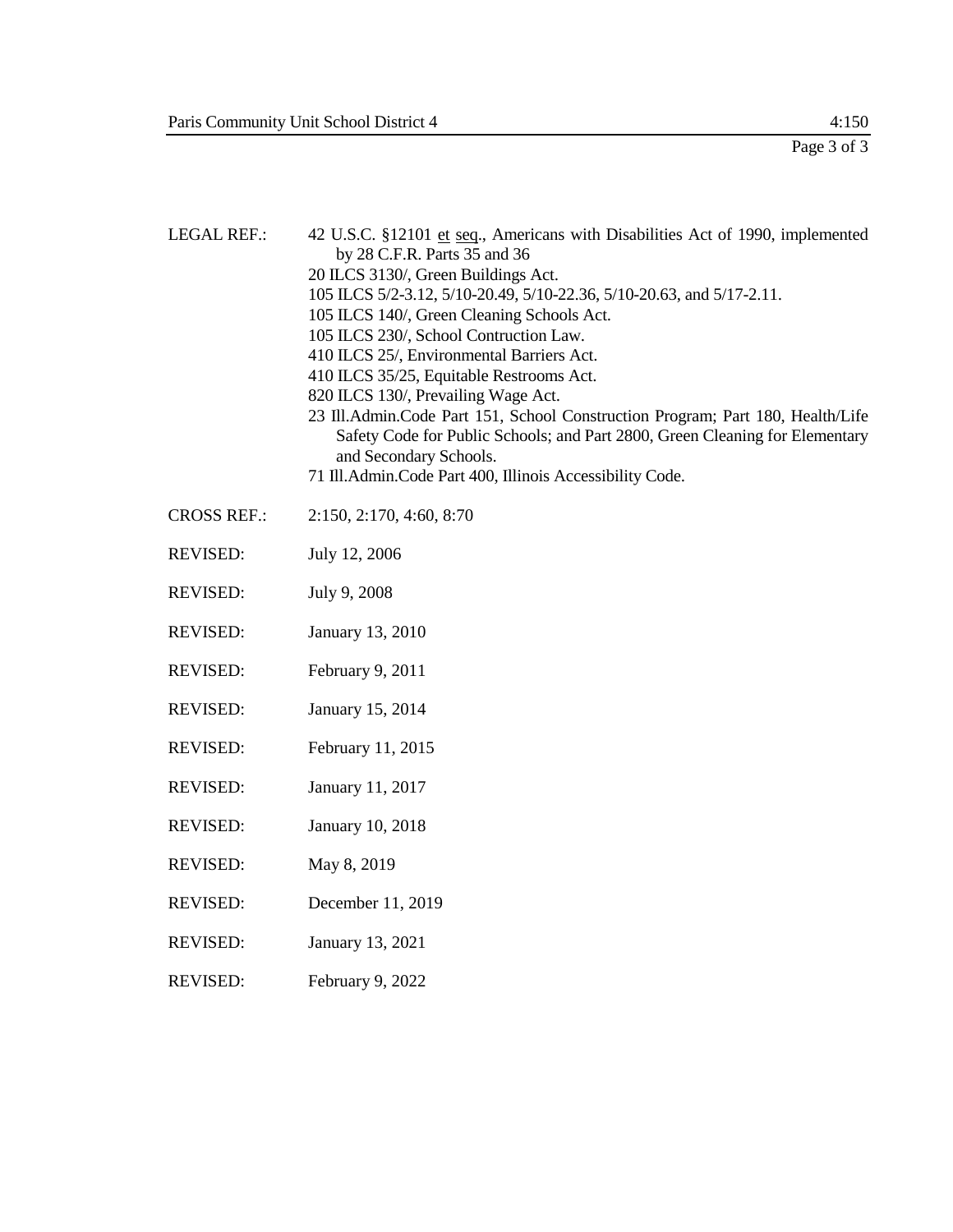## **Environmental Quality of Buildings and Grounds**

The Superintendent shall take all reasonable measures to protect: (1) the safety of District personnel, students, and visitors on District premises from risks associated with hazardous materials and (2) the environmental quality of the District's buildings and grounds.

#### Pesticides

Restricted use pesticides will not be applied on or within 500 feet of school property during normal school hours. Before pesticides are used on District premises, the Superintendent or designee shall maintain a registry of employees and parents/guardians of students requesting notification before the application of pesticide(s) and notify those people as required by the Structural Pest Control Act, 225 ILCS 235/, and the Lawn Care Products Application and Notice Act, 415 ILCS 65/.

#### Coal Tar Sealant

Beginning on 1-1-23, before coal tar-based sealant products or high polycyclic aromatic hydrocarbon sealant products are used on District premises, the Superintendent or designee shall notify employees and parents/guardians of students in writing or by telephone as required by the Coal Tar Sealant Disclosure Act.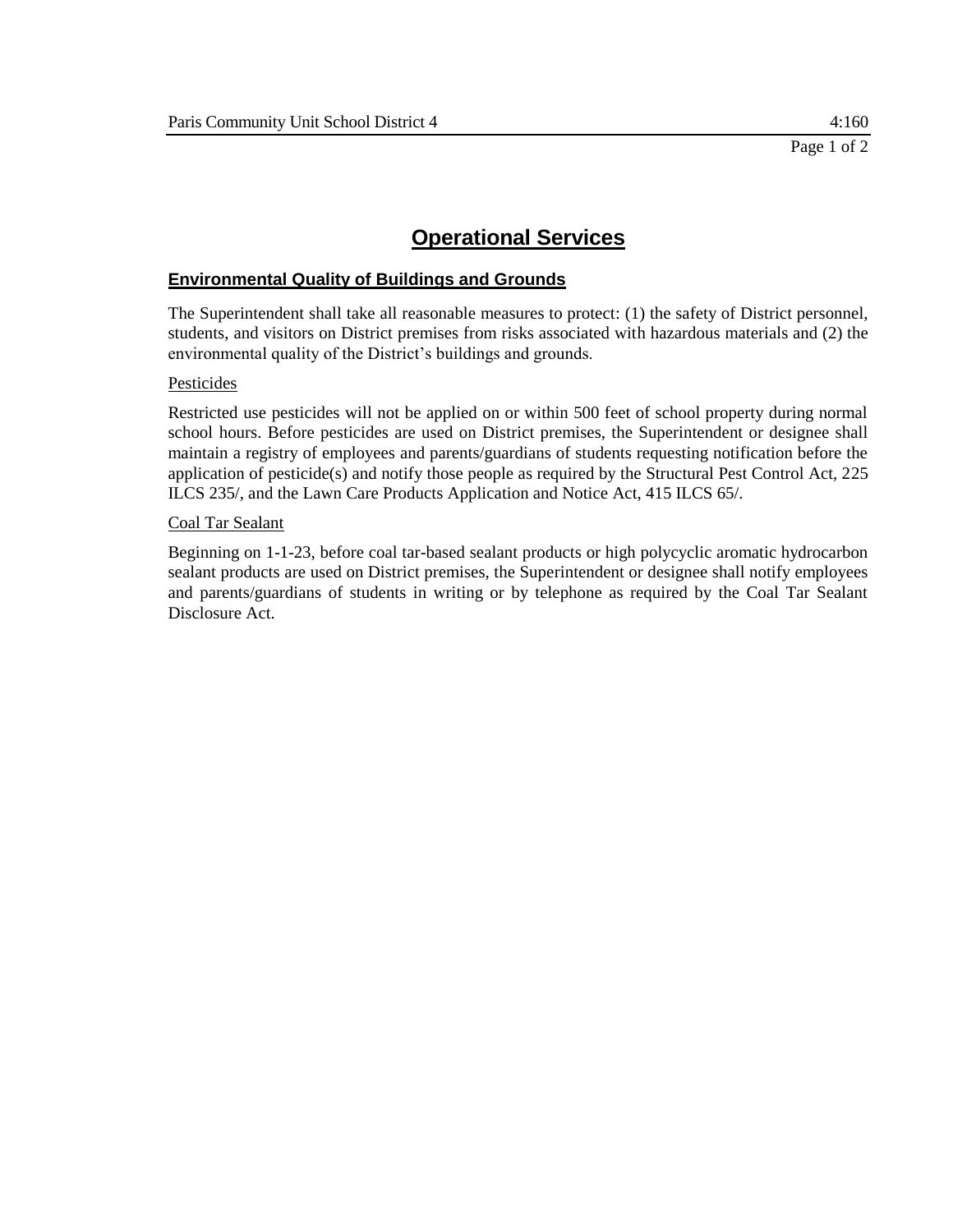| <b>LEGAL REF.:</b> | 29 C.F.R. §1910.1030, Occupational Exposure to Bloodborne Pathogens, as<br>adopted by the Illinois Department of Labor, 56 Ill.Admin.Code § 350.700(b).<br>29 C.F.R. §1910.1200, Occupational Safety and Health Administration Hazard<br>Communication Standards, as adopted by 820 ILCS 255/1.5, Toxic Substances<br>Disclosure to Employees Act.<br>20 ILCS 3130/, Green Buildings Act.<br>105 ILCS 5/10-20.17a; 5/10-20.48,<br>105 ILCS 135/, Toxic Art Supplies in Schools Act,<br>105 ILCS 140/, Green Cleaning School Act.<br>225 ILCS 235/. Structural Pest control Act.<br>415 ILCS 65/, Lawn Care Products Application and Notice Act.<br>820 ILCS 255/, Toxic Substances Disclosure to Employee Act.<br>23 Ill.Admin.Code § 1.330. |
|--------------------|----------------------------------------------------------------------------------------------------------------------------------------------------------------------------------------------------------------------------------------------------------------------------------------------------------------------------------------------------------------------------------------------------------------------------------------------------------------------------------------------------------------------------------------------------------------------------------------------------------------------------------------------------------------------------------------------------------------------------------------------|
| <b>CROSS REF.:</b> | 4:150, 4:170                                                                                                                                                                                                                                                                                                                                                                                                                                                                                                                                                                                                                                                                                                                                 |
| <b>ADOPTED:</b>    | April 12, 2000                                                                                                                                                                                                                                                                                                                                                                                                                                                                                                                                                                                                                                                                                                                               |
| <b>REVISED:</b>    | February 14, 2007                                                                                                                                                                                                                                                                                                                                                                                                                                                                                                                                                                                                                                                                                                                            |
| <b>REVISED:</b>    | Janaury 14, 2009                                                                                                                                                                                                                                                                                                                                                                                                                                                                                                                                                                                                                                                                                                                             |
| <b>REVISED:</b>    | January 13, 2010                                                                                                                                                                                                                                                                                                                                                                                                                                                                                                                                                                                                                                                                                                                             |
| <b>REVISED:</b>    | December 8, 2010                                                                                                                                                                                                                                                                                                                                                                                                                                                                                                                                                                                                                                                                                                                             |
| <b>REVISED:</b>    | September 10, 2014                                                                                                                                                                                                                                                                                                                                                                                                                                                                                                                                                                                                                                                                                                                           |

- REVISED: May 8, 2019
- REVISED: February 9, 2022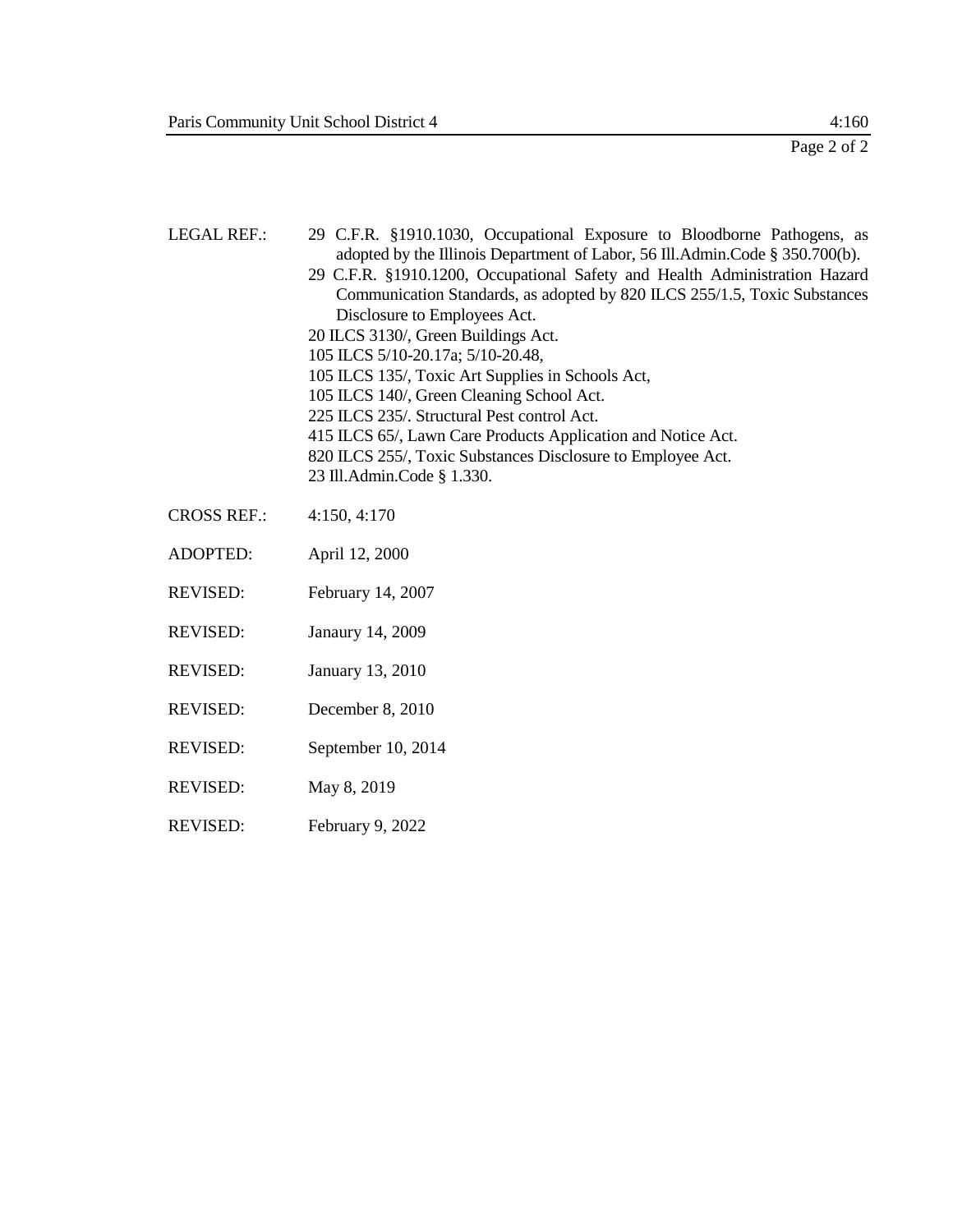### **Awareness and Prevention of Child Sexual Abuse and Grooming Behaviors**

Child sexual abuse and grooming behaviors harm students, their parents/guardians, the District's environment, its school communities, and the community at large, while diminishing a student's ability to learn. The Board has a responsibility and obligation to increase awareness and knowledge of: (1) issues regarding child sexual abuse, (2) likely warning signs that a child may be a victim of sexual abuse, (3) grooming behaviors related to child sexual abuse and grooming, (4) how to report child sexual abuse, (5) appropriate relationships between District employees and students based upon State law, and (6) how to prevent child sexual abuse.

To address the Board's obligations to increase awareness and knowledge of these issues, prevent sexual abuse of children, and define prohibited grooming behaviors, the Superintendent or designee shall implement an Awareness and Prevention of Sexual Abuse and Grooming Behaviors Program.

The Program will:

- 1. Educate students with:
	- a. An age-appropriate and evidence-informed health and safety education curriculum that includes methods for how to report child sexual abuse and grooming behaviors to authorities, through policy 6:60, *Curriculum Content;*
	- b. Information in policy 7:250, *Student Support Services,* about: (i) District counseling options, assistance, an intervention for students who are victims of or affected by sexual abuse, and (ii) community-based Children's Advocacy Centers and sexual assault crisis centers and how to access those serving the District.
- 2. Train District employees about child sexual abuse and grooming behaviors by January 31 of each school year with materials that include:
	- a. A definition of prohibited grooming behaviors and boundary violations pursuant to policy 5:120, *Employee Ethics; Conduct; and Conflict of Interest*;
	- b. Evidence-informed content on preventing, recognizing, reporting, and responding to child sexual abuse, grooming behaviors, and boundary violations pursuant to policies 2:260, *Uniform Grievance Procedure;* 2:265, *Title IX Sexual Harassment Grievance Procedure;* 5:90, *Abused and Neglected Child Reporting;* 5:100, *Staff Development Program;* and 5:120, *Employee Ethics; Conduct; and Conflict of Interest;* and
	- c. How to report child sexual abuse, grooming behaviors, and/or boundary violations pursuant to policies 2:2360, *Uniform Grievance Procedure*; 2:265, *Title IX Sexual Harassment Grievance Procedure*; and 5:90, *Abused and Neglected Child Reporting.*
- 3. Provide information to parents/guardians in student handbooks about the warning signs of child sexual abuse, grooming behaviors, and boundary violations with evidence-informed educational information that also includes:
	- a. Assistance, referral, or resource information, including how to recognize grooming behaviors, appropriate relationships between District employees and students based upon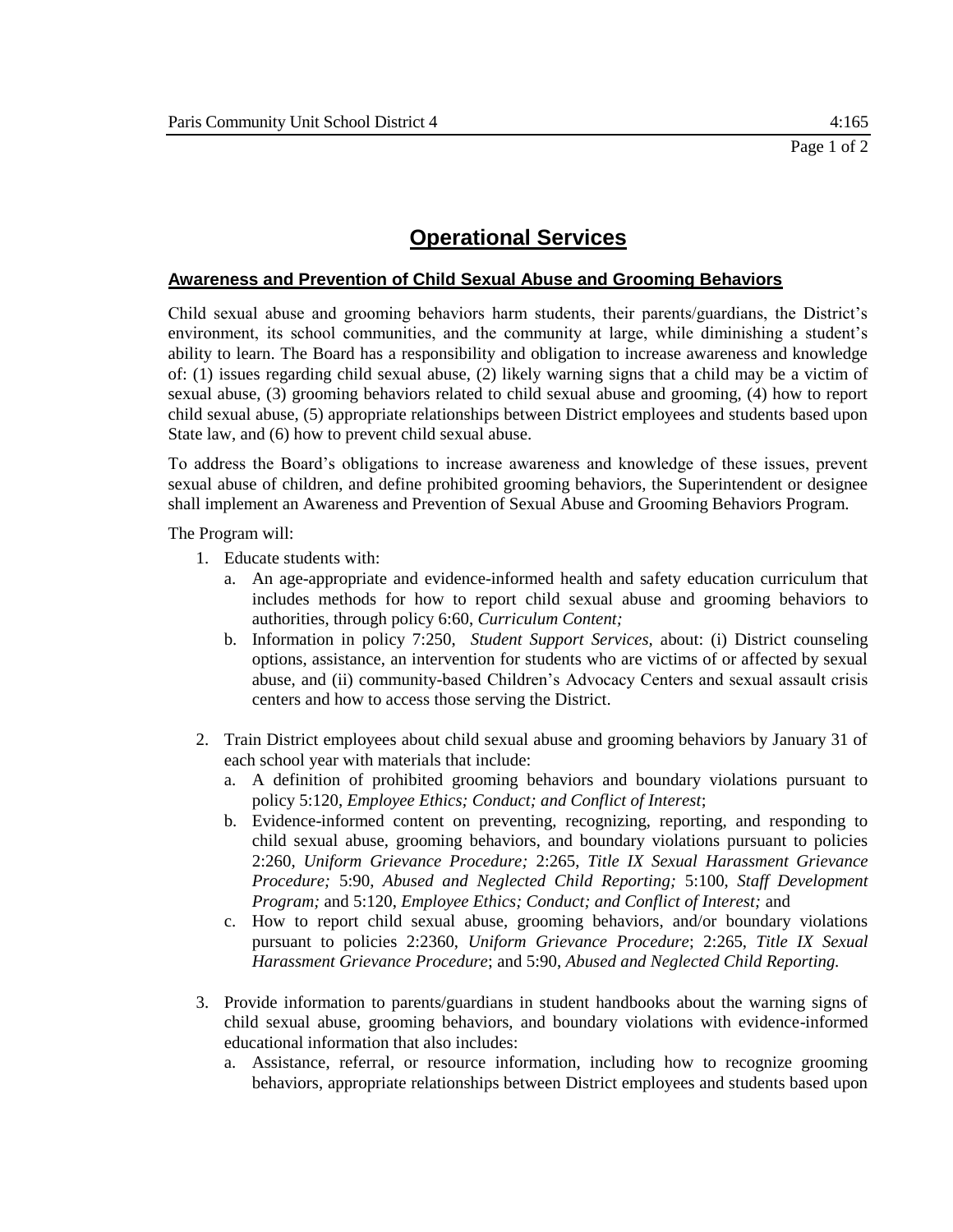policy 5:120, *Employee Ethics; Conduct; and Conflict of Interest,* and how to prevent child sexual abuse from happening:

- b. Methods for how to report child sexual abuse, grooming behaviors, and/or boundary violations to authorities; and
- c. Available counseling and resources for children who are affected by sexual abuse, including both emotional and educational support for students affected by sexual abuse, so that the student can continue to succeed in school pursuant to policy, 7:250, *Student Support Services.*
- 4. Provide parents/guardians of students in any of grades K through 8 with not less than five days' written notice before commencing any class or course providing instruction in recognizing and avoiding sexual abuse, as well as the opportunity to object in writing.

LEGAL REF.: 105 ILCS 5/10-23.13, 5/27-9.1a, and 5/27-13.2. 105 ILCS 110/3, Critical Health Problems and Comprehensive Health Education Act. 325 ILCS 5/, Abused and Neglected Child Reporting Act. 720 ILCS 5/11-25, Criminal Code of 2012.

- CROSS REF.: 2:260, 2:265, 4:175, 5:90, 5:100, 5:120, 6:60, 7:20, 7:250
- ADOPTED: February 9, 2022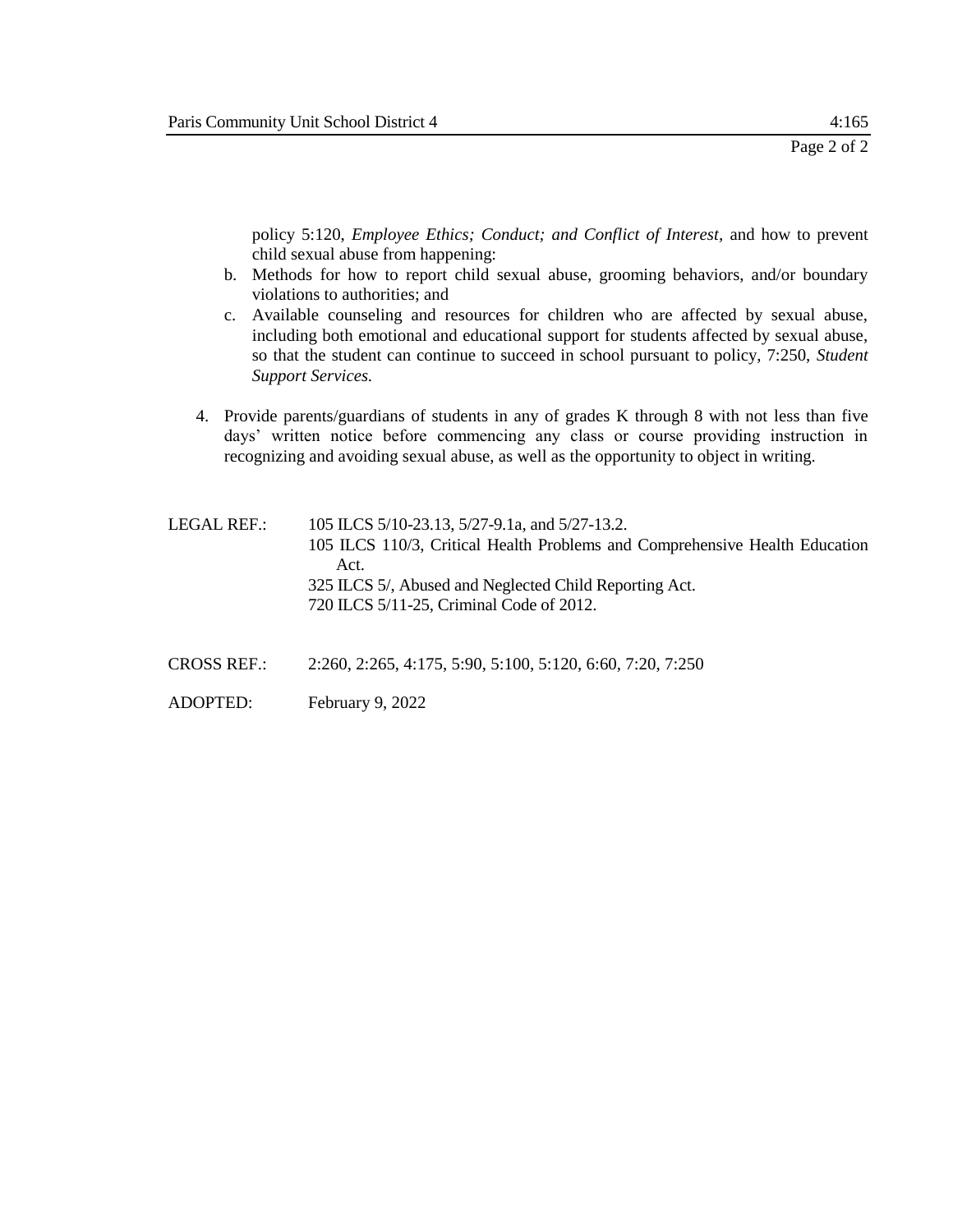# **Safety**

## Safety and Security

All District operations, including the education program, shall be conducted in a manner that will promote the safety and security of everyone on District property or at a District event. The Superintendent or designee shall develop, implement, and maintain a comprehensive safety and security plan that includes, without limitation:

- 1. An emergency operations and crisis response plan(s) addressing prevention, preparation, response, and recovery for each school;
- 2. Provisions for a coordinated effort with local law enforcement and fire officials, emergency medical services personnel, and the Board Attorney;
- 3. A school safety drill plan;
- 4. Instruction in safe bus riding practices; and
- 5. A clear, rapid, factual, and coordinated system of internal and external communication.

In the event of an emergency that threatens the safety of any person or property, students and staff are encouraged to follow the best practices discussed for their building regarding the use of any available cellular telephones

### School Safety Drill Plan

During every academic year, each school building that houses school children shall conduct, at a minimum, each of the following in accordance with the School Safety Drill Act (105 ILCS 128/):

- 1. Three school evacuation drills to address and prepare students and school personnel for fire incidents. One of these three drills shall require the participation of the local fire department or district.
- 2. One bus evacuation drill
- 3. One severe weather and shelter-in-place drill to address and prepare students and school personnel for possible tornado incidents.
- 4. One law enforcement lockdown drill to address a school shooting incident and to evaluate the preparedness of school personnel and students. This drill shall occur no later than 90 days after the first day of school of each year, and shall require the participation of all school personnel and students present at school at the time of the drill, except for those exempted by administrators or school support personnel, or a parent/guardian.

### Annual Review

The Board or its designee will annually review each school building's emergency operations and crisis response plan(s), protocols, and procedures, as well as each building's compliance with the school safety drill plan. This annual review shall be in accordance with the School Safety Drill Act (105 ILCS 128/) and the Joint Rules of the Office of the State Fire Marshal and the Ill. State Board of Education (ISBE). 29 Ill.Admin.Code Part 1500.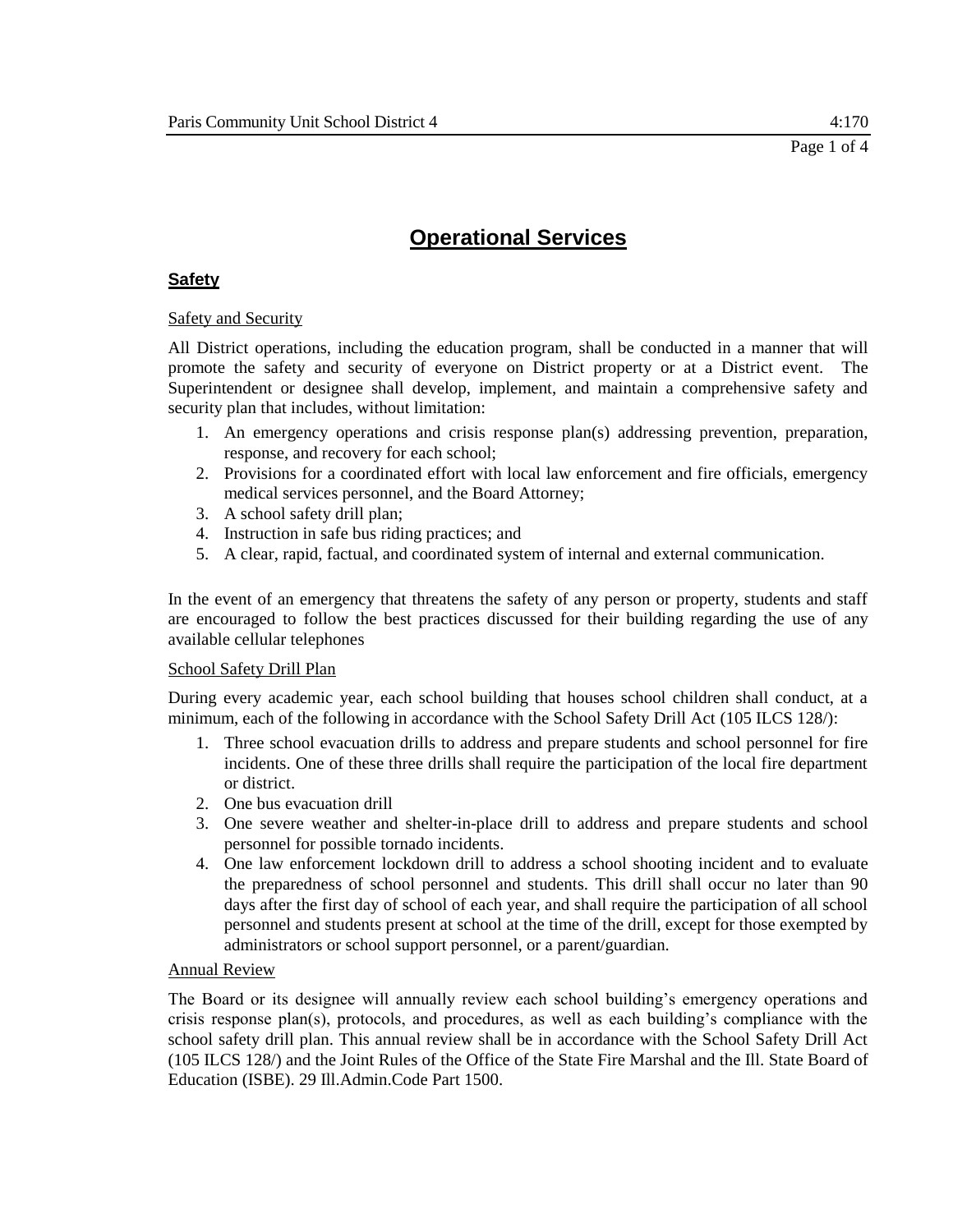#### Automated External Defibrillator (AED)

The Superintendent or designee shall implement a written plan for responding to medical emergencies at the District's physical fitness facilities in accordance with the Fitness Facility Medical Emergency Preparedness Act and shall file a copy of the plan with the Ill. Dept. of Public Health (IDPH). The plan shall provide for at least one automated external defibrillator (AED) to be available at every physical fitness facility on the premises according to State law requirements.

The District shall have an AED on site as well as a trained AED user: (1) on staff during staffed business hours; and (2) available during activities or events sponsored and conducted or supervised by the District. The Superintendent or designee shall ensure that every AED on the District's premises is properly tested and maintained in accordance with rules developed by the IDPH. This policy does not create an obligation to use an AED.

#### Carbon Monoxide Alarms

The Superintendent or designee shall implement a plan with the District's local fire officials to:

- 1. Determine which school buildings to equip with approved *carbon monoxide alarms* or *carbon monoxide detectors*,
- 2. Locate the required carbon monoxide alarms or carbon monoxide detectors within 20 feet of a carbon monoxide emitting device, and
- 3. Incorporate carbon monoxide alarm or detector activation procedures into each school building that requires a carbon monoxide alarm or detector. The Superintendent or designee shall ensure each school building annually reviews these procedures.

#### Soccer Goal Safety

The Superintendent or designee shall implement the Movable Soccer Goal Safety Act in accordance with the guidance published by the IDPH. Implementation of the Act shall be directed toward improving the safety of movable soccer goals by requiring that they be properly anchored.

#### Unsafe School Choice Option

The unsafe school choice option allows students to transfer to another District school or to a public charter school within the District. The unsafe school choice option is available to:

- 1. All students attending a persistently dangerous school, as defined by State law and identified by the ISBE.
- 2. Any student who is a victim of a violent criminal offense, as defined by 725 ILCS 120/3, that occurred on school grounds during regular school hours or during a school-sponsored event.

The Superintendent or designee shall develop procedures to implement the unsafe school choice option.

#### Lead Testing in Water

The Superintendent or designee shall implement testing for lead in each source of drinking water in school buildings in accordance with the Ill. Plumbing License Law and guidance published by the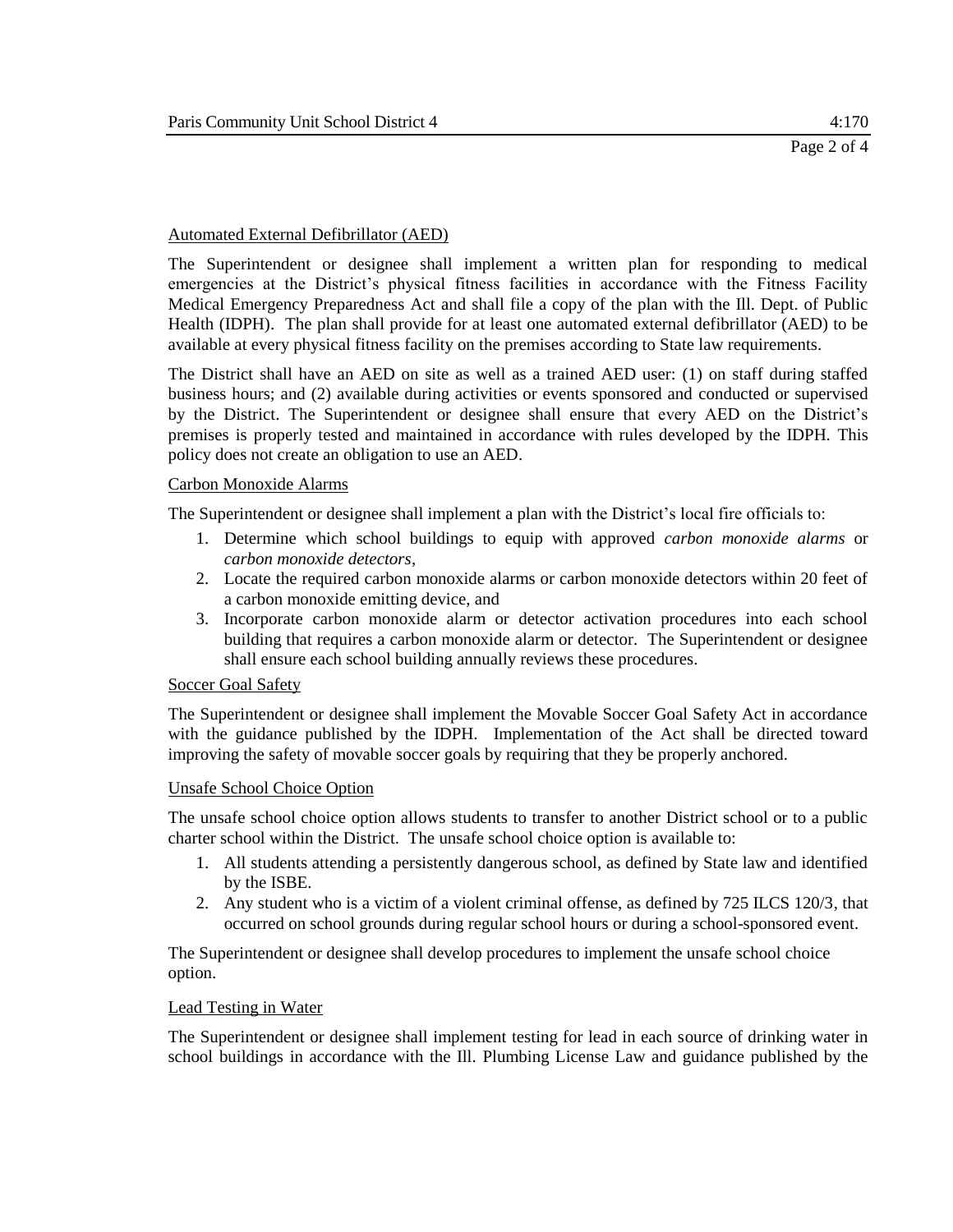IDPH. The Superintendent or designee shall notify parent(s)/guardian(s) about the sampling results from their children's respective school buildings.

Emergency Closing

The Superintendent is authorized to close school(s) in the event of hazardous weather or other emergency that threatens the safety of students, staff members, or school property.

| <b>LEGAL REF.:</b>   | 105 ILCS 5/10-20.2, 5/10-20.57, 5/18-12, and 5/18-12.5.<br>105 ILCS 128/, School Safety Drill Act; 29 Ill.Admin.Code Part 1500.<br>210 ILCS 74/, Physical Fitness Facility Medical Emergency Preparedness Act.<br>225 ILCS 320/35.5, Ill. Plumbing License Law |
|----------------------|----------------------------------------------------------------------------------------------------------------------------------------------------------------------------------------------------------------------------------------------------------------|
| <b>CROSS REF.:</b>   | 4:110, 4:175, 4:180, 5:30, 8:30, 8:100                                                                                                                                                                                                                         |
| <b>ADMIN. PROC.:</b> | 4:170-AP2, 4:170-AP3, 4:170-AP6, 5:30-AP2                                                                                                                                                                                                                      |
| <b>ADOPTED:</b>      | April 12, 2000                                                                                                                                                                                                                                                 |
| <b>REVISED:</b>      | August 13, 2003                                                                                                                                                                                                                                                |
| <b>REVISED:</b>      | July 14, 2004                                                                                                                                                                                                                                                  |
| REVISED:             | July 13, 2005                                                                                                                                                                                                                                                  |
| <b>REVISED:</b>      | January 11, 2006                                                                                                                                                                                                                                               |
| <b>REVISED:</b>      | February 14, 2007                                                                                                                                                                                                                                              |
| REVISED:             | July 9, 2008                                                                                                                                                                                                                                                   |
|                      |                                                                                                                                                                                                                                                                |

REVISED: April 8, 2009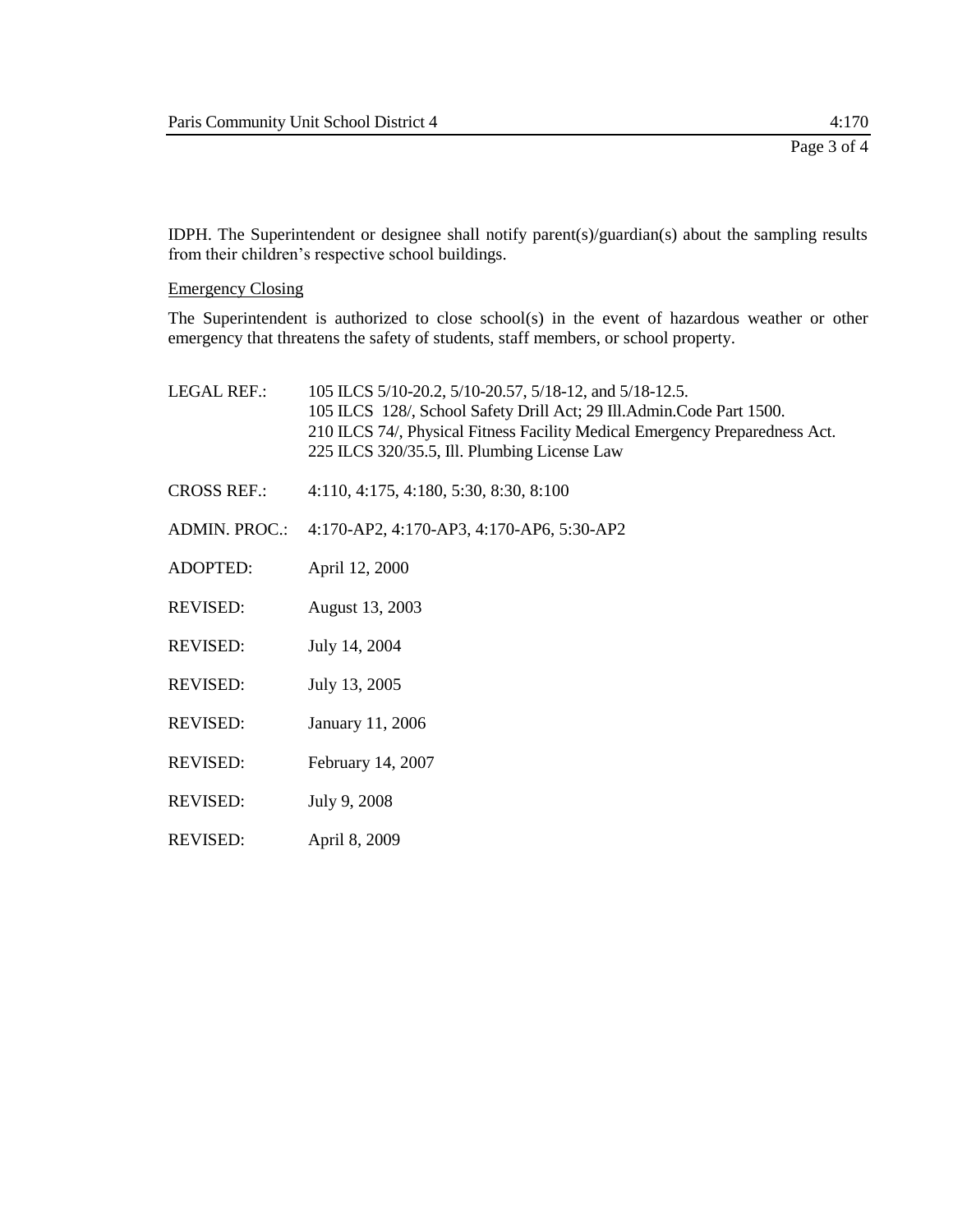Page 4 of 4

REVISED: April 13, 2010 REVISED: February 9, 2011 REVISED: April 11, 2012 REVISED: December 12, 2012 REVISED: May 8, 2013 REVISED: September 10, 2014 REVISED: January 13, 2016 REVISED: January 11, 2017 REVISED: January 10, 2018 REVISED: January 9, 2019 REVISED: December 11, 2019 REVISED: February 9, 2022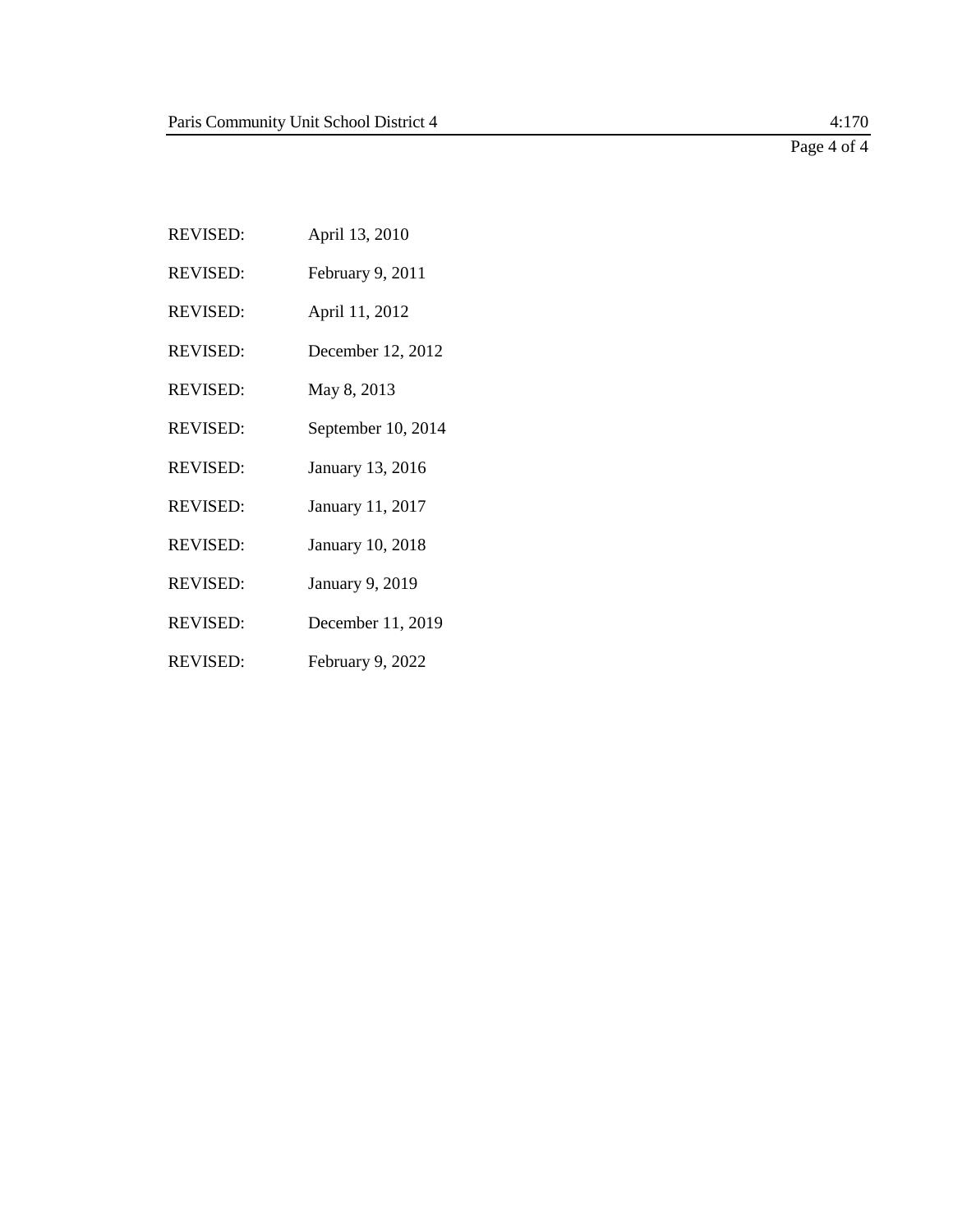# **Convicted Child Sex Offender; Screening Notifications**

### Persons Prohibited on School Property without Prior Permission

State law prohibits a child sex offender from being present on school property or loitering within 500 feet of school property when persons under the age of 18 are present, unless the offender meets either of the following two exceptions:

- 1. The offender is a parent/guardian of a student attending the school and has notified the Building Principal of his or her presence at the school for the purpose of: (i) attending a conference with school personnel to discuss the progress of his or her child academically or socially, (ii) participating in child review conferences in which evaluation and placement decisions may be made with respect to his or her child regarding special education services, or (iii) attending conferences to discuss other student issues concerning his or her child such as retention and promotion: or
- 2. The offender received permission to be present from the School Board, Superintendent or Superintendent's designee. If permission is granted, the Superintendent or Board President shall provide the details of the offender's upcoming visit to the Building Principal.

In all cases, the Superintendent or designee shall supervise a child sex offender whenever the offender is in a child's vicinity. If a student is a sex offender, the Superintendent or designee shall develop guidelines for managing his or her presence in school.

### Screening

The Superintendent or designee shall perform fingerprint-based criminal history records information checks and/or screenings required by State law or Board policy for employees; student teachers; students doing field or clinical experience other than student teaching; contractors' employees who have direct, daily contact with one or more children; and resource persons and volunteers. The Board President shall ensure that these checks are completed for the Superintendent. He or she shall take appropriate action based on the result of any criminal background check and/or screen.

### Notification to Parents/Guardians

The Superintendent shall develop procedures for the distribution and use of information from law enforcement officials under the Sex Offender Community Notification Law and the Murderer and Violent Offender Against Youth Community Notification Law. The Superintendent or designee shall serve as the District contact person for purposes of these laws. The Superintendent and Building Principal shall manage a process for schools to notify the parents/guardians during school registration that information about sex offenders is available to the public as provided in the Sex Offender Community Notification Law. This notification must occur during school registration and at other times as the Superintendent or Building Principal determines advisable.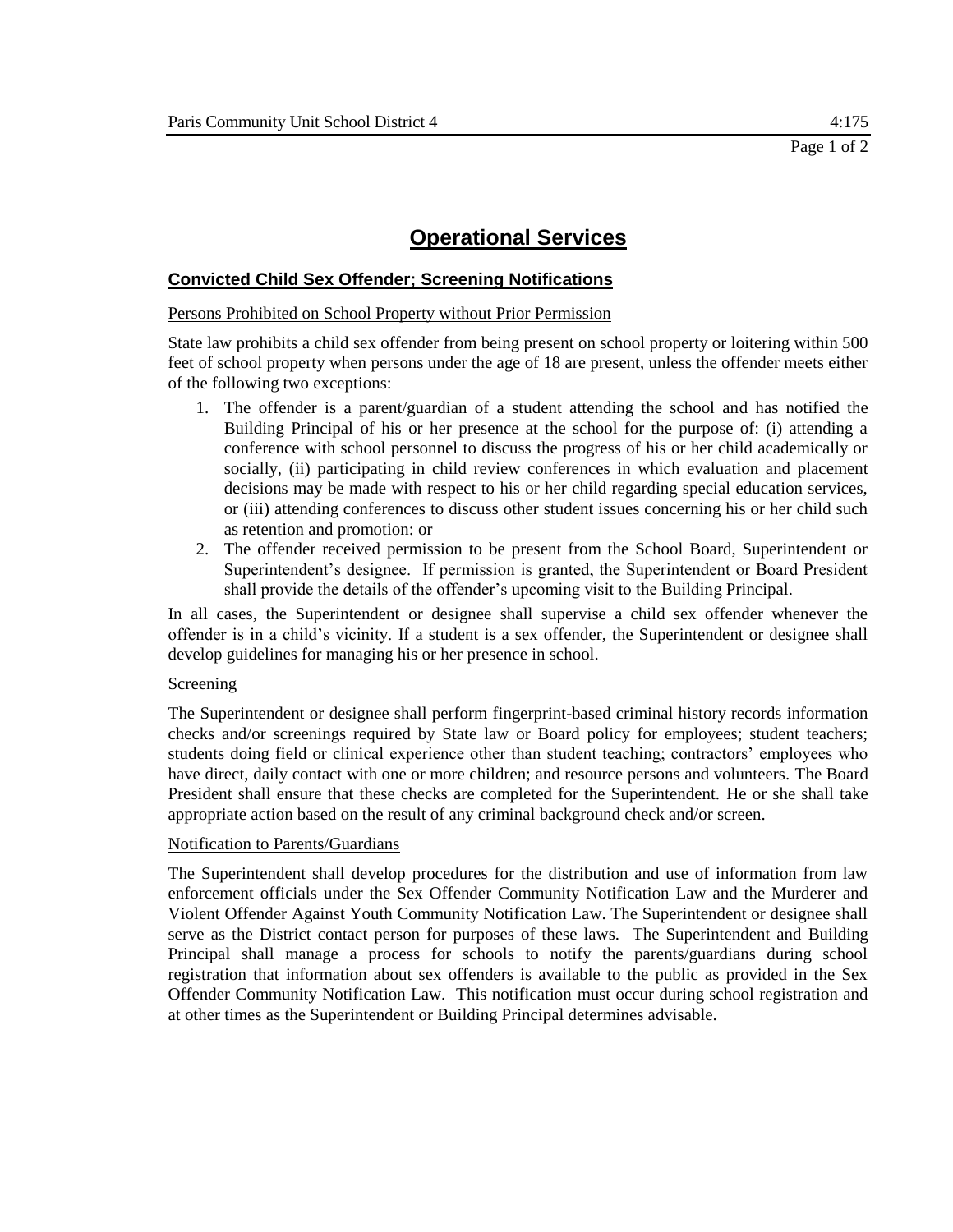| LEGAL REF.:        | 20 ILCS 2635/, Uniform Conviction Information Act.<br>720 ILCS 5/11-9.3, Criminal Code of 2012.<br>730 ILCS 152, Sex Offender Community Notification Law.<br>730 ILCS 154/75-105, Murderer and Violent Offender Against Youth Community<br>Notification Law. |
|--------------------|--------------------------------------------------------------------------------------------------------------------------------------------------------------------------------------------------------------------------------------------------------------|
| <b>CROSS REF.:</b> | 2:110, 3:40, 3:50, 3:60, 4:165, 5:30, 5:260, 6:250, 8:30, 8:100                                                                                                                                                                                              |
| <b>ADOPTED:</b>    | September 10, 2014                                                                                                                                                                                                                                           |
| REVISED:           | January 11, 2017                                                                                                                                                                                                                                             |
| <b>REVISED:</b>    | December 11, 2019                                                                                                                                                                                                                                            |
| <b>REVISED:</b>    | January 13, 2021                                                                                                                                                                                                                                             |
| <b>REVISED:</b>    | February 9, 2022                                                                                                                                                                                                                                             |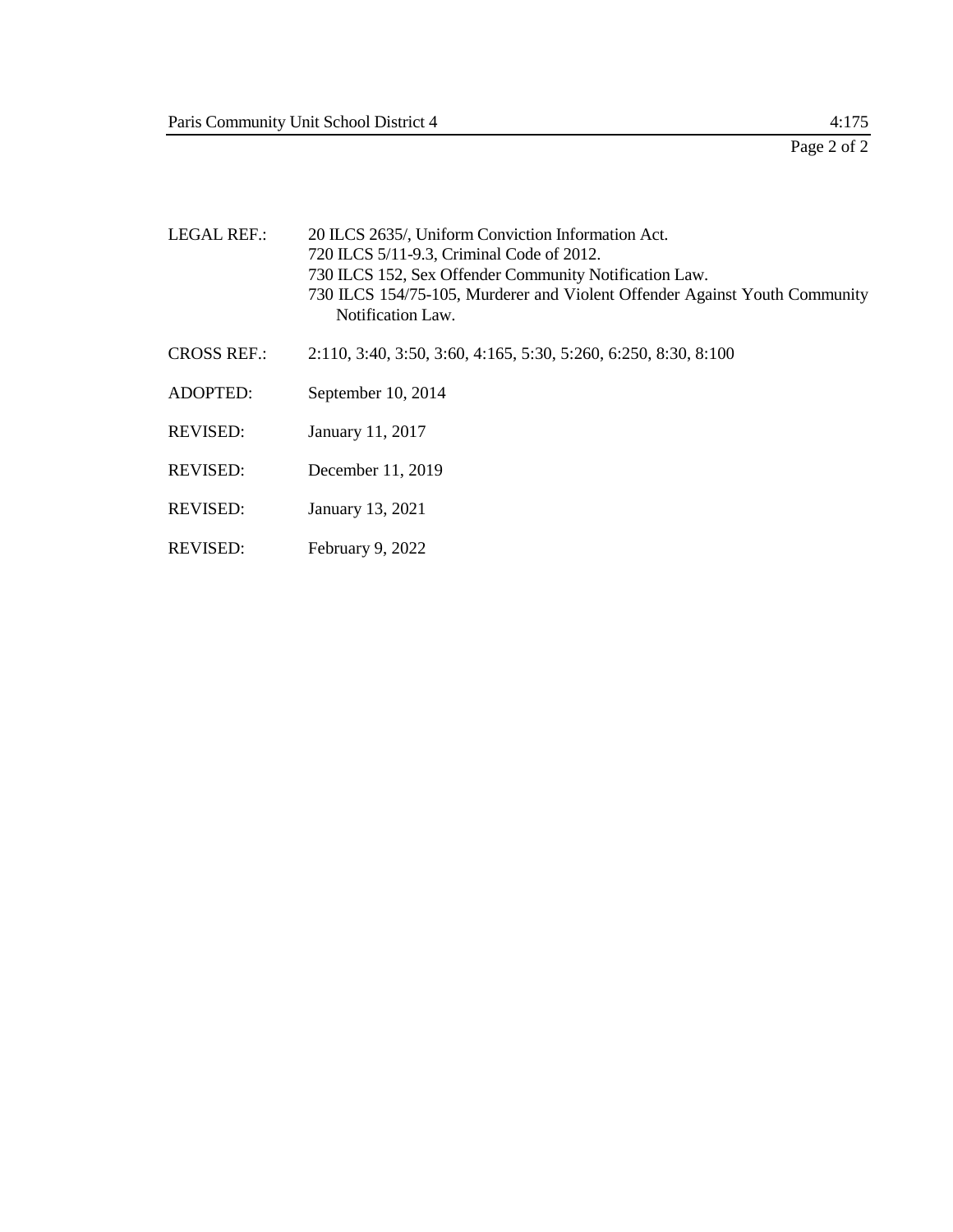## **Pandemic Preparedness; Management; and Recovery**

The School Board recognizes that the District will play an essential role along with the local health department and emergency management agencies in protecting the public's health and safety during a pandemic.

A pandemic is a global outbreak of disease. Pandemics happen when a new virus emerges to infect individuals and/because there is little to no pre-existing immunity against the new virus, it spreads sustainably.

To prepare the School District community for a pandemic, the Superintendent or designee shall; (1) learn and understand how the roles that the federal, State, and local government function; (2) form a pandemic planning team consisting of appropriate District personnel and community members to identify priorities and oversee the development and implementation of a comprehensive pandemic school action plan; and (3) build awareness of the final plan among staff, students, and community.

### Emergency School Closing

In the case of a pandemic, the Governor may declare a disaster due to a public health emergency that may affect any decision for an emergency school closing. Decisions for an emergency school closing will be made by the Superintendent in consultation with and, if necessary, at the direction of the Governor, Ill. Dept. of Public Health, District's local health department, emergency management agencies, and/or Regional Office of Education.

During an emergency school closing, the Board President and the Superintendent may, to the extent the emergency situation allows, examine existing Board policies pursuant to Policy 2:240, *Board Policy Development*, and recommend to the Board for consideration any needed amendments or suspensions to address mandates that the District may not be able to accomplish or implement due to a pandemic.

### Board Meeting Procedure; No Physical Presence of Quorum and participation by Audio or Video

A disaster declaration related to a public health emergency may affect the Board's ability to meet in person and generate a quorum of members who are physically present at the location of a meeting. Policy 2:220, *School Board Meeting Procedure*, governs Board meetings by video or audio conference without the physical presence of a quorum.

### Payment of Employee Salaries During Emergency School Closures

The Superintendent shall consult with the Board to determine the extent to which continued payment of salaries and benefits will be made to the District's employees, pursuant to Board policies 3:40, *Superintendent*, 3:50, *Administrative Personnel Other Than the Superintendent*, 5:35, *Compliance with the Fair Labor Standards Act*, 5:200, *Terms and Conditions of Employment and Dismissal*, and 5:270, *Employment At-Will, Compensation, and Assignment*, and consistent with: (1) allocable laws,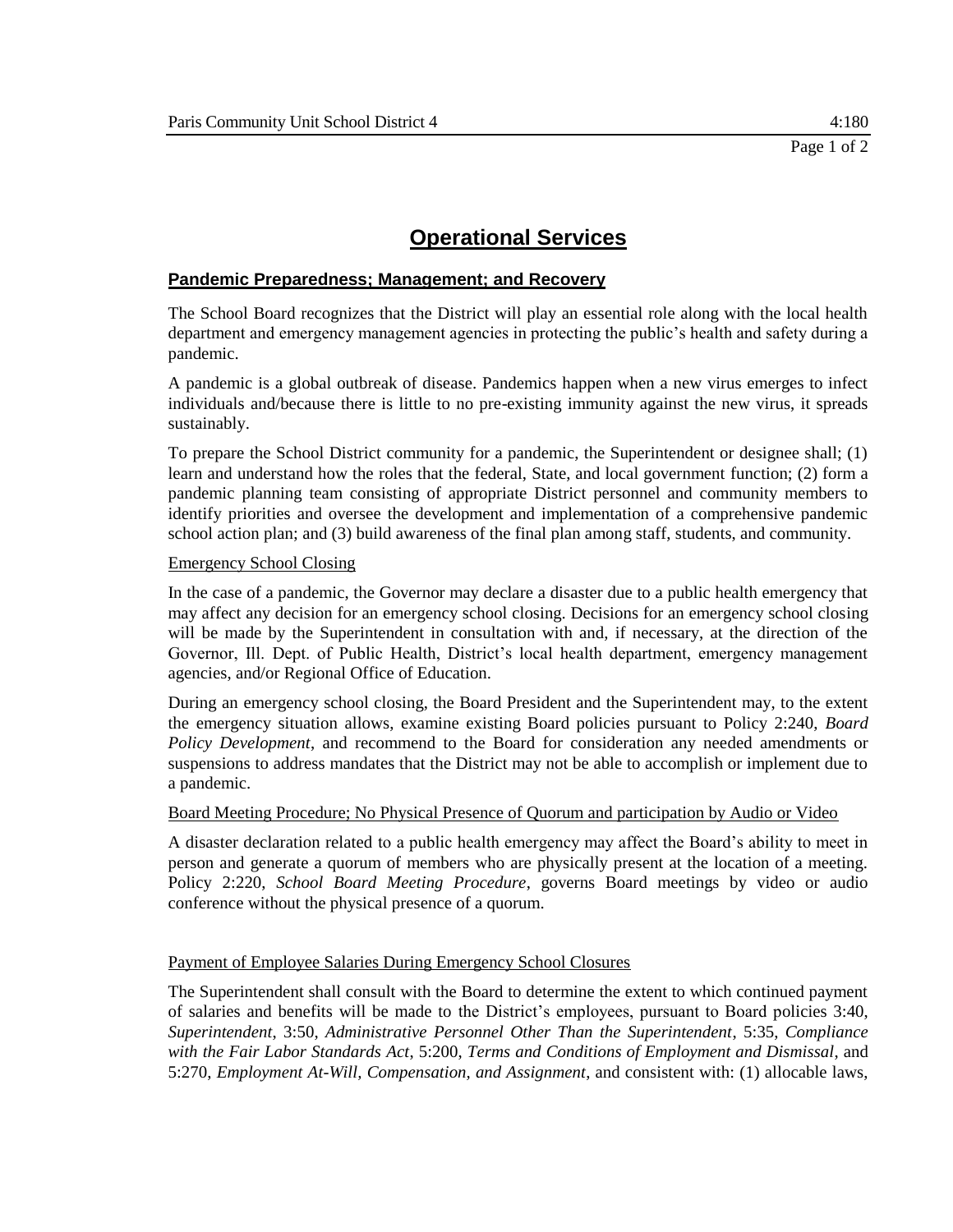regulations, federal or State or local emergency declarations, executive orders, and agency directives; (2) collective bargaining agreements and any bargaining obligations; and (3) the terms of any grant under which an employee is being paid.

Suspension of In-Person Instruction; Remote and/or Blended Remote Learning Day Plan(s)

When the Governor declares a disaster due to a public health emergency pursuant to 20 ILCS 3305/7, with the State Superintendent of Education declares a requirement for the District to use *Remote Learning Days* or *Blended Remote Learning Days*, the Superintendent shall approve and present to the Board for adoption a Remote and/or Blended Remote Learning Day Plan (Plan) that;

- 1. Recommends to the Board for consideration any suspensions or amendments to curriculumrelated policies to reduce any Board-required graduation or other instructional requirements in excess of minimum curricular requirements specified in School Code that the District may not be able to provide due to the pandemic;
- 2. Implements the requirements of 105 ILCS 5/10-30; and
- 3. Ensures a plan for periodic review of and/or amendments to the Plan when needed and/or required by statue, regulation, or State guidance.

| LEGAL REF.: | 105 ILCS 5/10-16.7, 5/10-20.5, 5/10-20.56, and 5/10-30.      |
|-------------|--------------------------------------------------------------|
|             | 5 ILCS 120/2.01 and 120/7(3), Open Meetings Act.             |
|             | 20 ILCS 2305/2(b), Ill. Dept. of Public Health Act (Part 1). |
|             | 20 ILCS 3305/, Ill. Emergency Management Agency Act.         |
|             | 115 ILCS 5/, Ill. Educational Labor Relations Act.           |
|             |                                                              |

- CROSS REF.: 1/20, 2/20, 2:220, 2:240, 3:40, 3:50, 3:70, 4:170, 5:35, 5:270, 6:20, 6:60, 7:90, 8:100
- ADOPTED: August 12, 2020